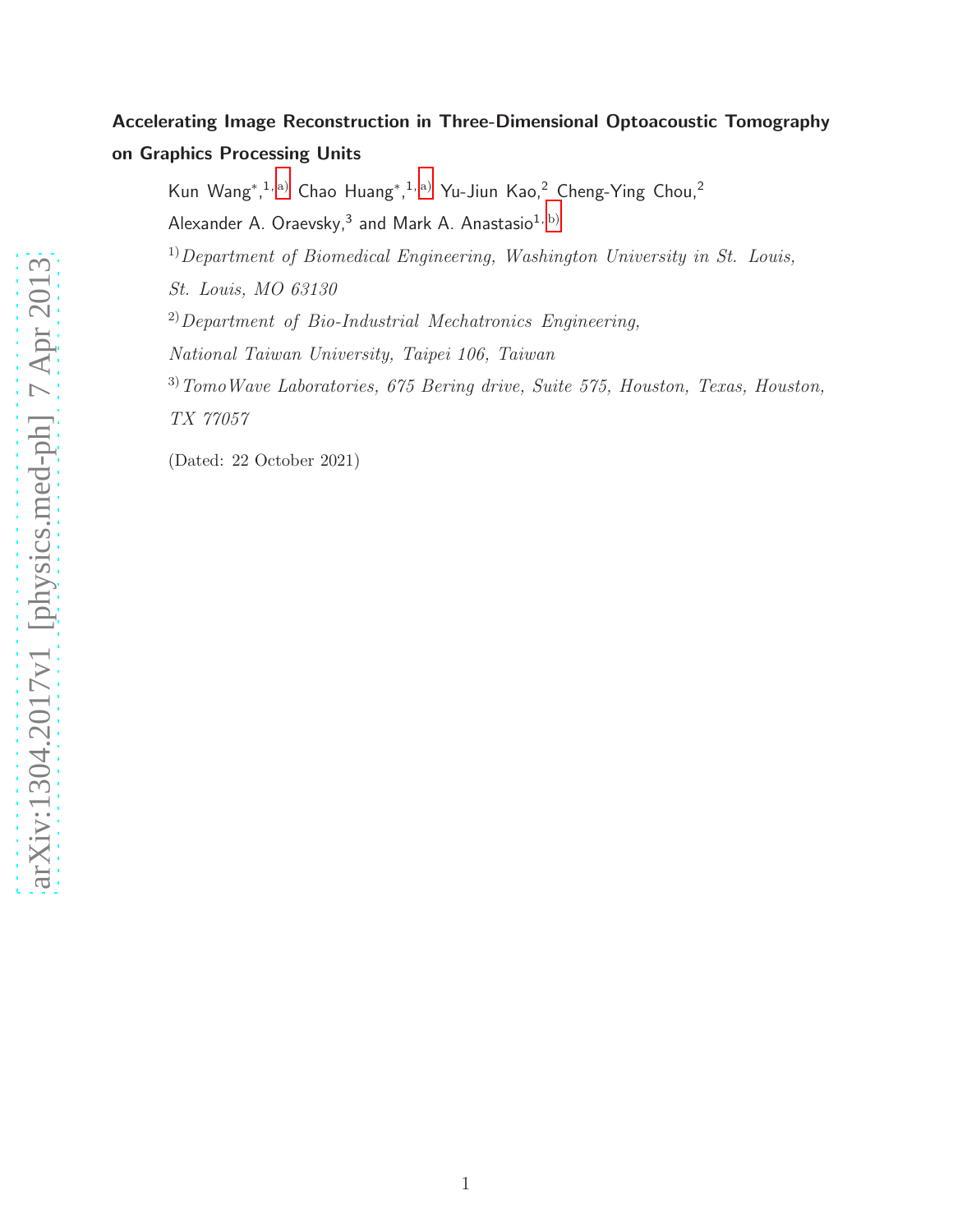Purpose: Optoacoustic tomography (OAT) is inherently a three-dimensional (3D) inverse problem. However, most studies of OAT image reconstruction still employ two-dimensional (2D) imaging models. One important reason is because 3D image reconstruction is computationally burdensome. The aim of this work is to accelerate existing image reconstruction algorithms for 3D OAT by use of parallel programming techniques.

Methods: Parallelization strategies are proposed to accelerate a filtered backprojection (FBP) algorithm and two different pairs of projection/backprojection operations that correspond to two different numerical imaging models. The algorithms are designed to fully exploit the parallel computing power of graphic processing units (GPUs). In order to evaluate the parallelization strategies for the projection/backprojection pairs, an iterative image reconstruction algorithm is implemented. Computer-simulation and experimental studies are conducted to investigate the computational efficiency and numerical accuracy of the developed algorithms.

**Results:** The GPU implementations improve the computational efficiency by factors of 1, 000, 125, and 250 for the FBP algorithm and the two pairs of projection/backprojection operators, respectively. Accurate images are reconstructed by use of the FBP and iterative image reconstruction algorithms from both computersimulated and experimental data.

Conclusions: Parallelization strategies for 3D OAT image reconstruction are proposed for the first time. These GPU-based implementations significantly reduce the computational time for 3D image reconstruction, complementing our earlier work on 3D OAT iterative image reconstruction.

Keywords: Optoacoustic tomography, photoacoustic tomography, thermoacoustic tomography, graphics processing unit (GPU), compute unified device architecture (CUDA)

<span id="page-1-1"></span><span id="page-1-0"></span>a)Contributed equally to this work

b)Electronic mail: [anastasio@seas.wustl.edu](mailto:anastasio@seas.wustl.edu)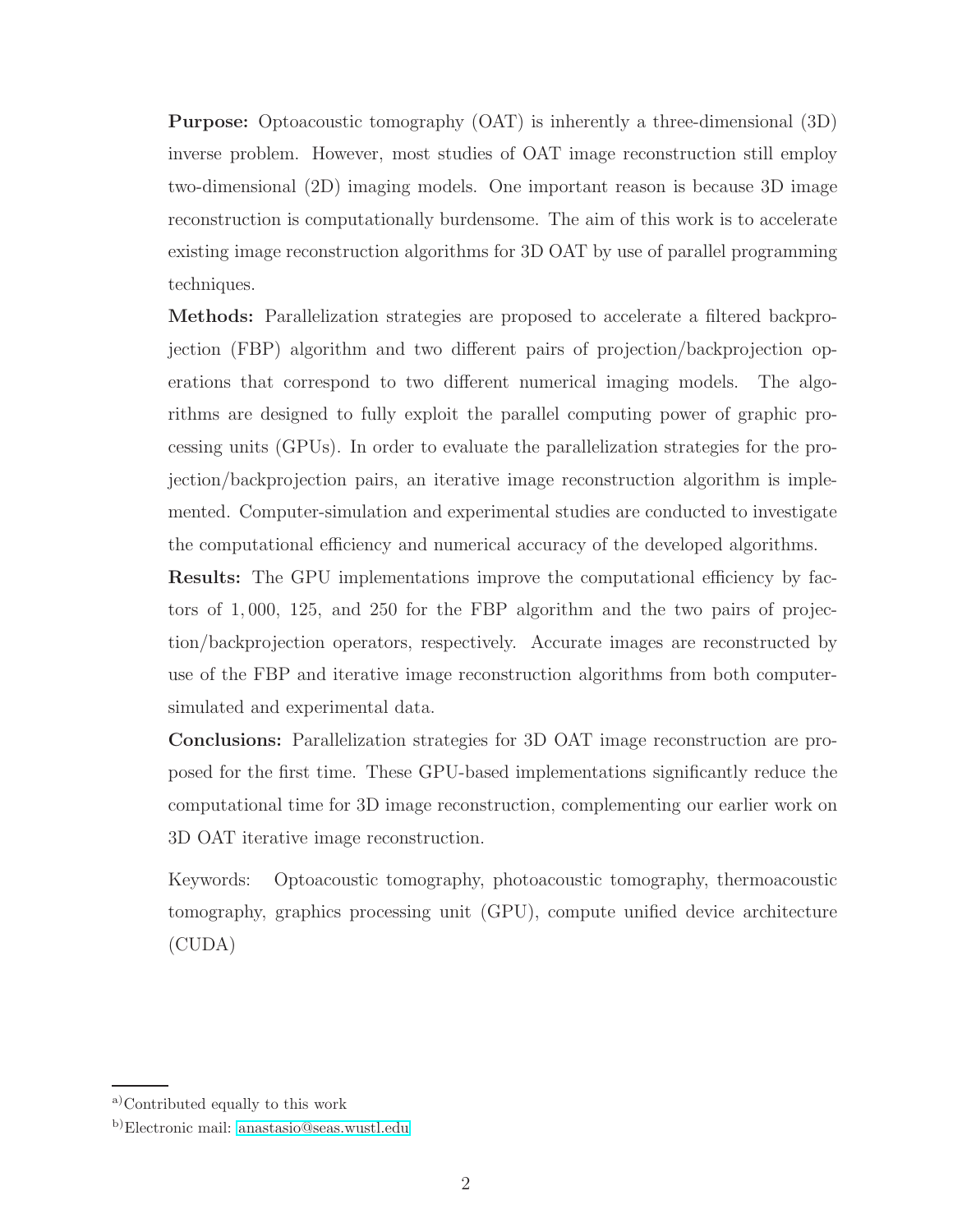### I. INTRODUCTION

Optoacoustic tomography (OAT), also known as photoacoustic computed tomography, is an emerging imaging modality that has great potential for a wide range of biomedical imaging applications<sup> $1-4$  $1-4$ </sup>. In OAT, a short laser pulse is employed to irradiate biological tissues. When the biological tissues absorb the optical energy, acoustic wave fields can be generated via the thermoacoustic effect. The acoustic wave fields propagate outward in three-dimensional (3D) space and are measured by use of ultrasonic transducers that are distributed outside the object. The goal of OAT is to obtain an estimate of the absorbed energy density map within the object from the measured acoustic signals. To accomplish this, an image reconstruction algorithm is required.

A variety of analytic image reconstruction algorithms have been proposed<sup> $5-8$  $5-8$ </sup>. These algorithms generally assume an idealized transducer model and an acoustically homogeneous medium. Also, since they are based on discretization of continuous reconstruction formulae, these algorithms require the acoustic pressure to be densely sampled over a surface that encloses the object to obtain an accurate reconstruction. To overcome these limitations, iterative image reconstruction algorithms have been proposed  $9-24$  $9-24$ . Although the optoacoustic wave intrinsically propagates in 3D space, when applying to experimental data, most studies have employed two-dimensional (2D) imaging models by making certain assump-tions on the transducer responses and/or the object structures<sup>[10](#page-22-5)[,13](#page-22-6)[,15](#page-23-1)[,16](#page-23-2)[,19](#page-23-3)[,25](#page-23-4)</sup>. An important reason is because the computation required for 3D OAT image reconstruction is excessively burdensome. Therefore, acceleration of 3D image reconstruction will facilitate algorithm development and many applications including real-time 3D PACT<sup>[26](#page-24-0)[,27](#page-24-1)</sup>.

A graphics processing unit (GPU) card is a specialized device specifically designed for parallel computations<sup>[28](#page-24-2)</sup>. Compute unified device architecture  $(CUDA)$  is an extension of the C/Fortran language that provides a convenient programming platform to exploit the parallel computational power of  $\text{GPUs}^{29}$  $\text{GPUs}^{29}$  $\text{GPUs}^{29}$ . The CUDA-based parallel programming technique has been successfully applied to accelerate image reconstruction in mature imaging modalities such as X-ray computed tomography  $(CT)^{30-32}$  $(CT)^{30-32}$  $(CT)^{30-32}$  and magnetic resonance imaging  $(MRI)^{33}$  $(MRI)^{33}$  $(MRI)^{33}$ . In OAT, however, only a few works on utilization of GPUs to accelerate image reconstruction have been reported<sup>[20](#page-23-5)[,34](#page-24-7)</sup>. For example, the k-wave toolbox employs the NVIDIA CUDA Fast Fourier Transform library (cuFFT) to accelerate the computation of 3D FFT $^{34}$  $^{34}$  $^{34}$ . Also a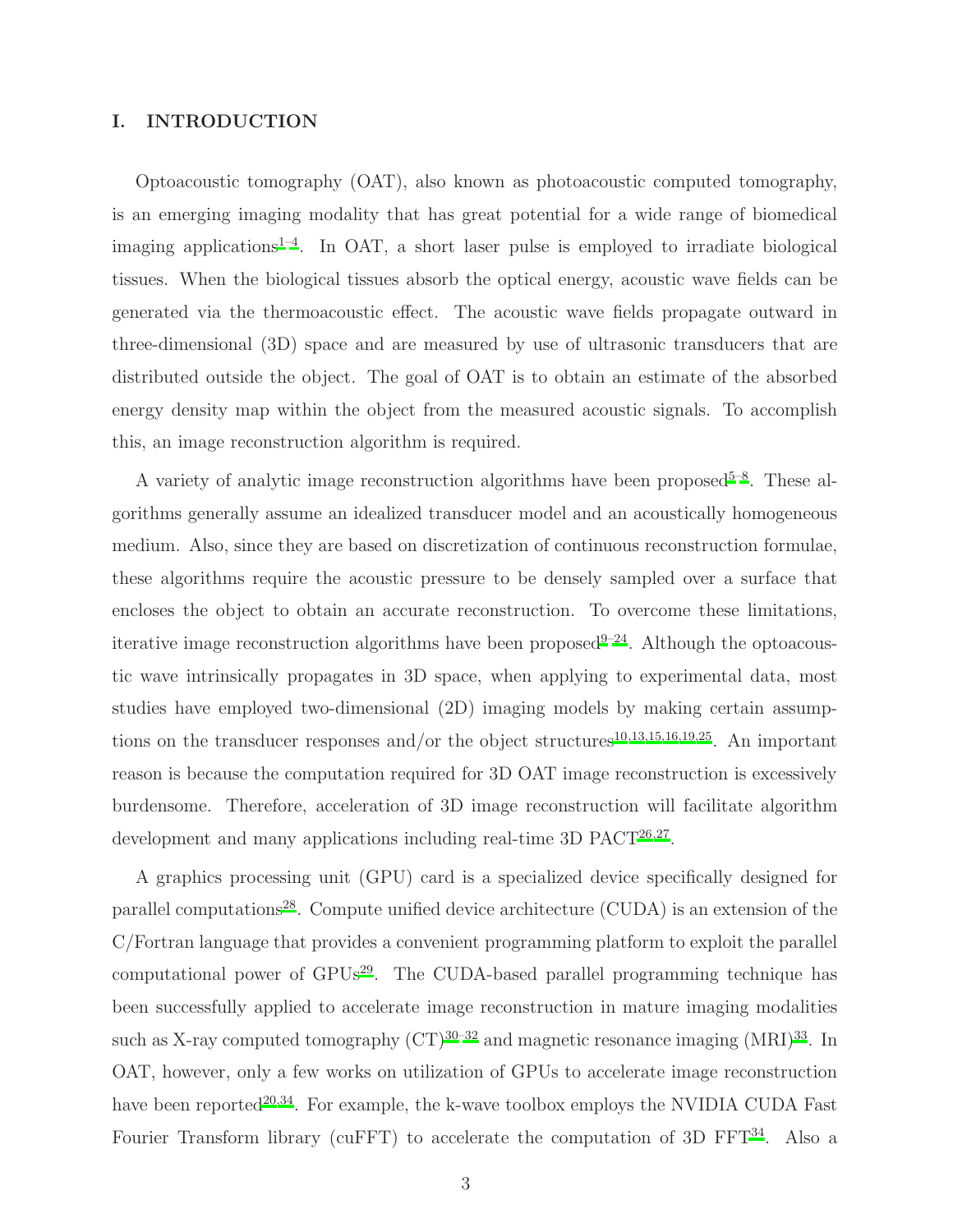GPU-based sparse matrix-vector multiplication strategy has been applied to 3D OAT image reconstruction for the case that the system matrix is sparse and can be stored in memory<sup>[20](#page-23-5)</sup>. However, there remains an important need to develop efficient implementations of OAT reconstruction algorithms for general applications in which the system matrix is too large to be stored.

In this work, we propose parallelization strategies, for use with GPUs, to accelerate 3D image reconstruction in OAT. Both filtered backprojection (FBP) and iterative image reconstruction algorithms are investigated. For use with iterative image reconstruction algorithms, we focus on the parallelization of projection and backprojection operators. Specifically, we develop two pairs of projection/backprojection operators that correspond to two distinct discrete-to-discrete (D-D) imaging models employed in OAT, namely the interpolation-based and the spherical-voxel-based D-D imaging models. Note that our implementations of the backprojection operators compute the exact adjoint of the forward operators, and therefore the projector pairs are 'matched'[35](#page-24-8) .

The remainder of the article is organized as follows. In Section [II,](#page-3-0) we briefly review OAT imaging models in their continuous and discrete forms. We propose GPU-based parallelization strategies in Section [III.](#page-9-0) Numerical studies and results are described in Section [IV](#page-14-0) and Section [V](#page-17-0) respectively. Finally, a brief discussion and summary of the proposed algorithms are provided in Section [VI.](#page-19-0)

#### <span id="page-3-0"></span>II. BACKGROUND

## A. Continuous-to-continuous imaging models and analytic image reconstruction algorithms

A continuous-to-continuous (C-C) OAT imaging model neglects sampling effects and provides a mapping from the absorbed energy density function  $A(\mathbf{r})$  to the induced acoustic pressure function  $p(\mathbf{r}^s, t)$ . Here, t is the temporal coordinate,  $\mathbf{r} \in V$  and  $\mathbf{r}^s \in S$  denote the locations within the object support  $V$  and on the measurement surface  $S$ , respectively. A canonical OAT C-C imaging model can be expressed as  $^{1,14,36}$  $^{1,14,36}$  $^{1,14,36}$  $^{1,14,36}$  $^{1,14,36}$ .

<span id="page-3-1"></span>
$$
p(\mathbf{r}^s, t) = \frac{\beta}{4\pi C_p} \int_V d\mathbf{r} \, A(\mathbf{r}) \frac{d}{dt} \frac{\delta \left( t - \frac{|\mathbf{r}^s - \mathbf{r}|}{c_0} \right)}{|\mathbf{r}^s - \mathbf{r}|} \equiv \mathcal{H}_{\rm CC} A,\tag{1}
$$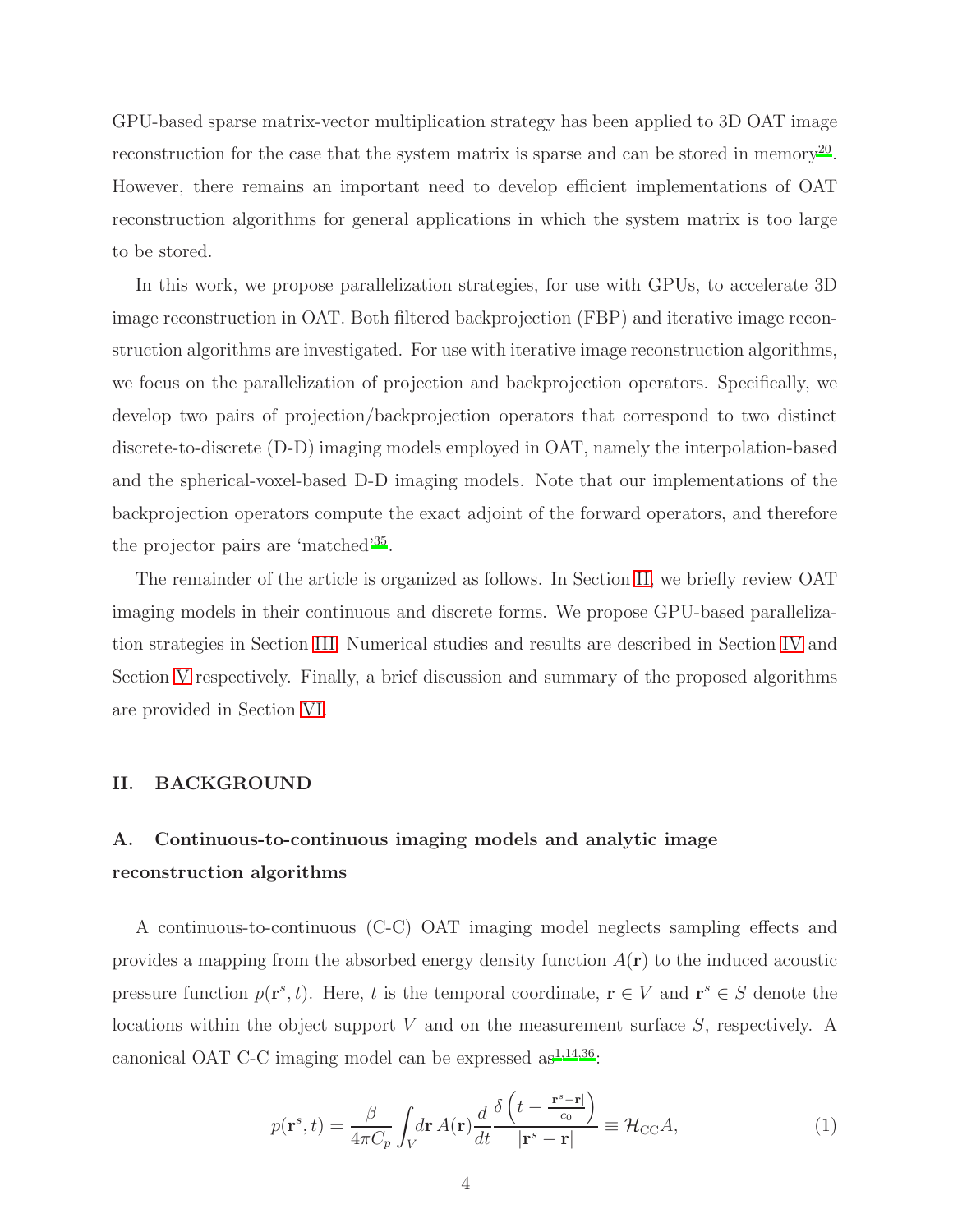where  $\delta(t)$  is the Dirac delta function,  $\beta$ ,  $c_0$ , and  $C_p$  denote the thermal coefficient of volume expansion, (constant) speed-of-sound, and the specific heat capacity of the medium at constant pressure, respectively. We introduce an operator notation  $\mathcal{H}_{CC}$  to denote this C-C mapping.

Alternatively, Eqn. [\(1\)](#page-3-1) can be reformulated as the well-known spherical Radon transform  $(SRT)^{12,37}$  $(SRT)^{12,37}$  $(SRT)^{12,37}$  $(SRT)^{12,37}$ :

<span id="page-4-1"></span>
$$
g(\mathbf{r}^s, t) = \int_V d\mathbf{r} \, A(\mathbf{r}) \delta(c_0 t - |\mathbf{r}^s - \mathbf{r}|), \tag{2}
$$

where the function  $g(\mathbf{r}^s, t)$  is related to  $p(\mathbf{r}^s, t)$  as

<span id="page-4-2"></span>
$$
p(\mathbf{r}^s, t) = \frac{\beta}{4\pi C_p} \frac{\partial}{\partial t} \left( \frac{g(\mathbf{r}^s, t)}{t} \right).
$$
 (3)

The SRT model provides an intuitive interpretation of each value of  $g(\mathbf{r}^s, t)$  as a surface integral of  $A(\mathbf{r})$  over a sphere centered at  $\mathbf{r}^s$  with radius  $tc_0$ .

Based on C-C imaging models, a variety of analytic image reconstruction algorithms have been developed<sup>[5](#page-22-2)-8</sup>. For the case of a spherical measurement geometry, an FBP algorithm in its continuous form is given by<sup>[6](#page-22-8)</sup>:

$$
A(\mathbf{r}) = -\frac{C_p}{2\pi\beta c_0^2 R^s} \int_S d\mathbf{r}^s \left[ \frac{2p(\mathbf{r}^s, t)}{|\mathbf{r} - \mathbf{r}^s|} + \frac{1}{c_0} \frac{\partial p(\mathbf{r}^s, t)}{\partial t} \right]_{t = \frac{|\mathbf{r} - \mathbf{r}^s|}{c_0}},\tag{4}
$$

where  $R^s$  denotes the radius of the measurement surface  $S$ .

# B. Discrete-to-discrete (D-D) imaging models and iterative image reconstruction algorithms

When sampling effects are considered, an OAT system is properly described as a continuous-to-discrete  $(C-D)$  imaging model<sup>[14](#page-23-6)[,22](#page-23-7)[,35](#page-24-8)[,38](#page-24-11)[,39](#page-24-12)</sup>:

<span id="page-4-0"></span>
$$
\left[\mathbf{u}\right]_{qK+k} = h^e(t) *_{t} \frac{1}{S_q} \int_{S_q} d\mathbf{r}^s \, p(\mathbf{r}^s, t)\Big|_{t=k\Delta_t}, \quad \substack{q=0,1,\cdots,Q-1,\\k=0,1,\cdots,K-1},
$$
 (5)

where  $Q$  and  $K$  denote the total numbers of transducers (indexed by  $q$ ) and the time samples (indexed by k) respectively.  $S_q$  is the surface area of the q-th transducer, which is assumed to be a subset of S;  $h^e(t)$  denotes the acousto-electric impulse response (EIR) of each transducer that, without loss of generality, is assumed to be identical for all transducers;  $'∗_t'$  denotes a linear convolution with respect to time coordinate; and  $\Delta_t$  is the temporal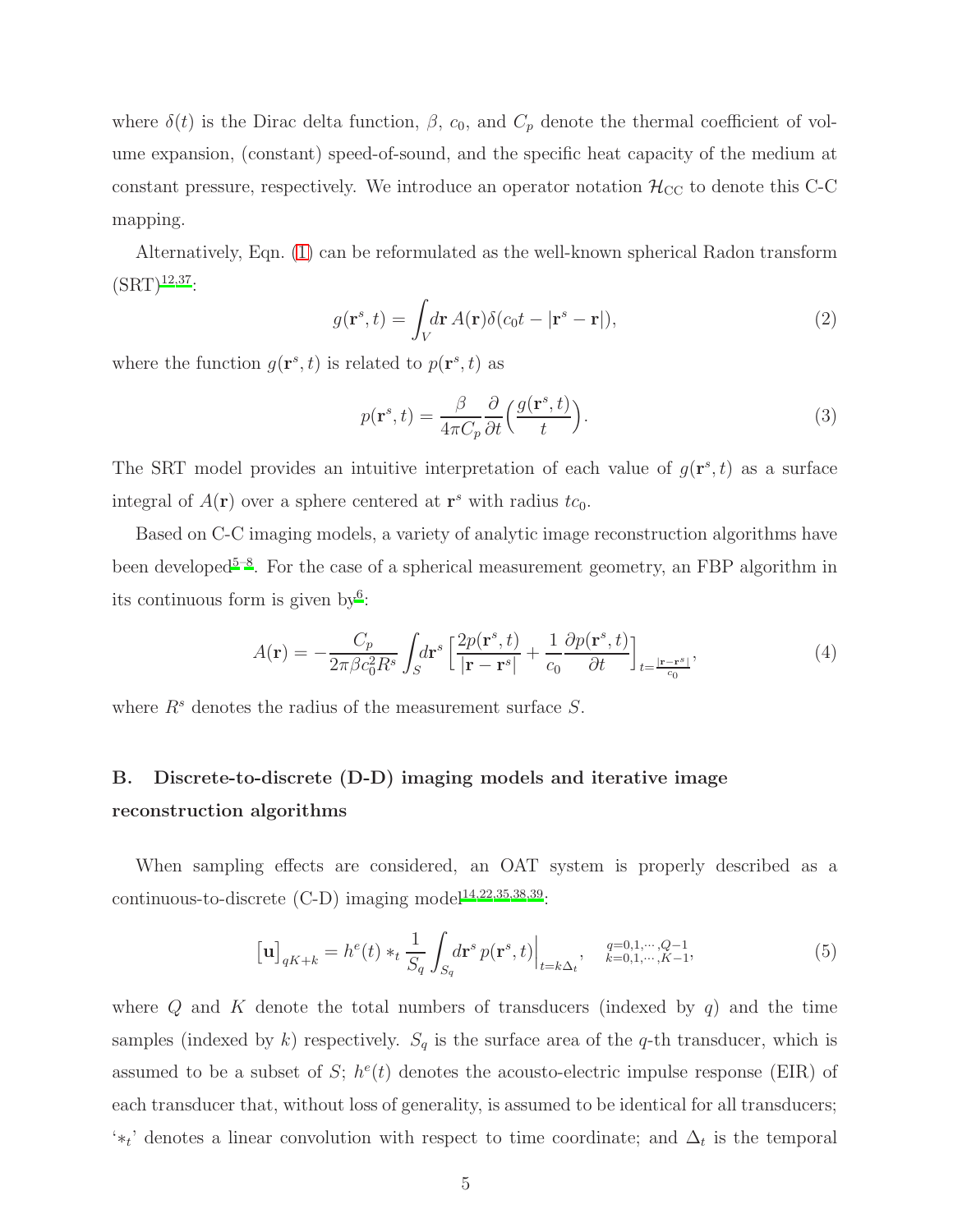sampling interval. The vector **u** represents the lexicographically ordered measured voltage signals whose  $(qK + k)$ -th element is denoted by  $[\mathbf{u}]_{qK+k}$ .

In order to apply iterative image reconstruction algorithms a D-D imaging model is required, which necessitates the discretization of  $A(\mathbf{r})$ . The following N-dimensional representation of the object function can be employed  $35,38$  $35,38$ :

<span id="page-5-0"></span>
$$
A(\mathbf{r}) \approx \sum_{n=0}^{N-1} [\boldsymbol{\alpha}]_n \psi_n(\mathbf{r}),
$$
\n(6)

where  $\alpha$  is a coefficient vector whose *n*-th element is denoted by  $[\alpha]_n$  and  $\psi_n(\mathbf{r})$  is the expansion function. On substitution from Eqn. [\(6\)](#page-5-0) into Eqn. [\(5\)](#page-4-0), where  $p(\mathbf{r}^s, t)$  is defined by Eqn. [\(1\)](#page-3-1), one obtains a D-D mapping from  $\alpha$  to **u**, expressed as

<span id="page-5-1"></span>
$$
\mathbf{u} \approx \mathbf{H}\boldsymbol{\alpha},\tag{7}
$$

where each element of the matrix  $H$  is defined as

<span id="page-5-3"></span>
$$
\left[\mathbf{H}\right]_{qK+k,n} = \left[h^e *_{t} \frac{1}{S_q} \int_{S_q} d\mathbf{r}^s \mathcal{H}_{\text{CC}} \psi_n\right]_{t=k\Delta_t}.\tag{8}
$$

Here, H is the D-D imaging operator also known as system matrix or projection operator. Note that the ' $\approx$ ' in Eqn. [\(7\)](#page-5-1) is due to the use of the finite-dimensional representation of the object function (i.e., Eqn. [\(6\)](#page-5-0)). No additional approximations have been introduced.

Below we describe two types of D-D imaging models that have been employed in OAT[14](#page-23-6)[,22](#page-23-7)[,39](#page-24-12): the interpolation-based imaging model and the spherical-voxel-based imaging model. The quantities **u**, **H**, and  $\alpha$  (or  $\psi_n$ ) in the two models will be distinguished by the subscripts (or superscripts) 'int' and 'sph', respectively.

#### 1. Interpolation-based D-D imaging model

The interpolation-based D-D imaging model defines the coefficient vector as samples of the object function on the nodes of a uniform Cartesian grid:

<span id="page-5-2"></span>
$$
\left[\alpha_{\text{int}}\right]_n = \int_V d\mathbf{r} \,\delta(\mathbf{r} - \mathbf{r}_n) A(\mathbf{r}), \quad n = 0, 1, \cdots, N - 1,\tag{9}
$$

where,  $\mathbf{r}_n = (x_n, y_n, z_n)^T$  specifies the location of the *n*-th node of the uniform Cartesian grid. The definition of the expansion function depends on the choice of interpolation method<sup>[19](#page-23-3)</sup>. If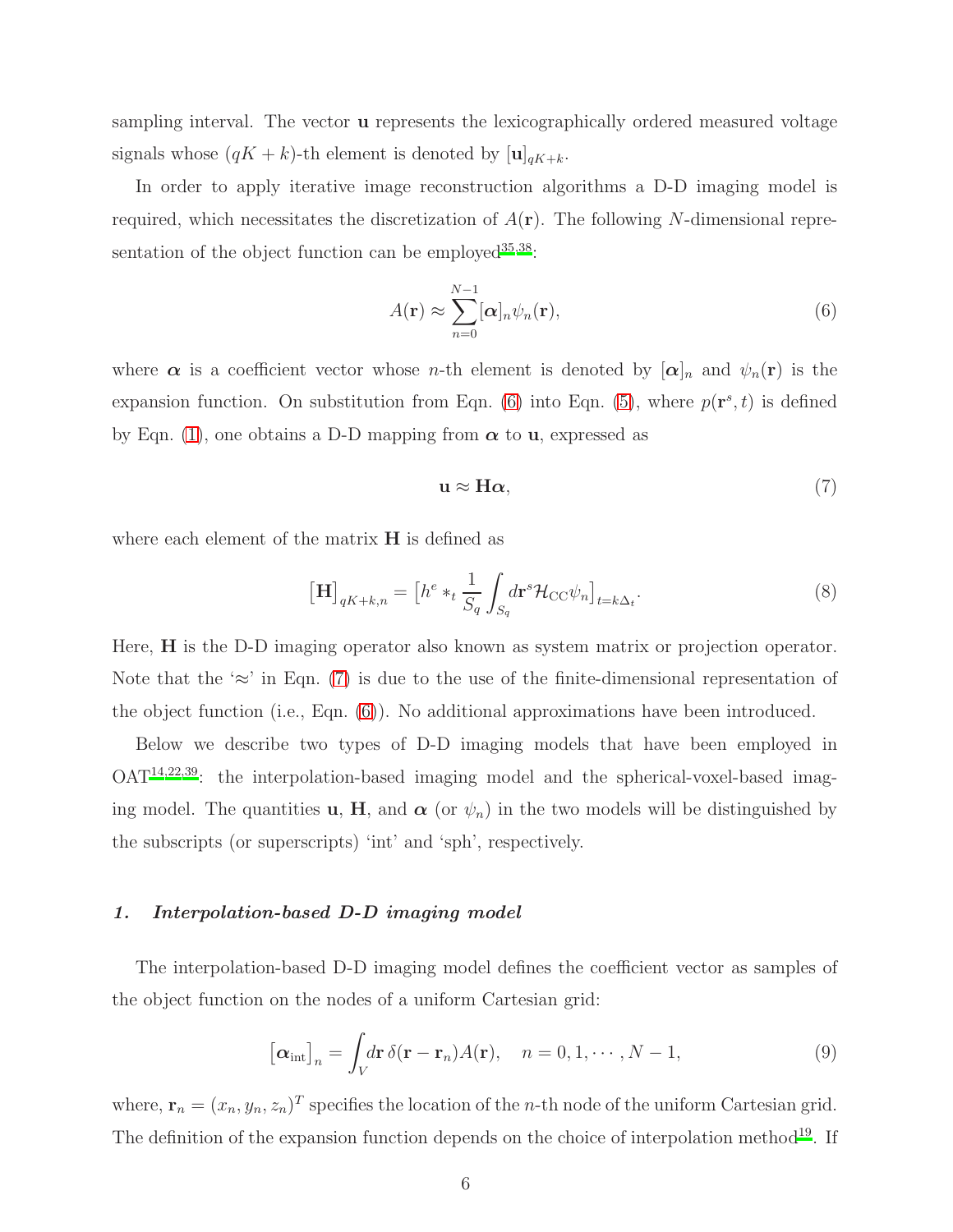a trilinear interpolation method is employed, the expansion function can be expressed as<sup>[40](#page-25-0)</sup>:

<span id="page-6-0"></span>
$$
\psi_n^{\text{int}}(\mathbf{r}) = \begin{cases} (1 - \frac{|x - x_n|}{\Delta_s})(1 - \frac{|y - y_n|}{\Delta_s})(1 - \frac{|z - z_n|}{\Delta_s}), & \text{if } |x - x_n|, |y - y_n|, |z - z_n| \le \Delta_s \\ 0, & \text{otherwise} \end{cases}
$$
 (10)

where  $\Delta_s$  is the distance between two neighboring grid points.

In principle, the interpolation-based D-D imaging model can be constructed by substitution from Eqns. [\(9\)](#page-5-2) and [\(10\)](#page-6-0) to Eqn. [\(8\)](#page-5-3). In practice, however, implementation of the surface integral over  $S_q$  is difficult for the choice of expansion functions in Eqn. [\(10\)](#page-6-0). Also, implementations of the temporal convolution and  $\mathcal{H}_{\text{CC}}\psi_n^{\text{int}}$  usually require extra discretization procedures. Therefore, utilization of the interpolation-based D-D model commonly assumes the transducers to be point-like. In this case, the implementation of  $H_{int}$  is decomposed as a three-step operation:

$$
\mathbf{u}_{\text{int}} = \mathbf{H}_{\text{int}} \alpha_{\text{int}} \equiv \mathbf{H}^e \mathbf{D} \mathbf{G} \alpha_{\text{int}},\tag{11}
$$

where G, D, and  $\mathbf{H}^e$  are discrete approximations of the SRT (Eqn. [\(2\)](#page-4-1)), the differential operator (Eqn.[\(3\)](#page-4-2)), and the operator that implements a temporal convolution with EIR, respectively. We implemented  $\bf{G}$  in a way<sup>[12](#page-22-7)[,41](#page-25-1)[,42](#page-25-2)</sup> that is similar to the 'ray-driven' implementation of Radon transform in X-ray  $CT^{40}$  $CT^{40}$  $CT^{40}$ , i.e, for each data sample, we accumulated the contributions from the voxels that resided on the spherical shell specified by the data sample. By use of Eqns.  $(2)$ ,  $(6)$ ,  $(9)$ , and  $(10)$ , one obtains:

<span id="page-6-1"></span>
$$
\left[\mathbf{G}\boldsymbol{\alpha}_{\text{int}}\right]_{qK+k} = \Delta_s^2 \sum_{n=0}^{N-1} \left[\boldsymbol{\alpha}_{\text{int}}\right]_n \sum_{i=0}^{N_i-1} \sum_{j=0}^{N_j-1} \psi_n^{\text{int}}(\mathbf{r}_{k,i,j}) \equiv \left[\mathbf{g}\right]_{qK+k},\tag{12}
$$

where  $[\mathbf{g}]_{qK+k} \approx g(\mathbf{r}_q^s, t)|_{t=k\Delta_t}$  with  $\mathbf{r}_q^s$  specifying the location of the q-th point-like transducer, and  $N_i$  and  $N_j$  denote the numbers of divisions over the two angular coordinates of a local spherical coordinate system shown in Fig. [1-](#page-29-0)(b). A derivation of Eqn. [\(12\)](#page-6-1) is provided in Appendix. The differential operator in Eqn. [\(3\)](#page-4-2) is approximated as

<span id="page-6-2"></span>
$$
\left[\mathbf{D}\mathbf{g}\right]_{qK+k} = \frac{\beta}{8\pi C_p \Delta_t^2} \left(\frac{[\mathbf{g}]_{qK+k+1}}{k+1} - \frac{[\mathbf{g}]_{qK+k-1}}{k-1}\right) \equiv \left[\mathbf{p}_{\text{int}}\right]_{qK+k},\tag{13}
$$

where  $[\mathbf{p}_{int}]_{qK+k} \approx p(\mathbf{r}_q^s, t)|_{t=k\Delta_t}$ . Finally, the continuous temporal convolution is approximated by a discrete linear convolution  $as^{43}$  $as^{43}$  $as^{43}$ 

<span id="page-6-3"></span>
$$
\left[\mathbf{H}^e \mathbf{p}_{\text{int}}\right]_{qK+k} = \sum_{\kappa=0}^{K-1} [\mathbf{h}^e]_{k-1-\kappa} [\mathbf{p}_{\text{int}}]_{qK+\kappa} \equiv [\mathbf{u}_{\text{int}}]_{qK+k},\tag{14}
$$

where  $[\mathbf{h}^e]_k = \Delta_t h^e(t)|_{t=k\Delta_t}$ .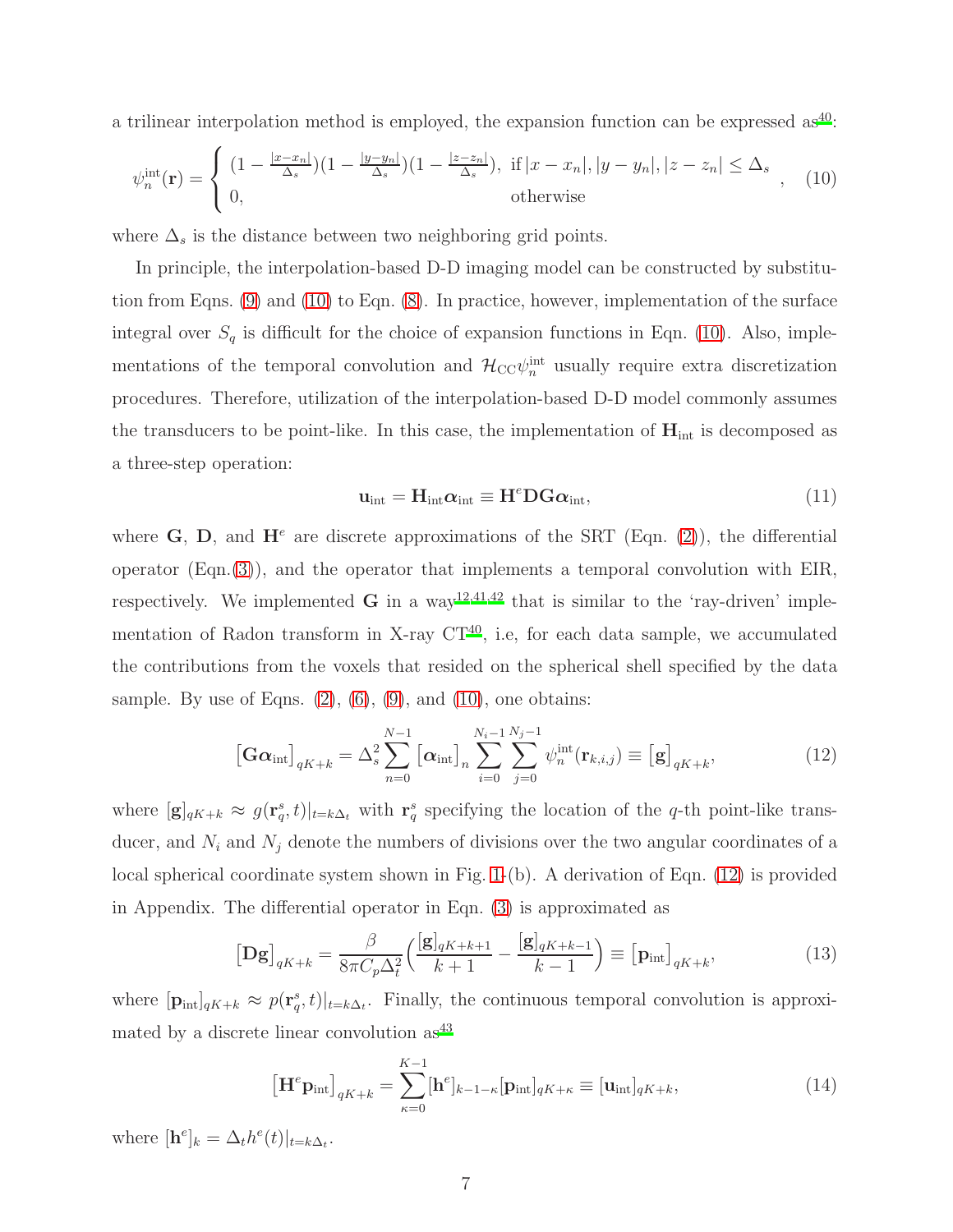### 2. Spherical-voxel-based D-D imaging model

The spherical-voxel-based imaging model is also widely employed in OAT[9](#page-22-4)[,14](#page-23-6)[,22](#page-23-7)[,44](#page-25-4)[,45](#page-25-5). It employs the expansion functions

<span id="page-7-0"></span>
$$
\psi_n^{\text{sph}}(\mathbf{r}) = \begin{cases} 1, & \text{if } |\mathbf{r} - \mathbf{r}_n| \le \Delta_s/2 \\ 0, & \text{otherwise} \end{cases},
$$
(15)

where  $\mathbf{r}_n$  is defined as in Eqn. [\(9\)](#page-5-2). The *n*-th expansion function  $\psi_n^{\text{sph}}(\mathbf{r})$  is a uniform sphere that is inscribed by the *n*-th cuboid of a Cartesian grid. The *n*-th component of the coefficient vector  $\alpha_{\rm sph}$  is defined as:

$$
\left[\alpha_{\rm sph}\right]_n = \frac{V_{\rm cube}}{V_{\rm sph}} \int_V d\mathbf{r} \; \psi_n^{\rm sph}(\mathbf{r}) A(\mathbf{r}),\tag{16}
$$

where  $V_{\text{cube}}$  and  $V_{\text{sph}}$  are the volumes of a cubic voxel of dimension  $\Delta_s$  and of a spherical voxel of radius  $\Delta_s/2$  respectively.

Unlike the interpolation-based imaging model, by use of the expansion functions defined in Eqn. [\(15\)](#page-7-0), the surface integral over  $S_q$  and  $\mathcal{H}_{CC}\psi_n^{\text{sph}}$  in Eqn. [\(8\)](#page-5-3) can be converted to a temporal convolution and calculated analytically<sup>[14](#page-23-6)[,22](#page-23-7)</sup>. To avoid utilizing excessively high sampling rate to mitigate aliasing, the spherical-voxel-based imaging model can be conveniently implemented in the temporal frequency domain  $as^{22}$  $as^{22}$  $as^{22}$ :

<span id="page-7-1"></span>
$$
\left[\tilde{\mathbf{u}}_{\text{sph}}\right]_{qL+l} = \tilde{p}_0(f) \sum_{n=0}^{N-1} \left[\alpha_{\text{sph}}\right]_n \frac{1}{S_q} \tilde{h}_q^s(\mathbf{r}_n, f)\Big|_{f=l\Delta_f}, \quad \text{for } l=0, 1, \cdots, L-1,
$$
 (17)

where  $\Delta_f$  is the frequency sampling interval, and L denotes the total number of temporalfrequency samples indexed by  $l$ . A derivation of Eqn. [\(17\)](#page-7-1) can be found in Ref. [22](#page-23-7). The function  $\tilde{h}^s_q(\mathbf{r}_n, f)$  represents the temporal Fourier transform of the spatial impulse response (SIR) of the q-th transducer for the source located at  $\mathbf{r}_n$ , expressed as:

$$
\tilde{h}_q(\mathbf{r}_n, f) = \int_{S_q} d\mathbf{r}^s \, \frac{\exp(-\hat{j} \, 2\pi f \frac{|\mathbf{r}^s - \mathbf{r}_n|}{c_0})}{2\pi |\mathbf{r}^s - \mathbf{r}_n|}.\tag{18}
$$

Also,  $\tilde{p}_0(f)$  is defined as

<span id="page-7-2"></span>
$$
\tilde{p}_0(f) = -\hat{j}\frac{\beta c_0^3}{C_p f} \left[ \frac{\Delta_s}{2c_0} \cos\left(\frac{\pi f \Delta_s}{c_0}\right) - \frac{1}{2\pi f} \sin\left(\frac{\pi f \Delta_s}{c_0}\right) \right] \tilde{h}^e(f),\tag{19}
$$

where  $\tilde{h}^e(f)$  is the EIR in temporal-frequency domain. In summary, the imaging model can be expressed in matrix form as:

$$
\tilde{\mathbf{u}}_{\text{sph}} = \mathbf{H}_{\text{sph}} \alpha_{\text{sph}}.\tag{20}
$$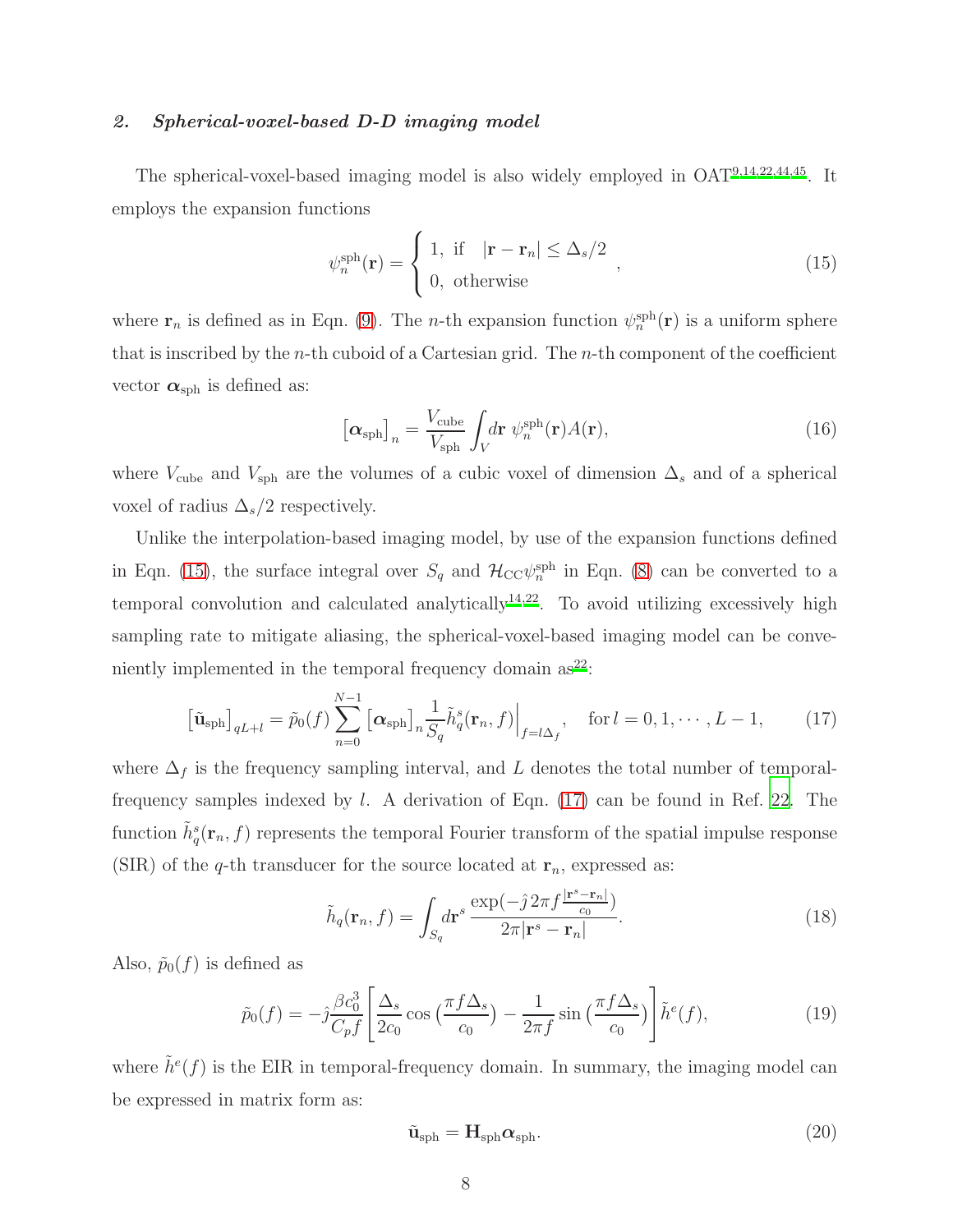### 3. Adjoints of the system matrices

Iterative image reconstruction algorithms employ numerical implementations of the projection operator, i.e., the system matrix  $H$ , as well as its adjoint, denoted by  $H^{\dagger}$  <sup>[46](#page-25-6)</sup>. The adjoint is also referred to as the backprojection operator. Note that for most practical applications, **H** and  $H^{\dagger}$  are too large to be stored in the random access memory of currently available computers. Therefore, in practice, the actions of  $H$  and  $H^{\dagger}$  are almost always calculated on the fly. The same strategy was adopted in this work.

According to the definition of the adjoint operator<sup>[35](#page-24-8)[,43](#page-25-3)</sup>,  $\mathbf{H}^{\dagger}_{int} = \mathbf{G}^{\dagger} \mathbf{D}^{\dagger} \mathbf{H}^{\mathbf{e} \dagger}$ , where

$$
\left[\mathbf{H}^{\mathbf{e}\dagger}\mathbf{u}_{\text{int}}\right]_{qK+k} = \sum_{\kappa=0}^{K-1} [\mathbf{h}^e]_{\kappa-1-k} [\mathbf{u}]_{qK+\kappa} \equiv [\mathbf{p}'_{\text{int}}]_{qK+k},\tag{21}
$$

$$
\left[\mathbf{D}^{\dagger}\mathbf{p}'_{\text{int}}\right]_{qK+k} = \frac{\beta}{8\pi C_p \Delta_t^2 k} \left(\left[\mathbf{p}'_{\text{int}}\right]_{qK+k-1} - \left[\mathbf{p}'_{\text{int}}\right]_{qK+k+1}\right) \equiv \left[\mathbf{g}'\right]_{qK+k},\tag{22}
$$

and

$$
\left[\mathbf{G}^{\dagger}\mathbf{g}'\right]_{n} = \Delta_{s}^{2} \sum_{q=0}^{Q-1} \sum_{k=0}^{K-1} \left[\mathbf{g}'\right]_{qK+k} \sum_{i=0}^{N_{i}-1} \sum_{j=0}^{N_{j}-1} \psi_{n}^{\text{int}}(\mathbf{r}_{k,i,j}) \equiv [\mathbf{\alpha}'_{\text{int}}]_{n}.
$$
 (23)

It can also be verified that the adjoint operator  $\mathbf{H}^{\dagger}_{\text{sph}}$  is given by:

$$
\left[\mathbf{H}_{\text{sph}}^{\dagger}\tilde{\mathbf{u}}_{\text{sph}}\right]_{n} = \sum_{q=0}^{Q-1} \sum_{l=0}^{L-1} \left[\tilde{\mathbf{u}}_{\text{sph}}\right]_{qL+l} \tilde{p}_0^*(f) \tilde{h}_q^*(\mathbf{r}_n, f)\Big|_{f=l\Delta_f},\tag{24}
$$

where the superscript '\*' denotes the complex conjugate. Unlike the unmatched backpro-jection opertors<sup>[47](#page-25-7)</sup> that are obtained by discretization of the continuous adjoint operator, utilization of the exact adjoint operator facilitates the convergence of iterative image reconstruction algorithms.

#### C. GPU architecture and CUDA programming

The key features of GPU architecture and the basics of CUDA programming are briefly summarized in this section. We refer the readers to Refs. [28](#page-24-2) and [29](#page-24-3) for additional details.

A GPU card contains multiple streaming multiprocessors. Each streaming multiprocessor is configured with multiple processor cores. For example, the Tesla C1060 possesses 30 streaming multiprocessors with 8 processor cores on each; and the Tesla C2050 possesses 14 streaming multiprocessors with 32 processor cores on each<sup>[28](#page-24-2)</sup>. The processor cores in each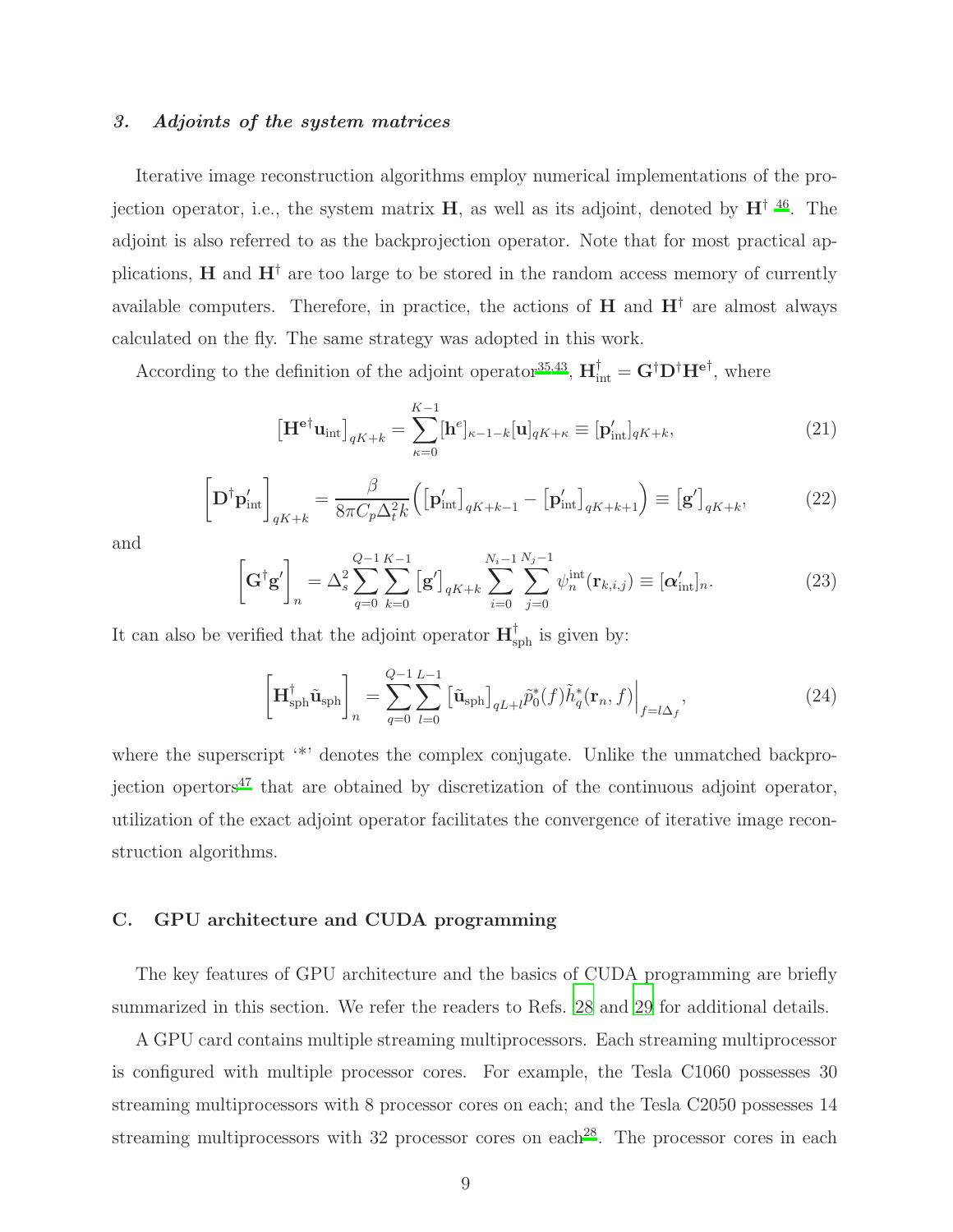multiprocessor execute the same instruction on different pieces of data, which is referred to as "single instruction, multiple data" (SIMD) model of parallel programming. In order to fully exploit the computing power of GPUs, one of the major challenges is to design a parallelization strategy fitting in the SIMD framework such that the largest number of processor cores can execute the computation simultaneously<sup>[29](#page-24-3)</sup>.

A GPU card has six types of memory that have varying capacities and different access rules and efficiencies: (1) Registers are assigned for each thread and have the fastest access. (2) Shared memory is assigned for each block and can be efficiently accessed by all threads in the block if designed appropriately. (3) Constant memory is read-only and can be accessed by all threads efficiently. (4) Texture memory is also read-only and is optimized for interpolation operations. (5) Global memory has the slowest access that takes hundreds times more clock cycles than does the computation of basic arithmetic operations. (6) Local memory is assigned for each thread but has a slow access as does the global memory. Therefore, an efficient GPU-based implementation in general requires a limited number of global and local memory access.

CUDA is a platform and programming model developed by NVIDIA that includes a collection of functions and keywords to exploit the parallel computing power of  $GPUs^{29}$  $GPUs^{29}$  $GPUs^{29}$ . CUDA parallel program is composed of a host program and kernels. The host program is executed by CPUs and launches the kernels, which are custom-designed functions executed by GPUs. A general parallel programming strategy is to launch multiple instances of a kernel and to run the multiple instances concurrently on GPUs. In CUDA, each instance of the kernel is named as a thread and processes only a portion of the data. A hierarchy of threads is employed: Threads are grouped into blocks, and blocks are grouped into a grid. Therefore, each thread is specified by a multi-index containing a block index and a thread index within the block.

### <span id="page-9-0"></span>III. GPU-ACCELERATED RECONSTRUCTION ALGORITHMS

In this section, we propose GPU-based parallelization strategies for the FBP algorithm and the projection/backprojection operations corresponding to the interpolation-based and the spherical-voxel-based D-D imaging models.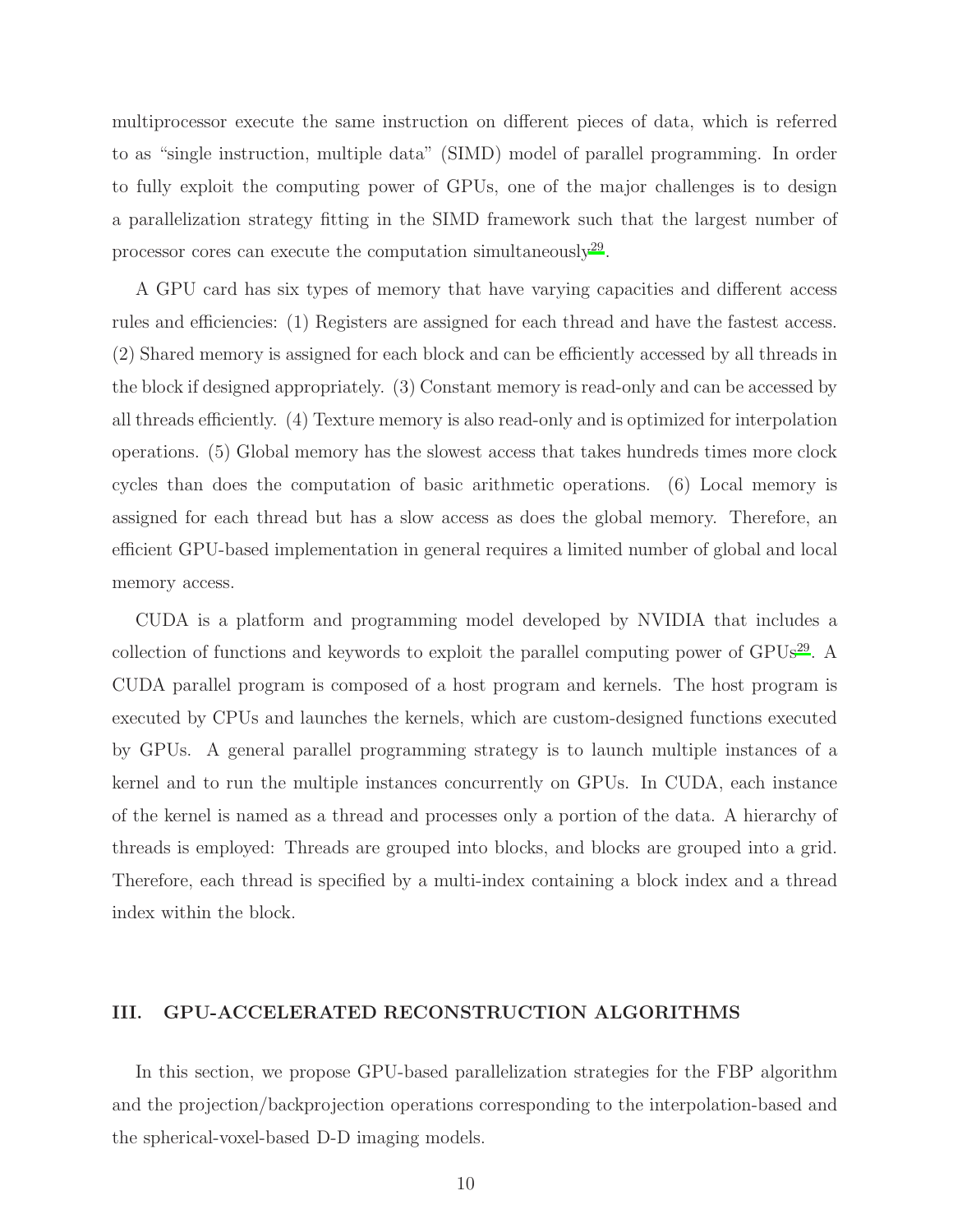#### A. Measurement geometry

We employed a spherical measurement geometry shown in Fig. [1-](#page-29-0)(a). The measurement sphere was of radius  $R<sup>s</sup>$  centered at the origin of the Cartesian coordinate system (or the equivalent spherical coordinate system). The polar angle  $\theta^s \in [0, \pi]$  was equally divided with interval  $\Delta_{\theta^s} = \pi/N_r$ , starting from  $\theta_{\min}^s$ . At each polar angle, a ring on the sphere that was parallel to the plane  $z = 0$  can be specified, resulting  $N_r$  rings. On each ring,  $N_v$  ultrasonic transducers were assumed to be uniformly distributed with azimuth angle interval  $\Delta_{\phi^s}$  =  $2\pi/N_v$ . Hereafter, each azimuth angle will be referred to as a tomographic view. At each view, we assumed that  $N_t$  temporal samples were acquired and the first sample corresponded to time instance  $t_{\min}$ . For implementations in temporal-frequency domain, we assumed that  $N_f$  temporal-frequency samples were available and the first sample corresponded to  $f_{\min}$ . The region to be reconstructed was a rectangular cuboid whose edges were parallel to the axes of the coordinate system and the left-bottom-back vertex was located at  $(x_{\min}, y_{\min}, z_{\min})$ . The numbers of voxels along the three coordinates will be denoted by  $N_x$ ,  $N_y$ , and  $N_z$ , respectively, totally  $N = N_x N_y N_z$  voxels. We also assumed the cuboid was contained in another sphere of radius  $R$  that was concentric with the measurement sphere shown in Fig.  $1-(b).$  $1-(b).$ 

#### B. Implementation of the FBP algorithm

Central processing unit (CPU)-based implementations of continuous FBP formulae have been described in Refs. [5](#page-22-2)[–8](#page-22-3). Though the discretization methods vary, in general, three approximations have to be employed. Firstly, the first-order derivative term  $\partial p(\mathbf{r}^s, t)/\partial t$  has to be approximated by a difference scheme up to certain order<sup>[48](#page-25-8)</sup>. Secondly, the measurement sphere has to be divided into small patches, and the surface integral has to be approximated by a summation of the area of every patch weighted by the effective value of the integrand on the patch. Finally, the value of the integrand at an arbitrary time instance  $t = |\mathbf{r}^s - \mathbf{r}|/c_0$ has to be approximated by certain interpolation method.

In this study, we approximated the surface integral by use of the trapezoidal rule. As described earlier, the spherical surface was divided into  $N_rN_v$  patches. For the transducer indexed by q that was located at  $\mathbf{r}_q^s = (R^s, \theta_q^s, \phi_q^s)$ , the area of the patch was approximated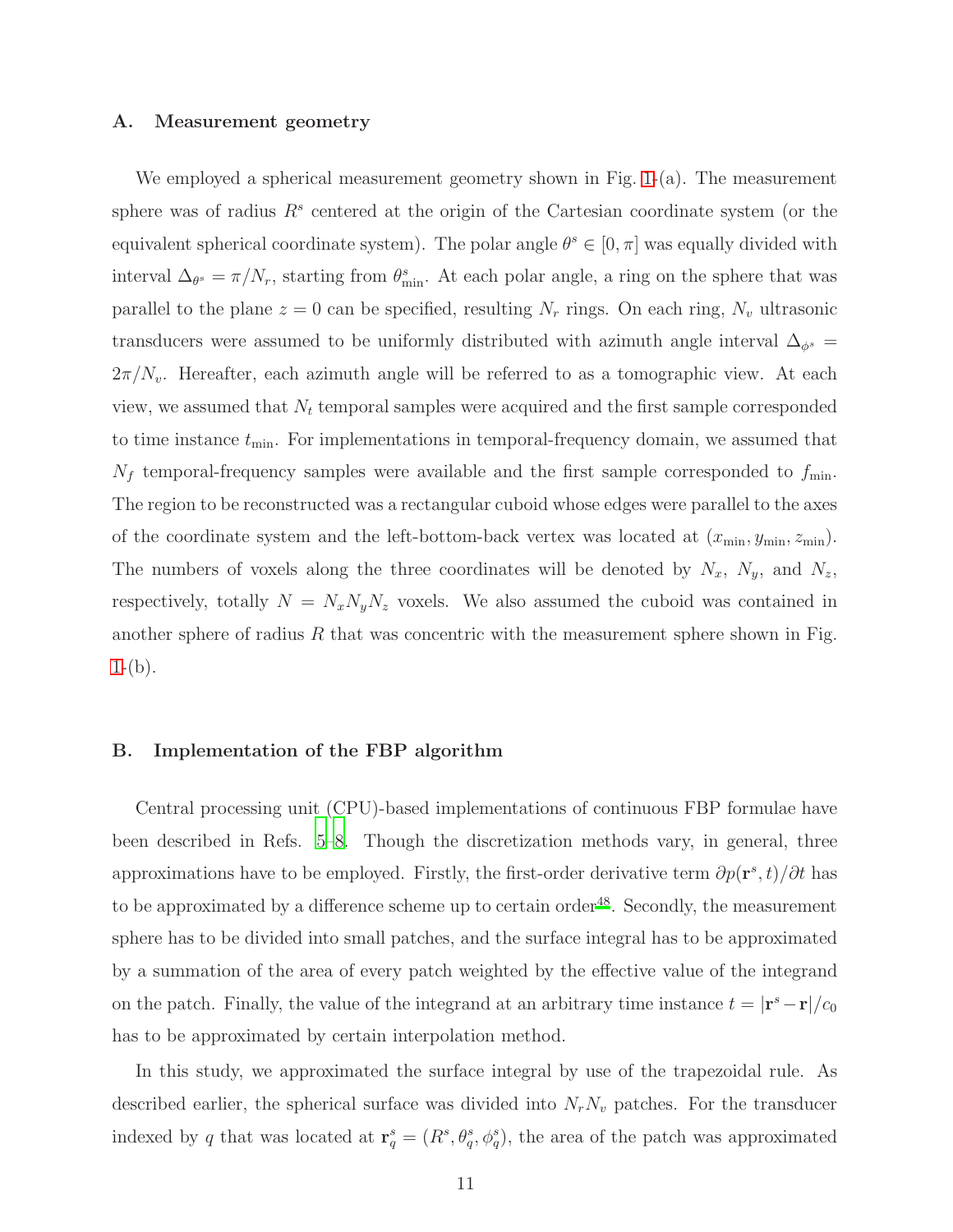by  $(R^{s})^2 \Delta_{\theta^{s}} \Delta_{\phi^{s}} \sin \theta_{q}^{s}$ . The value at time instance  $t = |\mathbf{r}_{q}^{s} - \mathbf{r}_{n}|/c_0$  was approximated by the linear interpolation from its two neighboring samples as:

$$
p(\mathbf{r}_q^s, t)\Big|_{t=\frac{|\mathbf{r}_q^s - \mathbf{r}_n|}{c_0}} \approx (k+1-\tilde{k})[\mathbf{p}]_{qK+k} + (\tilde{k}-k)[\mathbf{p}]_{qK+k+1},\tag{25}
$$

where  $\tilde{k} = (|\mathbf{r}_q^s - \mathbf{r}_n|/c_0 - t_{\text{min}})/\Delta_t$ , and k is the integer part of  $\tilde{k}$ . Here **p** is a vector of lexicographically ordered samples of the pressure function  $p(\mathbf{r}^s, t)$ , which is estimated from the measured voltage data vector u. Also, the first-order derivative term was approximated by:

$$
\frac{\partial}{\partial t}p(\mathbf{r}_q^s, t)\Big|_{t=\frac{|\mathbf{r}_q^s - \mathbf{r}_n|}{c_0}} \approx \frac{1}{\Delta_t} \Big( [\mathbf{p}]_{qK+k+1} - [\mathbf{p}]_{qK+k} \Big). \tag{26}
$$

By use of these three numerical approximations, the discretized FBP formula was expressed as:

<span id="page-11-0"></span>
$$
\left[\hat{\alpha}_{\text{fbp}}\right]_n = -\frac{C_p R^s \Delta_{\theta^s} \Delta_{\phi^s}}{\pi \beta c_0^3 \Delta_t} \sum_{n_r=0}^{N_r-1} \sin \theta_q^s \sum_{n_v=0}^{N_v-1} \left\{ \left(1.5 - \frac{k + t_{\min}/\Delta_t}{\tilde{k} + t_{\min}/\Delta_t} \right) \left[\mathbf{p}\right]_{qK+k+1} + \left(\frac{k + 1 + t_{\min}/\Delta_t}{\tilde{k} + t_{\min}/\Delta_t} - 1.5\right) \left[\mathbf{p}\right]_{qK+k} \right\}.
$$
\n(27)

Unlike the implementations of FBP formulas in X-ray cone beam  $CT^{31,32}$  $CT^{31,32}$  $CT^{31,32}$  $CT^{31,32}$ , we combined the filter and the linear interpolation. This reduced the number of visits to the global memory in the GPU implementation described below.

We implemented the FBP formula in a way that is similar to the 'pixel-driven' implementation in X-ray  $CT^{32}$  $CT^{32}$  $CT^{32}$ , i.e., we assigned each thread to execute the two accumulative summations in Eqn. [\(27\)](#page-11-0) for each voxel. We bound the pressure data **p** to texture memory because it is cached and has a faster accessing rate. Therefore our implementation only requires access to texture memory twice and to global memory once. The pseudo-codes are provided in Algs. [1](#page-30-0) and [2](#page-30-1) for the host part and the device part respectively. Note that the pseudo-codes do not intend to be always optimal because the performance of the codes could depend on the dimensions of **p** and  $\hat{\alpha}_{\text{fbp}}$ . For example, we set the block size to be  $(N_z, 1, 1)$  because for our applications,  $N_z$  was bigger than  $N_x$  and  $N_y$  and smaller than the limit number of threads that a block can support (i.e., 1024 for the NVIDIA Tesla C2050). If the values of  $N_x$ ,  $N_y$ , and  $N_z$  change, we may need to redesign the dimensions of the grid and blocks. However, the general SIMD parallelization strategy remains.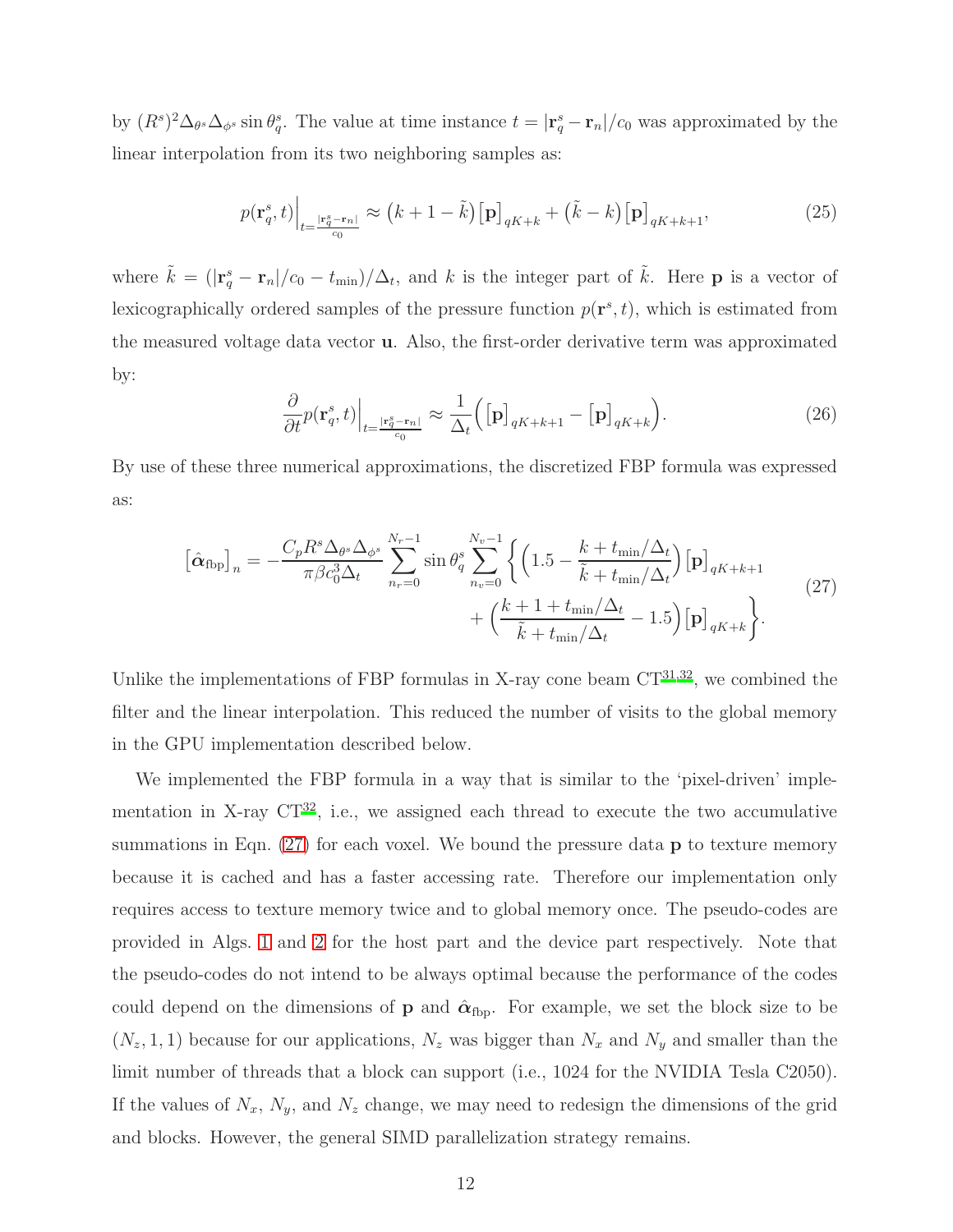# $\rm C. ~\quad In {\rm {\bf l}}$  implementation of  $\rm H_{int}$  and  $\rm H_{int}^{\dagger}$

The forward projection operation  $H_{int} \alpha_{int}$  is composed of three consecutive operations  $g = G\alpha_{\rm int}$ ,  $p_{\rm int} = Dg$ , and  $u_{\rm int} = H^e p_{\rm int}$  that are defined in Eqns. [\(12\)](#page-6-1), [\(13\)](#page-6-2), and [\(14\)](#page-6-3), respectively. Both the difference operator **D** and the one-dimensional (1D) convolution  $\mathbf{H}^e$ have low computational complexities while the SRT operator **G** is computationally burdensome. Hence, we developed the GPU-based implementation of **G** while leaving **D** and  $\mathbf{H}^e$ to be implemented by CPUs.

The SRT in OAT shares many features with the Radon transform in X-ray CT. Thus, our GPU-based implementation is closely related to the implementations of Radon transform that have been optimized for X-ray  $CT^{30-32}$  $CT^{30-32}$  $CT^{30-32}$ . The surface integral was approximated according to the trapezoidal rule. Firstly, the integral surface was divided into small patches, which is described in the Appendix. Secondly, each patch was assigned an effective value of the object function by trilinear interpolation. The trilinear interpolation was calculated by use of the texture memory of GPUs that is specifically designed for interpolation. Finally, GPU threads accumulated the areas of patches weighted by the effective values of the object function and wrote the final results to global memory. The pseudo-codes for implementation of G are provided in Algs. [3](#page-31-0) and [4](#page-31-1) for the host part and the device part, respectively. Note that we employed the "one-level"-strategy<sup>[32](#page-24-5)</sup>, i.e., each thread calculates one data sample. Higher level strategies have been proposed to improve the performance by assigning each block to calculate multiple data samples<sup>[32](#page-24-5)</sup>, which, however, caused many thread idles in OAT mainly because the amount of computation required to calculate a data sample varies largely among samples for SRT.

Implementation of the backprojection operator  $H_{int}^{{\dagger}}$  was very similar to the implementation of  $\mathbf{H}_{int}$ . The operators  $\mathbf{D}^{\dagger}$  and  $\mathbf{H}^{e\dagger}$  were calculated on CPUs while  $\mathbf{G}^{\dagger}$  was calculated by use of GPUs. The pseudo-codes are provided in Algs. [5](#page-32-0) and [6.](#page-32-1) We made use of the CUDA function 'atomicAdd' to add weights to global memory from each thread.

# $\rm D. \quad \rm Implement\rm ation\,\, of\,\, H_{\rm sph} \,\, and\,\, H^\dagger_{\rm sph}$

Implementation of the forward projection operation for the spherical-voxel-based imaging model is distinct from that of the interpolation-based model. The major difference is that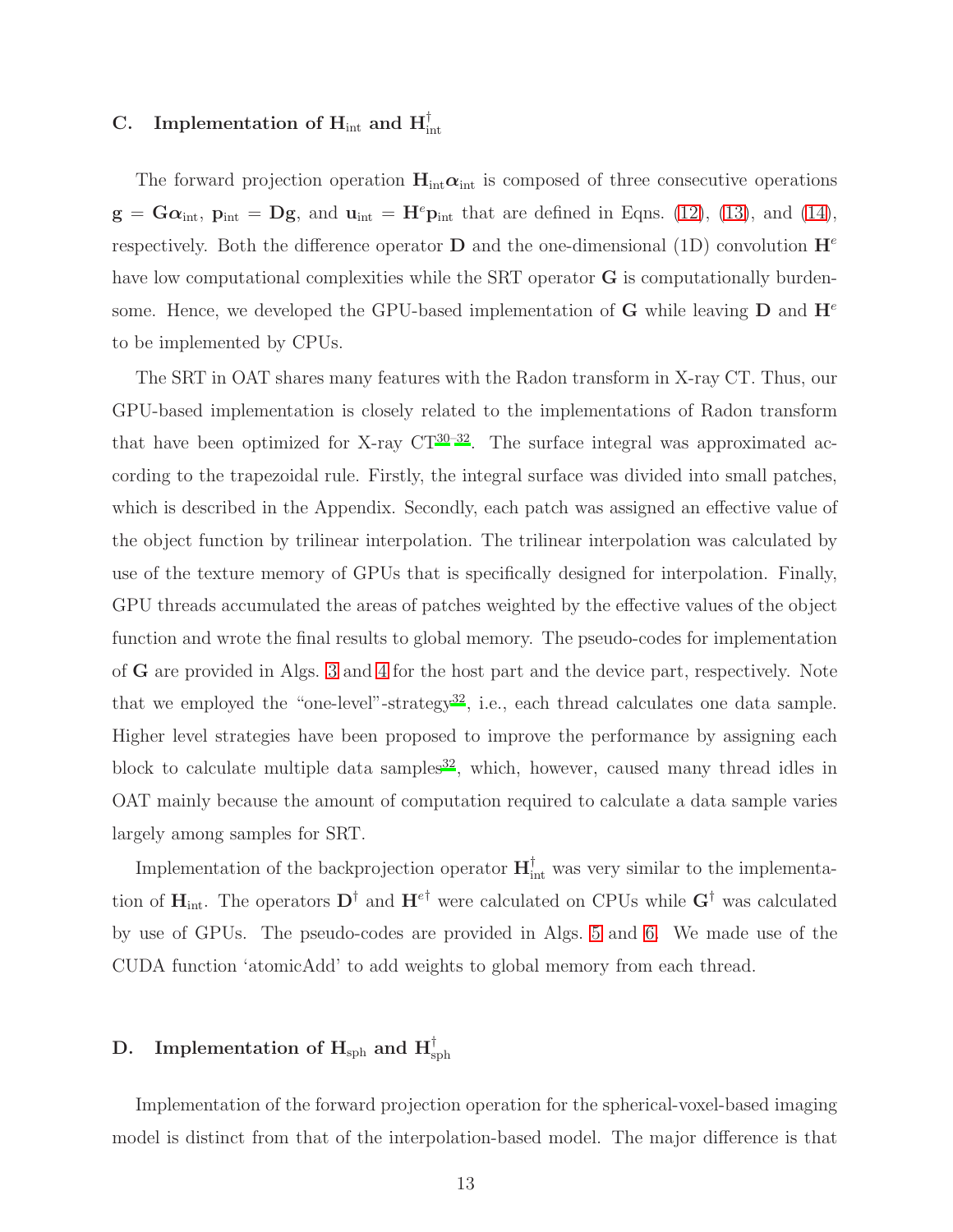calculation of each element of the data vector for the spherical-voxel-based imaging model requires the accumulation of the contributions from all voxels because the model is expressed in the temporal frequency domain. Because of this, the amount of computation required to calculate each data sample in the spherical-voxel-based imaging model is almost identical, simplifying the parallelization strategy.

We proposed a parallelization strategy that was inspired by one applied in advanced MRI reconstruction<sup>[33](#page-24-6)</sup> and is summarized as follows. Discrete samples of  $\tilde{p}_0(f)$  defined in Eqn. [\(19\)](#page-7-2) were precalcualted and stored as a vector  $\tilde{\mathbf{p}}_0$  in constant memory. Because the size of the input vector  $\alpha_{\rm sph}$  is often too large to fit in the constant memory, we divided  $\alpha_{\rm sph}$ into sub-vectors that matched the capacity of the constant memory. We employed a CPU loop to copy every sub-vector sequentially to the constant memory and call the GPU kernel function to accumulate a partial summation. The major advantage of this design is that the total number of global memory visits to calculate one data sample is reduced to the number of sub-vectors.

Implementation of the projection operator for the spherical-voxel-based imaging model generally involves more arithmetic operations than does the interpolation-based imaging model. Moreover, the spherical-voxel-based imaging model has been employed to compen-sate for the finite aperture size effect of transducers<sup>[14](#page-23-6)[,22](#page-23-7)</sup>, which makes the computation even more burdensome. Because of this, we further developed an implementation that employed multiple GPUs. The pseudo-codes of the projection operation are provided in Algs. [7,](#page-33-0) [8,](#page-34-0) and [9.](#page-35-0) We created  $N_{\text{pth}}$  pthreads on CPUs by use of the 'pthread.h' library. Here, we denote the threads on CPUs by 'pthread' to distinguish from threads on GPUs. We divided the input vector  $\alpha_{\rm sph}$  into  $N_{\rm pth}$  sub-vectors (denoted by  $\alpha_{\rm pth}$ 's) of equal size and declared an output vector  $\tilde{\mathbf{u}}'_{\text{sph}}$  of dimension  $N_{\text{pth}}N_rN_vN_f$ . By calling the pthread function 'fwd\_pthread',  $N_{\rm sph}$  pthreads simultaneously calculated the projection. Each pthread projected an  $\alpha_{\rm pth}$  to a partial voltage data vector  $\tilde{\mathbf{u}}'_{\text{pth}}$  that filled in the larger vector  $\tilde{\mathbf{u}}'_{\text{sph}}$ . Once all pthreads finished filling their  $\tilde{\mathbf{u}}'_{\text{pth}}$  into  $\tilde{\mathbf{u}}'_{\text{sph}}$ , the projection data  $\tilde{\mathbf{u}}_{\text{sph}}$  were obtained by a summation of the  $N_{\text{pth}}$   $\tilde{\mathbf{u}}'_{\text{pth}}$ 's.

Implementation of the backprojection operator was similar except the dividing and looping were over the vector  $\tilde{\mathbf{u}}_{\text{sph}}$  instead of  $\alpha_{\text{sph}}$ . The pseudo-codes for the backprojection operation are provided in Algs. [10,](#page-36-0) [11,](#page-37-0) and [12.](#page-38-0)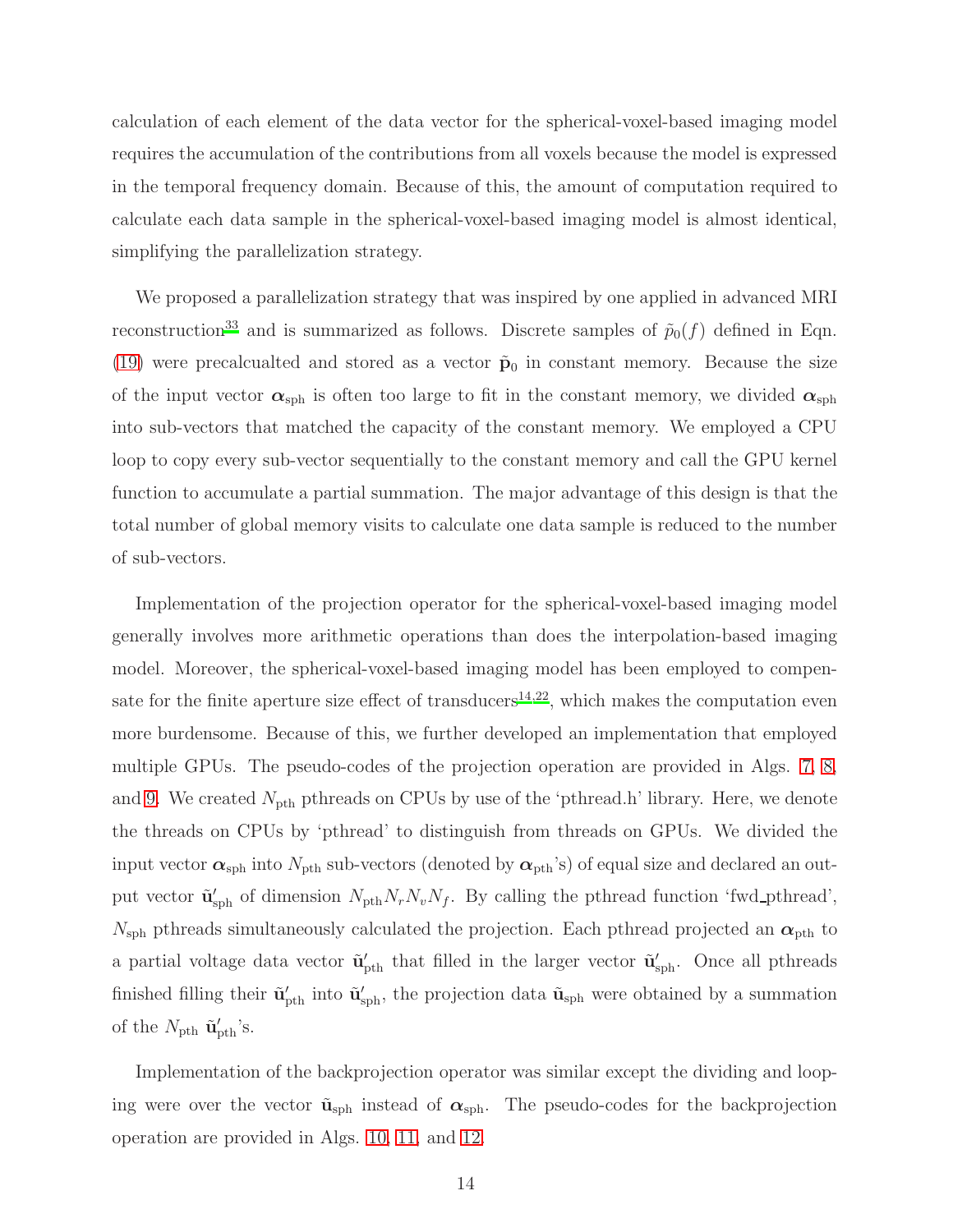# <span id="page-14-0"></span>IV. DESCRIPTIONS OF COMPUTER SIMULATION AND EXPERIMENTAL STUDIES

The computational efficiency and accuracy of the proposed GPU-based implementations of the FBP algorithm and projection/backprojection operators for use with iterative image reconstruction algorithms were quantified in computer simulation and experimental OAT imaging studies.

#### A. Computer-simulation studies

Numerical phantom: The numerical phantom consisted of 9 uniform spheres that were blurred by a 3D Gaussian kernel possessing a full width at half maximum (FWHM) of 0.77-mm. The phantom was contained within a cuboid of size  $29.4 \times 29.4 \times 61.6$ -mm<sup>3</sup>. A 2D image corresponding to the plane  $y = 0$  through the phantom is shown in Fig. [2-](#page-40-0)(a).

Simulated projection data: The measurement surface was a sphere of radius  $R^s = 65$ -mm. corresponding to an exsiting OAT imaging system<sup>[22](#page-23-7)[,49](#page-25-9)</sup>. As described in Section [III,](#page-9-0) ideal point-like transducers were uniformly distributed over 128 rings and 90 tomographic views. The 128 rings covered the full  $\pi$  polar angle, i.e.,  $\theta_{\min}^s = \pi/256$ , while the 90 views covered the full  $2\pi$  azimuth angle. The speed of sound was set at  $c_0 = 1.54$ -mm/ $\mu$ s. We selected the Grüneisen coefficient as  $\Gamma = \beta c_0^2 / C_p = 2{,}000$  of arbitrary units (a.u.). For each transducer, we analytically calculated 1022 temporal samples of the pressure function at the sampling rate of  $f_{\text{sam}} = 20$ -MHz by use of Eqn. [\(1\)](#page-3-1). Because we employed a smooth object function, the pressure data were calculated by the following two steps: Firstly, we calculated temporal samples of pressure function  $p_{us}(\mathbf{r}^s, t)$  that corresponds to the 9 uniform spheres by<sup>[1](#page-22-0)[,36](#page-24-9)</sup>

$$
p_{\rm us}(\mathbf{r}^s, t)|_{t=k\Delta_t} = \sum_{i=0}^8 \begin{cases} A_i \left[ -\frac{\beta c_0^3}{C_p |\mathbf{r}^s - \mathbf{r}_i|} t + \frac{\beta c_0^2}{2} \right]_{t=k\Delta_t}, & \text{if } |c_0 k \Delta_t - |\mathbf{r}^s - \mathbf{r}_i| \le R_i\\ 0, & \text{otherwise} \end{cases} \tag{28}
$$

where  $\mathbf{r}_i$ ,  $R_i$  and  $A_i$  denote the center location, the radius and the absorbed energy density of the *i*-th sphere, respectively. Subsequently, we convolved  $p_{us}(\mathbf{r}^s, t)$  with a one-dimensional (1D) Gaussian kernel with FWHM =  $0.5-\mu s^{50}$  $0.5-\mu s^{50}$  $0.5-\mu s^{50}$  to produce the pressure data. From the simulated pressure data, we calculated the temporal-frequency spectrum by use of fast Fourier transform (FFT), from which we created an alternative data vector that contained 511 fre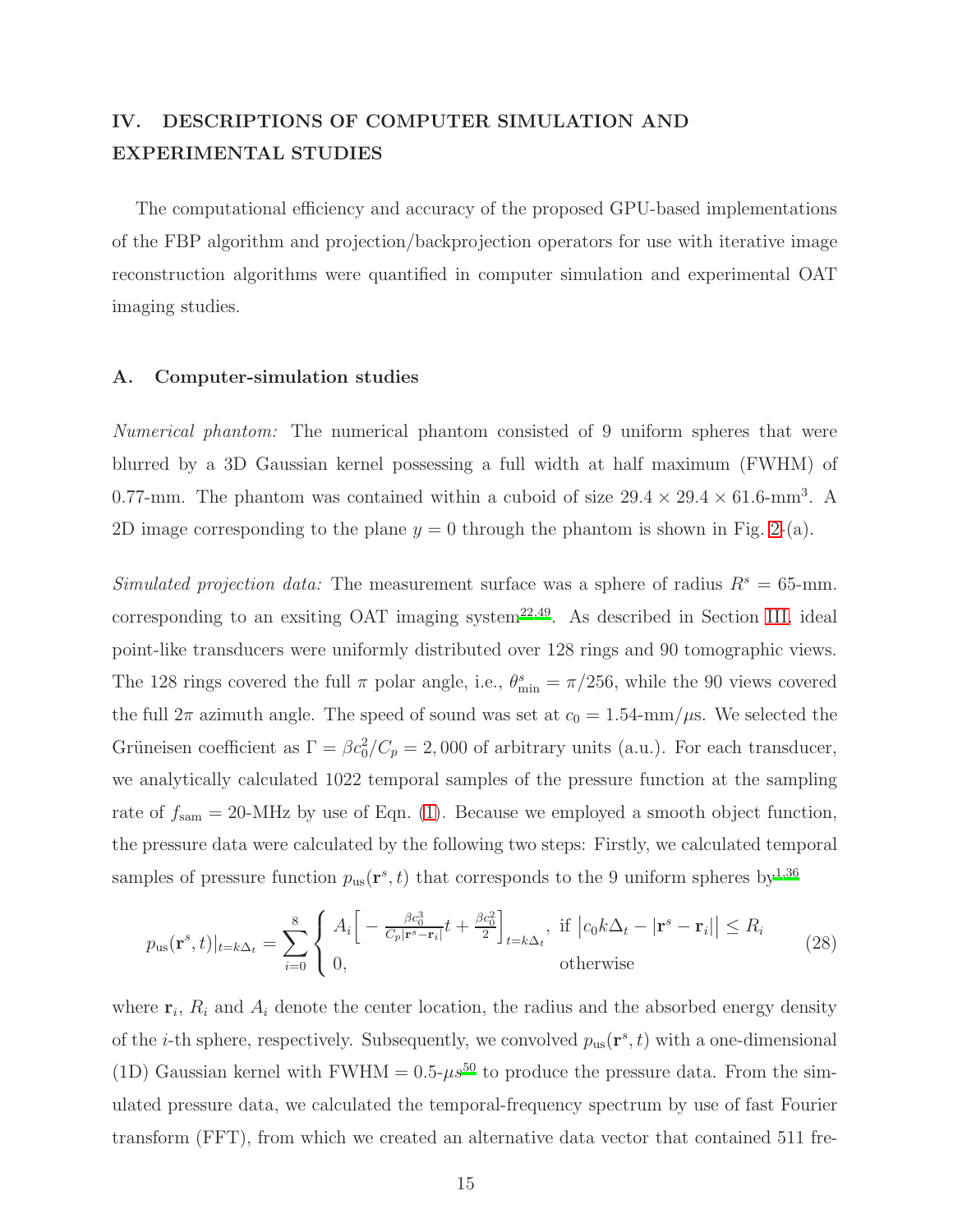quency components occupying (0, 5]-MHz for each transducer. The simulated projection data in either the time domain or the temporal frequency domain will hereafter be referred to as "128  $\times$  90"-data. By undersampling the "128  $\times$  90"-data uniformly over rings and tomographic views, we created three subsets that contained varying number of transducers. These data sets will be referred to as " $64 \times 90$ "-data, " $64 \times 45$ "-data, and " $32 \times 45$ "-data, where the two numbers specify the number of rings and the number of tomographic views, respectively.

Reconstruction algorithms: The GPU accelerated FBP algorithm was employed to reconstruct the object function sampled on a 3D Cartesian grid with spacing  $\Delta_s = 0.14$ -mm. The dimension of the reconstructed images  $\hat{\alpha}_{\text{fbp}}$  was  $210 \times 210 \times 440$ .

We employed an iterative image reconstruction algorithm that sought to minimize a pe-nalized least-squares (PLS) objective<sup>[46](#page-25-6)[,51](#page-25-11)</sup>. Two versions of the reconstruction algorithm were developed that utilized the interpolation-based imaging model and the spherical-voxel-based imaging model respectively. The two versions sought to solve the optimization problems by use of the linear conjugate gradient  $(CG)$  method<sup>[52](#page-26-0)[,53](#page-26-1)</sup>:

$$
\hat{\alpha}_{\text{int}} = \arg\min_{\alpha_{\text{int}}} \|\mathbf{u} - \mathbf{H}_{\text{int}}\alpha_{\text{int}}\|^2 + \mu R(\alpha_{\text{int}}), \tag{29}
$$

and

$$
\hat{\alpha}_{\text{sph}} = \arg\min_{\alpha_{\text{sph}}} \|\tilde{\mathbf{u}} - \mathbf{H}_{\text{sph}} \alpha_{\text{sph}}\|^2 + \mu R(\alpha_{\text{sph}}),
$$
\n(30)

respectively, where  $R(\alpha)$  is a regularizing penalty term whose impact is controlled by the regularization parameter  $\mu$ . The penalty term was employed only when processing the experimental data as described in Section [IV-](#page-14-0)B. The reconstruction algorithms required computation of one projection and one backprojection operation at each iteration. Hereafter, the two reconstruction algorithms will be referred to as PLS-Int and PLS-Sph algorithms, respectively. We set  $\Delta_s = 0.14$ -mm. Therefore, both the dimensions of  $\hat{\alpha}_{int}$  and  $\hat{\alpha}_{sph}$  were  $210 \times 210 \times 440$ .

Performance assessment: We compared the computational times of 3D image reconstruction corresponding to the GPU- and CPU-based implementations. The CPU-based implementations of the PLS-Int and PLS-Sph algorithms take several days to complete a single iteration even for the " $32 \times 45$ "-data. Therefore, we only recorded the computational time for the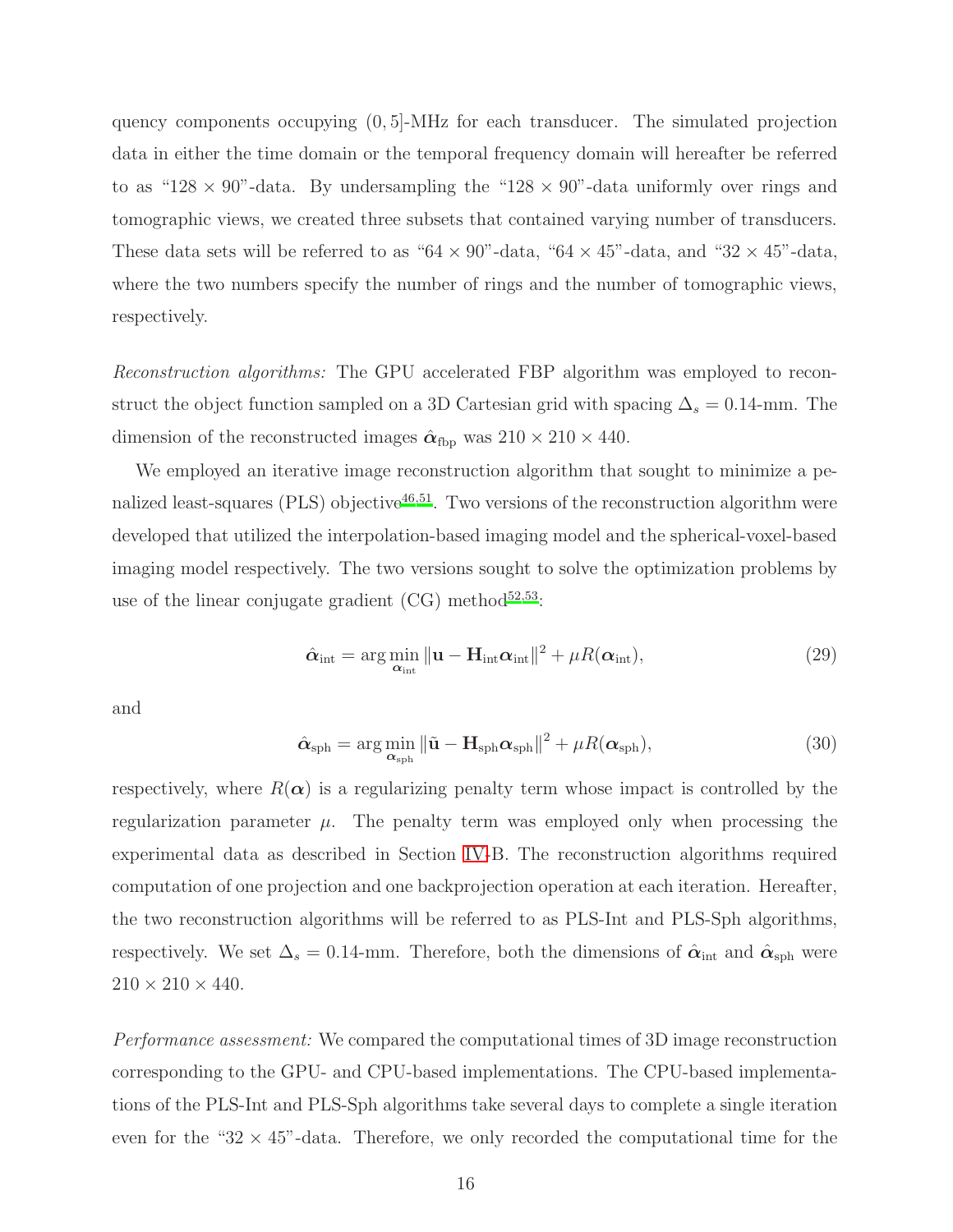CPU-based implementations to complete a single iteration when the data vector contained a single transducer. We assumed that the computational times were linearly proportional to the number of transducers in the data sets because the CPU-based implementations are sequential.

The GPU-based implementations employed the single-precision floating-point format rather than the conventional double-precision utilized by CPU-based implementations. In order to quantify how the single-precision floating-point format would degrade the image accuracy, we calculated the root mean square error (RMSE) between the reconstructed image and the phantom defined by:

RMSE = 
$$
\sqrt{\frac{1}{N}(\hat{\alpha} - \alpha)^T(\hat{\alpha} - \alpha)},
$$
 (31)

where  $\alpha$  and  $\hat{\alpha}$  are the samples of the phantom and the coefficients of the reconstructed images respectively.

Hardware specifications: All implementations were tested on the platform consisted of dual quad-core Intel(R) Xeon (R) CPUs with a clock speed 2.40-GHz. The GPU-based implementations of the FBP and the PLS-Int algorithms were tested on a single Tesla C2050 GPU, while the PLS-Sph algorithm was tested on 8 Tesla C1060 GPUs.

#### B. Experimental studies

The FBP, PLS-Int and PLS-Sph algorithms were investigated by use of an existing data set corresponding to a live mouse  $2^{2,49}$  $2^{2,49}$  $2^{2,49}$ . The scanning geometry and dimensions were the same as those employed in the computer-simulation studies except that only 64 rings were uniformly distributed over the polar angle ranging from 14<sup>°</sup> to 83<sup>°</sup>. The transducers were of size  $2 \times 2$ -mm<sup>2</sup>. The raw data were acquired at 180 tomographic views, which are referred to as "full data". We undersampled the "full data" uniformly over the tomographic views, constructing a subset containing 45 tomographic views. The subset will be referred to as "quarter data".

Unlike in the idealized computer-simulation studies, the transducer response has to be compensated for when processing the experimental data. When implementing the FBP algorithm, the EIR was compensated for by a direct Fourier deconvolution, expressed in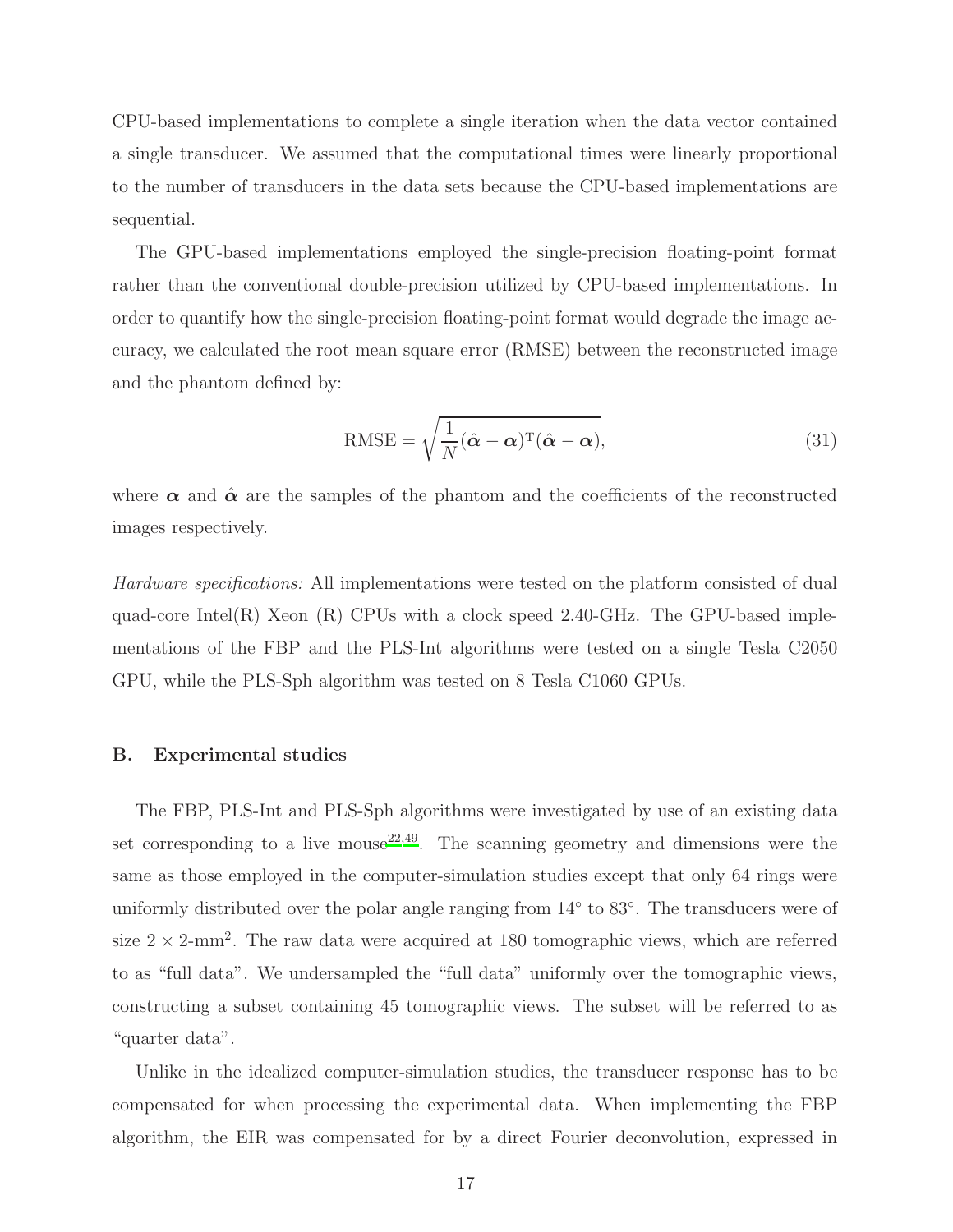temporal frequency domain as<sup>[3](#page-22-9)</sup>:

$$
\tilde{p}(\mathbf{r}^s, f) = \frac{\tilde{u}(\mathbf{r}^s, f)}{\tilde{h}^e(f)} \tilde{W}(f),
$$
\n(32)

where  $W(f)$  is a window function for noise suppression. In this study, we adopted the Hann window function defined as:

$$
\tilde{W}(f) = \frac{1}{2} \left[ 1 - \cos(\pi \frac{f_c - f}{f_c}) \right],\tag{33}
$$

where the cutoff frequency was chosen as  $f_c = 5$ -MHz. When applying iterative image reconstruction algorithms, the transducer effects were implicitly compensated for during iteration by employing imaging models that incorporates the transducer charactertics<sup>[14](#page-23-6)[,22](#page-23-7)</sup>. We incorporated the EIR into the interpolation-based imaging model while incorporating both the EIR and the SIR into the spherical-voxel-based imaging model.

For both PLS-Int and PLS-Sph algorithms, we employed a quadratic smoothness penalty to mitigate measurement noise $51$ :

$$
R(\boldsymbol{\alpha}) = \sum_{n=0}^{N-1} ((\boldsymbol{\alpha})_n - [\boldsymbol{\alpha}]_{n_x})^2 + ((\boldsymbol{\alpha})_n - [\boldsymbol{\alpha}]_{n_y})^2 + ((\boldsymbol{\alpha})_n - [\boldsymbol{\alpha}]_{n_z})^2, \qquad (34)
$$

where  $n_x$ ,  $n_y$  and  $n_z$  were the indices of the neighboring voxels before the n-th voxel along the three Cartesian axes, respectively.

#### <span id="page-17-0"></span>V. RESULTS

#### A. Computational efficiency

As shown in Table [I,](#page-39-0) the GPU-based implementations took less than 0.1%, 0.8% and 0.4% of the computational times required by corresponding CPU-based implementations for the FBP, the PLS-Int, and the PLS-Sph algorithms, respectively. The relative computational times for the GPU-based implementations are nearly linearly proportional to the amount of data. Note that the " $64 \times 90$ "-data and the "quarter data" are of the same size. However, the computational times of the "quarter data" are more than 1.8 times those of the " $64 \times 90$ "data. This is because the calculation of the SIR increases the computational complexity of the reconstruction algorithm.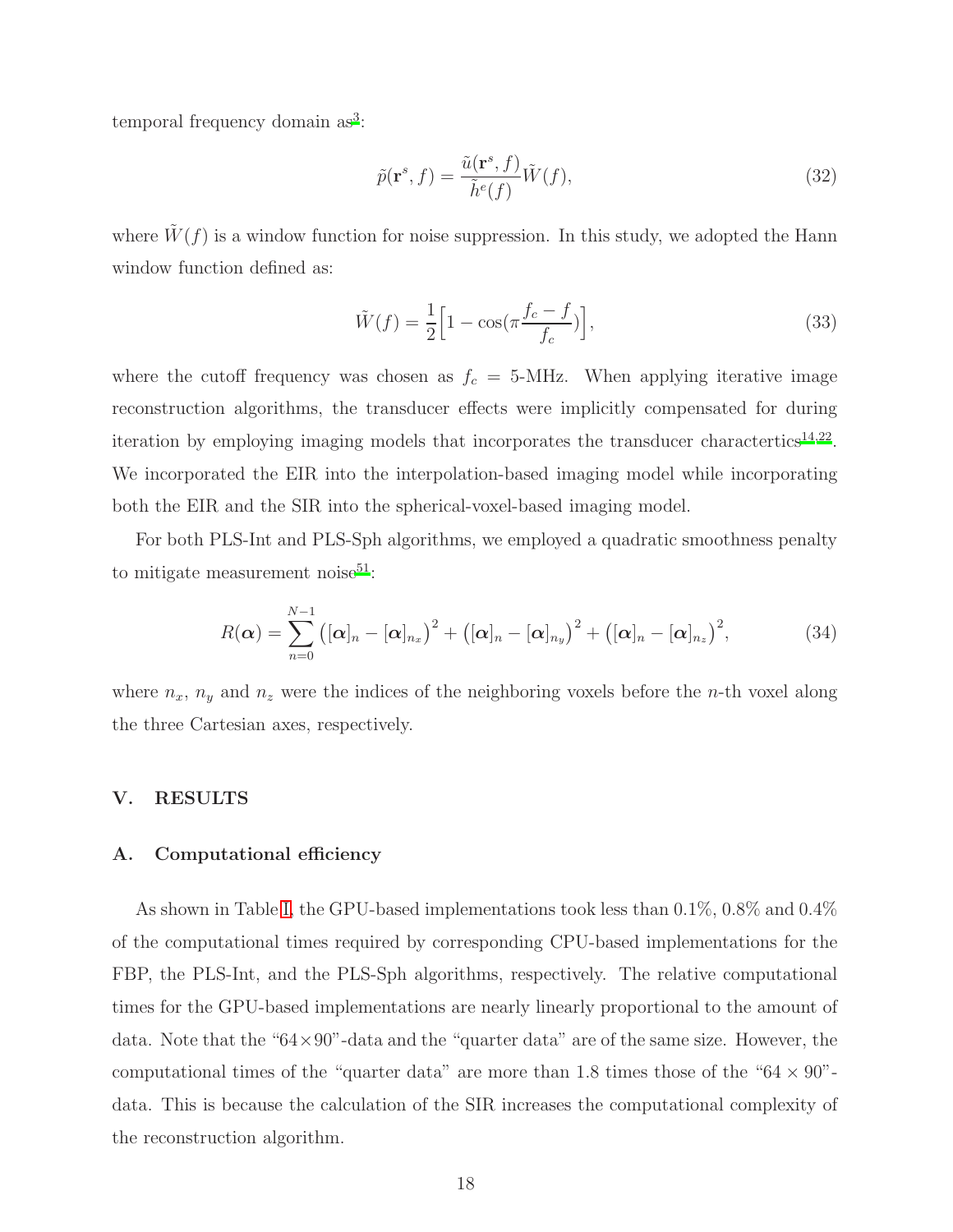#### B. Computational accuracy

Images reconstructed by use of the CPU- and GPU-based implementations of the FBP algorithm are almost identical. From the " $128 \times 90$ "-data, in which case, transducers were densely distributed over the measurement surface, both implementations reconstructed ac-curate images, as shown Fig. [2-](#page-40-0)(b) and  $-(c)$ . The profiles along the three arrows in Fig. [2](#page-40-0) are plotted in Fig. [5-](#page-43-0)(a), suggesting a nearly exact reconstruction. As expected, when the amount of measurement data are reduced, the reconstructed images contain more artifacts as shown in Fig. [3.](#page-41-0) However, the images reconstructed by use of GPU- and CPU-based implementations remain indistinguishable. The plots of the RMSE versus the amount of measurement data employed in Fig. [6](#page-44-0) overlap, also suggesting the single-precision floating-point format employed by the GPU-based implementation has little impact on the computational accuracy.

The GPU-based implementations of the PLS-Int and PLS-Sph algorithms both reconstructed accurate images as displayed in Fig. [4.](#page-42-0) As expected, the images reconstructed by use of both iterative algorithms contain fewer artifacts than do those reconstructed by use of the FBP algorithm from the same amount of data. Unlike the images reconstructed by use of the FBP algorithm from the " $64 \times 90$ "-data (Fig. [3-](#page-41-0)(a) or -(d)), the images reconstructed by use of both iterative algorithms (Fig. [4-](#page-42-0)(a) and  $-(d)$ ) appear to be identical to the numerical phantom. The profiles along the two arrows in Fig.  $4-(a)$  and  $-(d)$  are plotted in Fig. [5-](#page-43-0)(b), further confirming the computational accuracy of iterative image reconstruction algorithms. The plots of the RMSE versus the amount of measurement data employed in Fig. [6](#page-44-0) suggest the iterative image reconstruction algorithms in general outperform the FBP algorithm from the same amount of data.

#### C. Experimental results

The maximum intensity projection (MIP) of the 3D mouse images reconstructed by use of the GPU-based implementations reveal the mouse body vasculature as shown in Fig. [7.](#page-45-0) Images reconstructed by use of both the PLS-Int and the PLS-Sph algorithms appear to have cleaner background than do the images reconstructed by use of the FBP algorithm from the same amount of data. All images reconstructed by iterative algorithms were obtained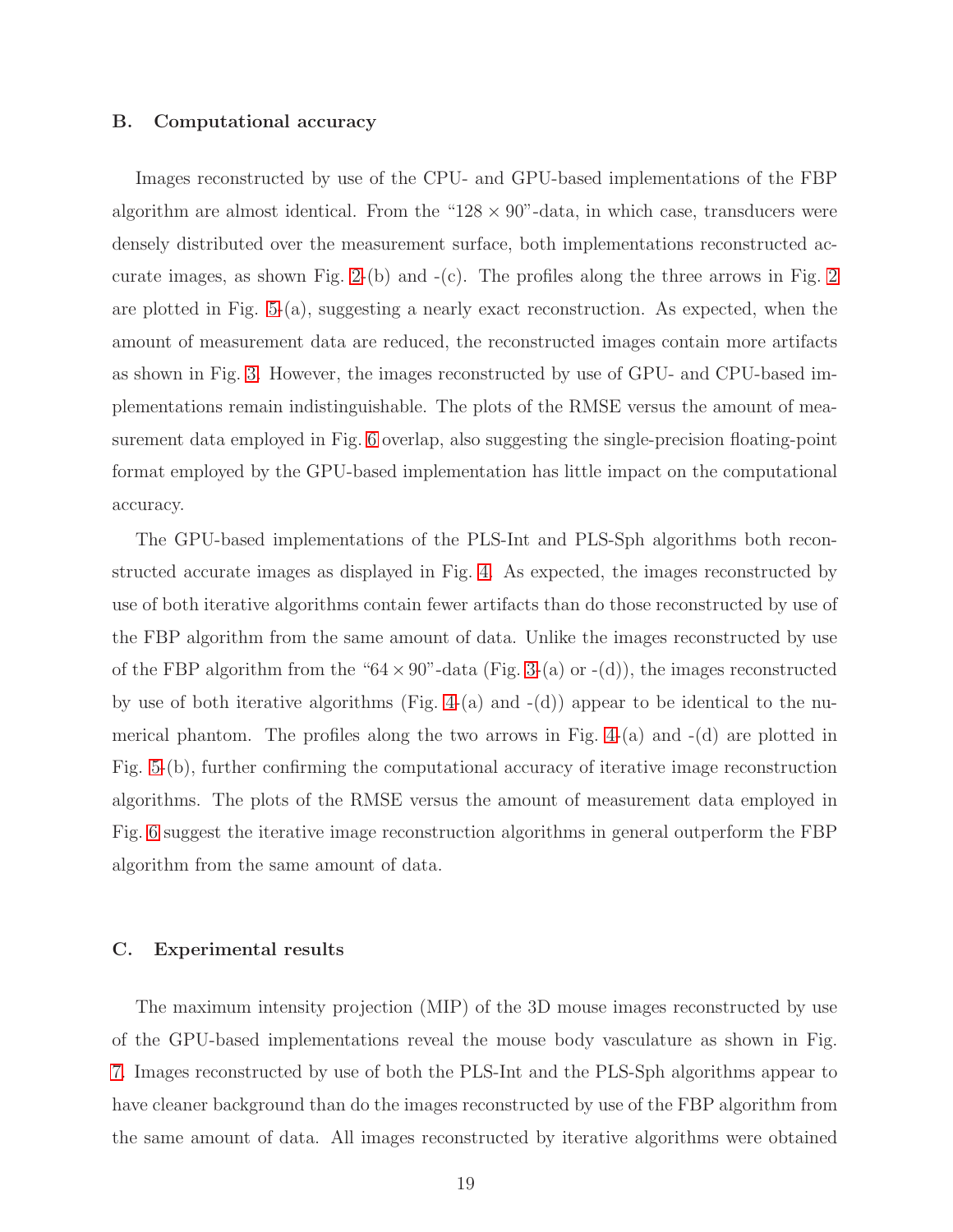by 20-iterations starting with uniform zeros as the initial guess. The PLS-Int algorithm took approximately a half day and 2 days to process the "quarter data" and the "full data" respectively. The PLS-Sph algorithm took approximately one day and 4 days to process the "quarter data" and the "full data" respectively. Alternatively, if the CPU-based implementations were utilized, the PLS-Int algorithm would take an estimated 68 days and 277 days to process the "quarter data" and the "full data" respectively. The PLS-Sph algorithm would take an estimated 275 days and 1, 100 days to process the "quarter data" and the "full data" respectively.

### <span id="page-19-0"></span>VI. DISCUSSION AND CONCLUSION

In this study, we developed and investigated GPU-based implementations of the FBP algorithm and two pairs of projection/backprojection operators for 3D OAT. Our implementation of the FBP algorithm improved the computational efficiency over 1, 000 times compared to the CPU-based implementation. This work complements our earlier studies that demonstrated the feasibility of 3D iterative image reconstruction in practice<sup>[21](#page-23-8)[,22](#page-23-7)</sup>.

Our current implementations of the iterative image reconstruction algorithms still require several days to process the densely sampled data set, which, however, can be further improved. Firstly, the amount of measurement data required for accurate image reconstruc-tion can be further reduced by developing advanced image reconstruction methods<sup>[13](#page-22-6)[,15](#page-23-1)[,22](#page-23-7)[,54](#page-26-2)</sup>. Secondly, the number of iterations required can be reduced by developing fast-converging optimization algorithms<sup>[22](#page-23-7)[,55](#page-26-3)[,56](#page-26-4)</sup>.

The proposed parallelization strategies by use of GPUs are of general interest. The implementation of the FBP algorithm<sup>[6](#page-22-8)</sup> can be adapted to other analytic image reconstruction algorithms, including those described in Refs. [5](#page-22-2), [7,](#page-22-10) [57](#page-26-5)[–59.](#page-26-6) We demonstrated the feasibility of PLS algorithm that utilized the proposed GPU-based implementations of the projection/backprojection operators. By use of these implementations, many advanced im-age reconstruction algorithms may also be feasible in practice<sup>[22](#page-23-7)</sup>. Though we described our parallelization strategies for the projection/backprojection operators that utilized two discrete-to-discrete imaging models, these strategies can also be applied to other D-D imag-ing models<sup>[9](#page-22-4)[,11](#page-22-11)[,20](#page-23-5)[,60](#page-26-7)</sup>. Therefore, the proposed algorithms will facilitate the further investigation and application of advanced image reconstruction algorithms in 3D OAT.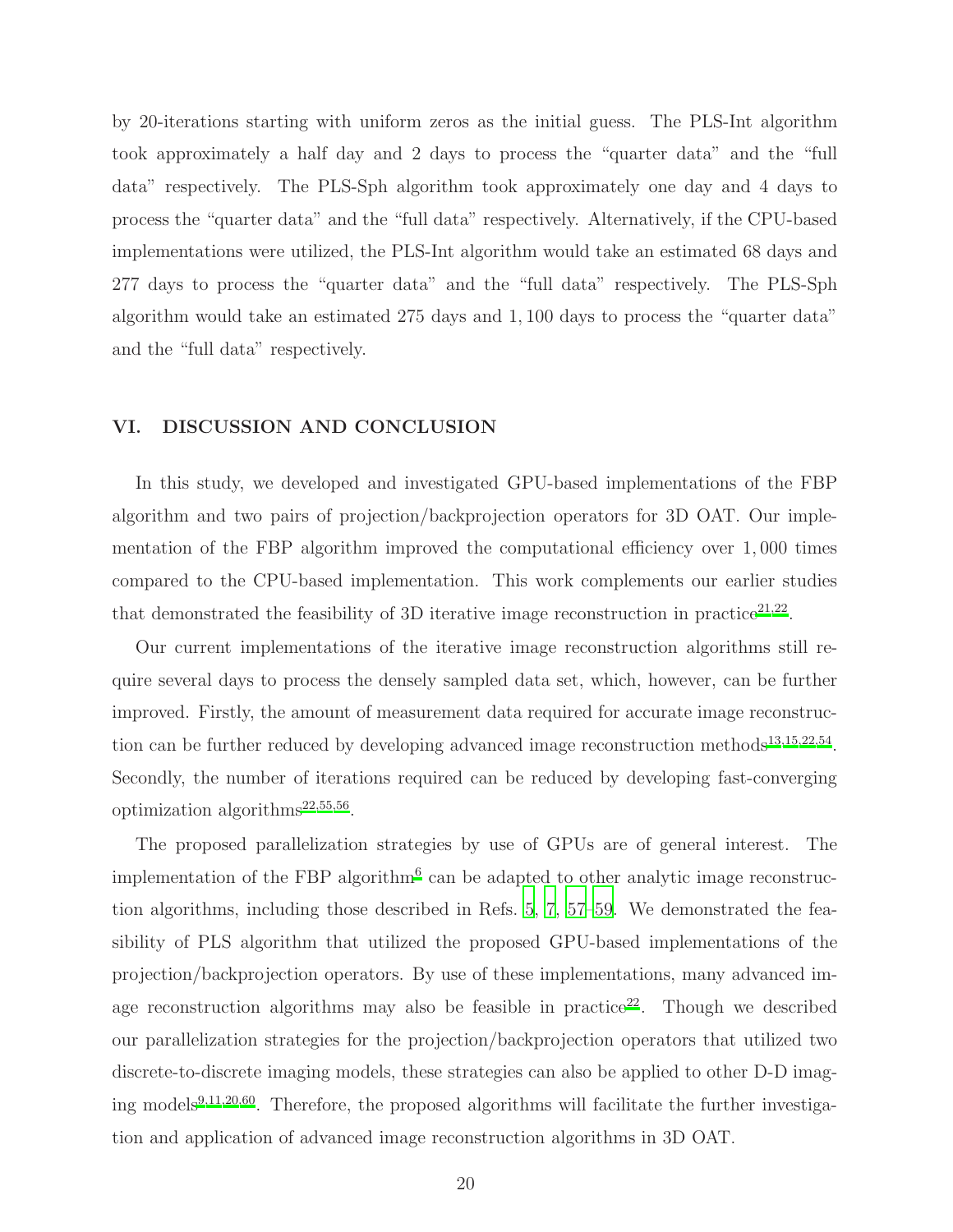### ACKNOWLEDGMENTS

This research was supported in part by NIH award EB010049 and CA167446.

### APPENDIX

#### Derivation of Equation [\(12\)](#page-6-1)

The integrated data function  $g(\mathbf{r}^s, t)$  in Eqn. [\(2\)](#page-4-1), evaluated at the q-th transducer and the k-th time instance, can be expressed as:

<span id="page-20-0"></span>
$$
g(\mathbf{r}_q^s, t)\Big|_{t=k\Delta_t} = \int_{|\mathbf{r}_q^s - \mathbf{r}| = kc_0\Delta_t} d\mathbf{r} \, A(\mathbf{r}),\tag{35}
$$

where  $\mathbf{r}_q^s$  denotes the location of the q-th point-like transducer. We defined a local coordinate system, distinguished by a superscript 'tr', centered at the q-th transducer with the  $z<sup>tr</sup>$ -axis pointing to the origin of the global coordinate system as shown in Fig. [1-](#page-29-0)(b). Assuming the object function  $A(\mathbf{r})$  is compactly supported in a sphere of radius R, the integral surface is symmetric about the  $z^{tr}$ -axis. Thus, the orientations of the  $x^{tr}$ - and  $y^{tr}$ -axes can be arbitrary within the  $z^{\text{tr}} = 0$  plane. Representing the right-hand side of Eqn. [\(35\)](#page-20-0) in the local spherical coordinate system, one obtains

<span id="page-20-1"></span>
$$
g(\mathbf{r}_q^s, t)\Big|_{t=k\Delta_t} = (kc_0\Delta_t)^2 \int_0^{\theta_{\text{max}}^{\text{tr}}} d\theta^{\text{tr}} \sin \theta^{\text{tr}} \int_0^{2\pi} d\phi^{\text{tr}} A(kc_0\Delta_t, \theta^{\text{tr}}, \phi^{\text{tr}}), \tag{36}
$$

where  $\theta_{\text{max}}^{\text{tr}}$  is half of the apex angle of the cone that corresponds to the intersectional spherical cap as shown in Fig. [1-](#page-29-0)(b). The polar angle  $\theta^{tr}$  and the azimuth angle  $\phi^{tr}$  were discretized with intervals  $\Delta_{\theta^{tr}}$  and  $\Delta_{\phi^{tr}}$  that satisfied

$$
kc_0\Delta_t\Delta_{\theta^{\text{tr}}} = kc_0\Delta_t \sin \theta^{\text{tr}}\Delta_{\phi^{\text{tr}}} = \Delta_s.
$$
 (37)

Therefore, Eqn. [\(36\)](#page-20-1) can be approximated by

<span id="page-20-2"></span>
$$
g(\mathbf{r}_q^s, t)\Big|_{t=k\Delta_t} \approx \Delta_s^2 \sum_{i=0}^{N_i-1} \sum_{j=0}^{N_j-1} A(kc_0\Delta_t, \theta_i^{\text{tr}}, \phi_j^{\text{tr}}),\tag{38}
$$

where  $N_i = \lfloor \theta_{\text{max}}^{\text{tr}} / \Delta_{\theta^{\text{tr}}} \rfloor$ ,  $N_j = \lfloor 2\pi/\Delta_{\phi^{\text{tr}}} \rfloor$ ,  $\theta_i^{\text{tr}} = i\Delta_{\theta^{\text{tr}}}$ , and  $\phi_j^{\text{tr}} = j\Delta_{\phi^{\text{tr}}}$ . We denoted by  $\mathbf{r}_{k,i,j}$  the location in the global coordinate system corresponding to the location vector  $(kc_0\Delta_t, \theta_i^{\text{tr}}, \phi_j^{\text{tr}})$  in the local coordinate system in Eqn. [\(38\)](#page-20-2). On substitution from the finite-dimensional representation Eqn. [\(6\)](#page-5-0) into Eqn. [\(38\)](#page-20-2) with  $\alpha$  and  $\psi_n(\mathbf{r})$  defined by Eqns. [\(9\)](#page-5-2)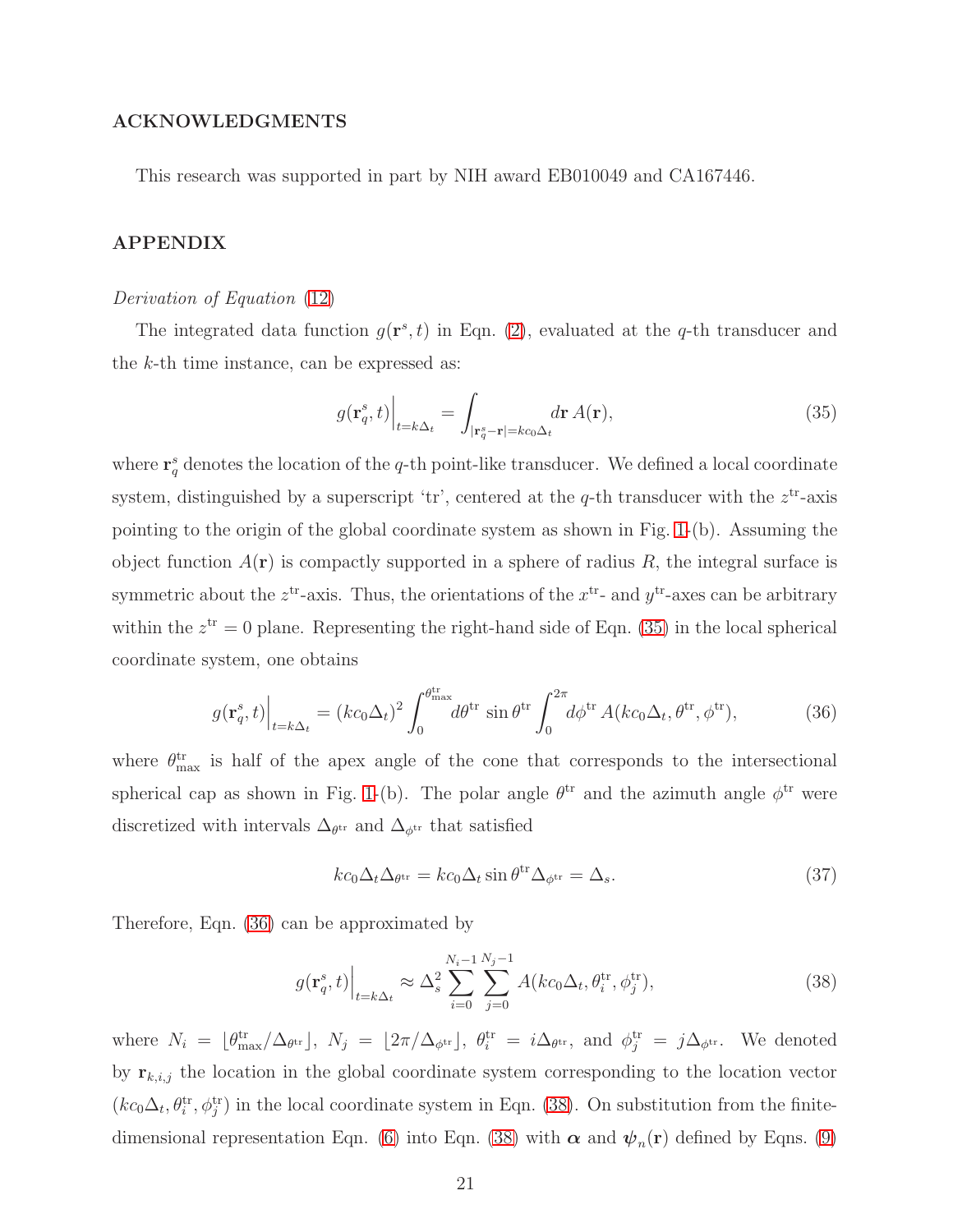and [\(10\)](#page-6-0), respectively, we obtained:

$$
g(\mathbf{r}_q^s, t)\Big|_{t=k\Delta_t} \approx \Delta_s^2 \sum_{n=0}^{N-1} \left[\boldsymbol{\alpha}_{\text{int}}\right]_n \sum_{i=0}^{N_i-1} \sum_{j=0}^{N_j-1} \psi_n^{\text{int}}(\mathbf{r}_{k,i,j}) \equiv \left[\mathbf{g}\right]_{qK+k}.
$$
 (39)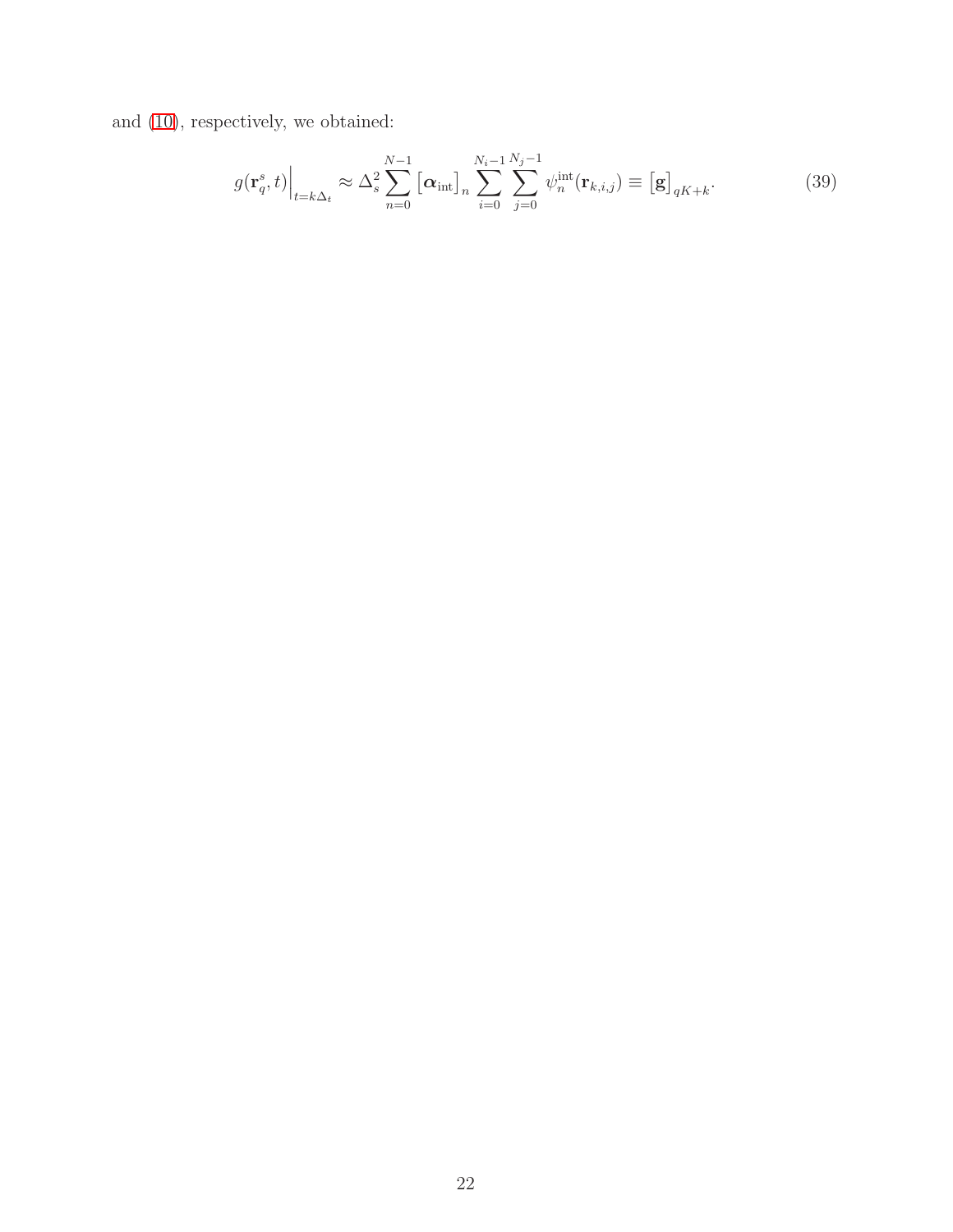### REFERENCES

- <span id="page-22-0"></span><sup>1</sup>A. A. Oraevsky and A. A. Karabutov, "Optoacoustic tomography," in *Biomedical Photon*ics Handbook, edited by T. Vo-Dinh (CRC Press LLC, 2003) Chap. 34.
- <sup>2</sup>L. V. Wang, "Tutorial on photoacoustic microscopy and computed tomography," IEEE Journal of Selected Topics in Quantum Electronics 14, 171–179 (2008).
- <span id="page-22-9"></span><sup>3</sup>R. Kruger, D. Reinecke, and G. Kruger, "Thermoacoustic computed tomography- technical considerations," Medical Physics 26, 1832–1837 (1999).
- <span id="page-22-1"></span><sup>4</sup>B. T. Cox, S. R. Arridge, K. P. Köstli, and P. C. Beard, "Two-dimensional quantitative photoacoustic image reconstruction of absorption distributions in scattering media by use of a simple iterative method," Appl. Opt. 45[, 1866–1875 \(2006\).](http://dx.doi.org/ 10.1364/AO.45.001866)
- <span id="page-22-2"></span><sup>5</sup>L. A. Kunyansky, "Explicit inversion formulae for the spherical mean Radon transform," Inverse Problems 23, 373–383 (2007).
- <span id="page-22-8"></span><sup>6</sup>D. Finch, S. Patch, and Rakesh, "Determining a function from its mean values over a family of spheres," SIAM Journal of Mathematical Analysis 35, 1213–1240 (2004).
- <span id="page-22-10"></span><sup>7</sup>M. Xu and L. V. Wang, "Universal back-projection algorithm for photoacoustic computed tomography," Physical Review E 71 (2005).
- <span id="page-22-3"></span><sup>8</sup>Y. Xu, D. Feng, and L. V. Wang, "Exact frequency-domain reconstruction for thermoacoustic tomography: I. Planar geometry," IEEE Transactions on Medical Imaging 21, 823–828 (2002).
- <span id="page-22-4"></span><sup>9</sup>G. Paltauf, J. A. Viator, S. A. Prahl, and S. L. Jacques, "Iterative reconstruction algorithm for optoacoustic imaging," [The Journal of the Acoustical Society of America](http://dx.doi.org/10.1121/1.1501898) 112, 1536–1544 (2002).
- <span id="page-22-5"></span><sup>10</sup>Z. Yuan and H. Jiang, "Three-dimensional finite-element-based photoacoustic tomography: Reconstruction algorithm and simulations," Medical Physics 34[, 538–546 \(2007\).](http://dx.doi.org/10.1118/1.2409234)
- <span id="page-22-11"></span><sup>11</sup>P. Ephrat, L. Keenliside, A. Seabrook, F. S. Prato, and J. J. L. Carson, "Threedimensional photoacoustic imaging by sparse-array detection and iterative image reconstruction," [Journal of Biomedical Optics](http://dx.doi.org/10.1117/1.2992131) 13, 054052 (2008).
- <span id="page-22-7"></span><sup>12</sup>J. Zhang, M. Anastasio, P. La Riviere, and L. Wang, "Effects of different imaging models on least-squares image reconstruction accuracy in photoacoustic tomography," [Medical Imaging, IEEE Transactions on](http://dx.doi.org/10.1109/TMI.2009.2024082) 28, 1781 –1790 (2009).
- <span id="page-22-6"></span><sup>13</sup>J. Provost and F. Lesage, "The application of compressed sensing for photo-acoustic to-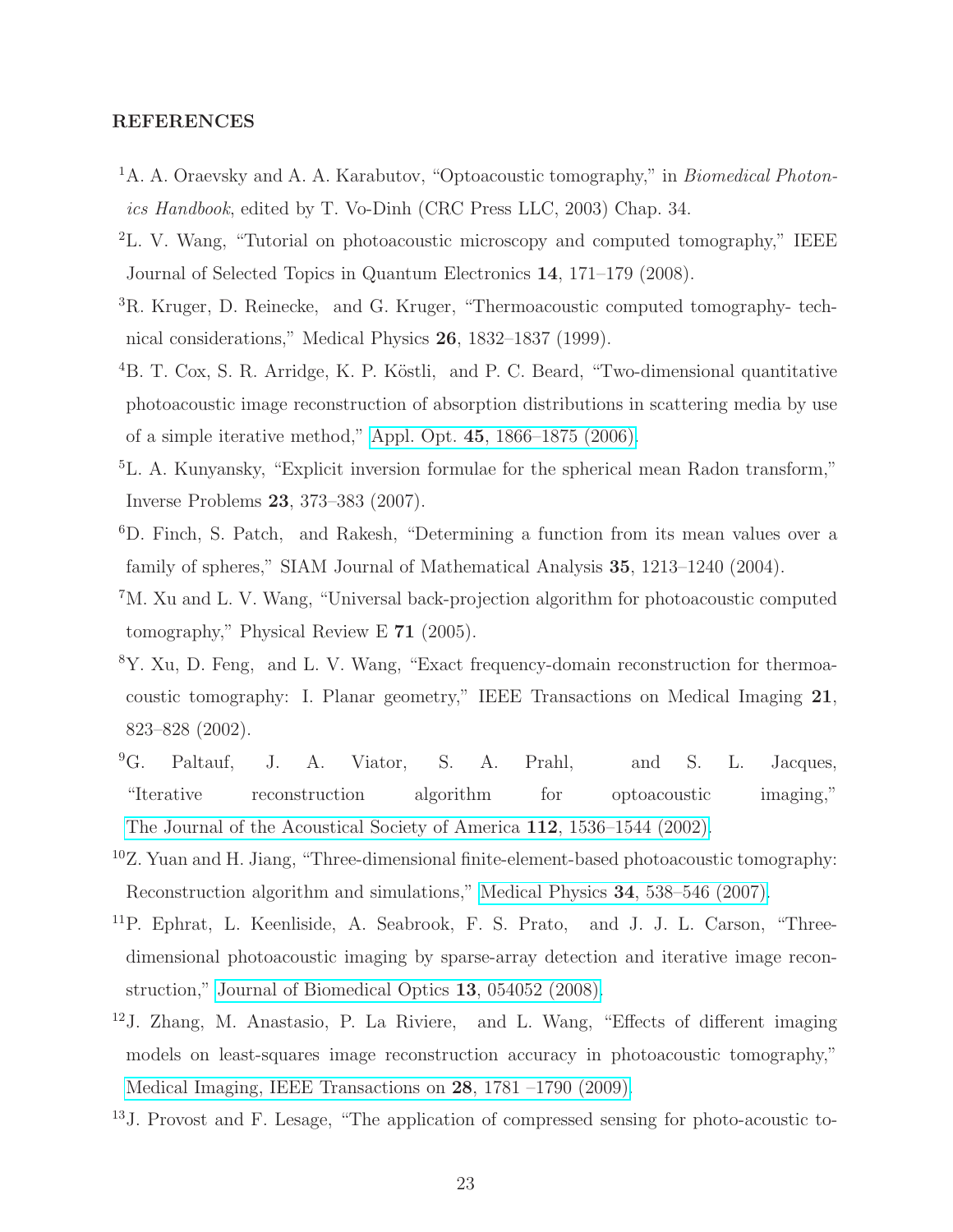mography," [Medical Imaging, IEEE Transactions on](http://dx.doi.org/ 10.1109/TMI.2008.2007825) 28, 585 –594 (2009).

- <span id="page-23-6"></span><sup>14</sup>K. Wang, S. A. Ermilov, R. Su, H.-P. Brecht, A. A. Oraevsky, and M. A. Anastasio, "An imaging model incorporating ultrasonic transducer properties for three-dimensional optoacoustic tomography," [Medical Imaging, IEEE Transactions on](http://dx.doi.org/10.1109/TMI.2010.2072514) 30, 203 –214 (2011).
- <span id="page-23-1"></span><sup>15</sup>Z. Guo, C. Li, L. Song, and L. V. Wang, "Compressed sensing in photoacoustic tomography in vivo," [Journal of Biomedical Optics](http://dx.doi.org/10.1117/1.3381187) 15, 021311 (2010).
- <span id="page-23-2"></span><sup>16</sup>C. Huang, A. A. Oraevsky, and M. A. Anastasio, "Investigation of limited-view image reconstruction in optoacoustic tomography employing a priori structural information," (SPIE, 2010) p. 780004.
- <sup>17</sup>Z. Xu, C. Li, and L. V. Wang, "Photoacoustic tomography of water in phantoms and tissue," [Journal of Biomedical Optics](http://dx.doi.org/10.1117/1.3443793) 15, 036019 (2010).
- <sup>18</sup>Z. Xu, Q. Zhu, and L. V. Wang, "In vivo photoacoustic tomography of mouse cerebral edema induced by cold injury," [Journal of Biomedical Optics](http://dx.doi.org/ 10.1117/1.3584847) 16, 066020 (2011).
- <span id="page-23-3"></span><sup>19</sup>A. Buehler, A. Rosenthal, T. Jetzfellner, A. Dima, D. Razansky, and V. Ntziachristos, "Model-based optoacoustic inversions with incomplete projection data," Medical Physics 38[, 1694–1704 \(2011\).](http://dx.doi.org/10.1118/1.3556916)
- <span id="page-23-5"></span><sup>20</sup>S. Bu, Z. Liu, T. Shiina, K. Kondo, M. Yamakawa, K. Fukutani, Y. Someda, and Y. Asao, "Model-based reconstruction integrated with fluence compensation for photoacoustic tomography," [Biomedical Engineering, IEEE Transactions on](http://dx.doi.org/10.1109/TBME.2012.2187649) 59, 1354 –1363 (2012).
- <span id="page-23-8"></span> $21$ K. Wang, R. Su, A. A. Oraevsky, and M. A. Anastasio, "Investigation of iterative image reconstruction in optoacoustic tomography," (SPIE, 2012) p. 82231Y.
- <span id="page-23-7"></span> $^{22}$ K. Wang, R. Su, A. A. Oraevsky, and M. A. Anastasio, "Investigation" of iterative image reconstruction in three-dimensional optoacoustic tomography," [Physics in Medicine and Biology](http://stacks.iop.org/0031-9155/57/i=17/a=5399) 57, 5399 (2012).
- <sup>23</sup>C. Huang, L. Nie, R. W. Schoonover, Z. Guo, C. O. Schirra, M. A. Anastasio, and L. V. Wang, "Aberration correction for transcranial photoacoustic tomography of primates employing adjunct image data," [Journal of Biomedical Optics](http://dx.doi.org/ 10.1117/1.JBO.17.6.066016) 17, 066016 (2012).
- <span id="page-23-0"></span><sup>24</sup>X. Dean-Ben, A. Buehler, V. Ntziachristos, and D. Razansky, "Accurate modelbased reconstruction algorithm for three-dimensional optoacoustic tomography," [Medical Imaging, IEEE Transactions on](http://dx.doi.org/ 10.1109/TMI.2012.2208471) 31, 1922 –1928 (2012).
- <span id="page-23-4"></span> $^{25}$ C. Huang, L. Nie, R. W. Schoonover, L. V. Wang, and M. A. Anastasio, "Photoacoustic computed tomography correcting for heterogeneity and attenuation,"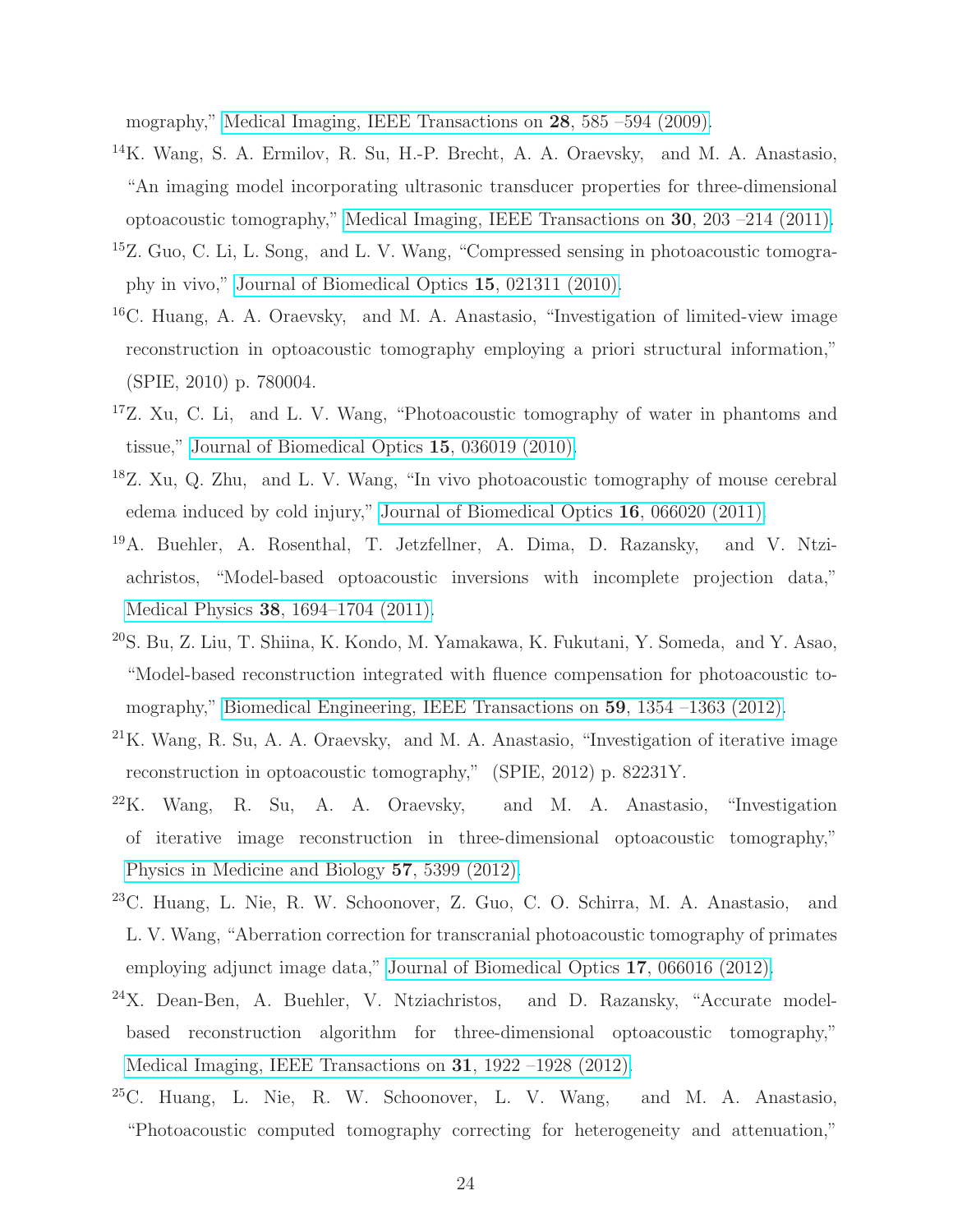[Journal of Biomedical Optics](http://dx.doi.org/ 10.1117/1.JBO.17.6.061211) 17, 061211 (2012).

- <span id="page-24-0"></span><sup>26</sup>B. Wang, L. Xiang, M. S. Jiang, J. Yang, Q. Zhang, P. R. Carney, and H. Jiang, "Photoacoustic tomography system for noninvasive real-time three-dimensional imaging of epilepsy," [Biomed. Opt. Express](http://dx.doi.org/10.1364/BOE.3.001427) 3, 1427–1432 (2012).
- <span id="page-24-1"></span> $27A$ . Buehler, X. L. Deán-Ben, J. Claussen, V. Ntziachristos, and D. Razansky, "Three-dimensional optoacoustic tomography at video rate," Opt. Express 20[, 22712–22719 \(2012\).](http://dx.doi.org/ 10.1364/OE.20.022712)
- <span id="page-24-2"></span><sup>28</sup>E. Lindholm, J. Nickolls, S. Oberman, and J. Montrym, "Nvidia tesla: A unified graphics and computing architecture," Micro, IEEE 28[, 39 –55 \(2008\).](http://dx.doi.org/10.1109/MM.2008.31)
- <span id="page-24-3"></span> $^{29}$ NVIDIA, *NVIDIA CUDA Programming Guide 2.0* (2008).
- <span id="page-24-4"></span><sup>30</sup>X. Zhao, J.-J. Hu, and P. Zhang, "GPU-based 3D cone-beam CT image reconstruction for large data volume," [Journal of Biomedical Imaging](http://dx.doi.org/ 10.1155/2009/149079) 2009, 8:1–8:8 (2009).
- <span id="page-24-13"></span><sup>31</sup>Y. Okitsu, F. Ino, and K. Hagihara, "High-performance cone beam reconstruction using CUDA compatible GPUs," [Parallel Computing](http://dx.doi.org/ 10.1016/j.parco.2010.01.004) 36, 129 – 141 (2010).
- <span id="page-24-5"></span> $32C-Y$ . Chou, Y.-Y. Chuo, Y. Hung, and W. Wang, "A fast forward projection using multithreads for multirays on GPUs in medical image reconstruction," Medical Physics 38[, 4052–4065 \(2011\).](http://dx.doi.org/ 10.1118/1.3591994)
- <span id="page-24-6"></span><sup>33</sup>S. Stone, J. Haldar, S. Tsao, W. m.W. Hwu, B. Sutton, and Z.- P. Liang, "Accelerating advanced MRI reconstructions on GPUs," [Journal of Parallel and Distributed Computing](http://dx.doi.org/10.1016/j.jpdc.2008.05.013) 68, 1307 – 1318 (2008).
- <span id="page-24-7"></span><sup>34</sup>B. E. Treeby and B. T. Cox, "k-wave: Matlab toolbox for the simulation and reconstruction of photoacoustic wave fields," [Journal of Biomedical Optics](http://dx.doi.org/10.1117/1.3360308) 15, 021314 (2010).
- <span id="page-24-8"></span><sup>35</sup>H. Barrett and K. Myers, *Foundations of Image Science* (Wiley Series in Pure and Applied Optics, 2004).
- <span id="page-24-9"></span><sup>36</sup>L. V. Wang and H.-I. Wu, Biomedical Optics, Principles and Imaging (Wiley, Hoboken, N.J., 2007).
- <span id="page-24-10"></span><sup>37</sup>M. Xu and L. V. Wang, "Photoacoustic imaging in biomedicine," Review of Scientific Instruments 77 (2006).
- <span id="page-24-11"></span><sup>38</sup>K. Wang and M. A. Anastasio, "Photoacoustic and thermoacoustic tomography: image formation principles," in Handbook of Mathematical Methods in Imaging, edited by O. Scherzer (Springer, 2011) Chap. 18.
- <span id="page-24-12"></span><sup>39</sup>A. Rosenthal, V. Ntziachristos, and D. Razansky, "Optoa-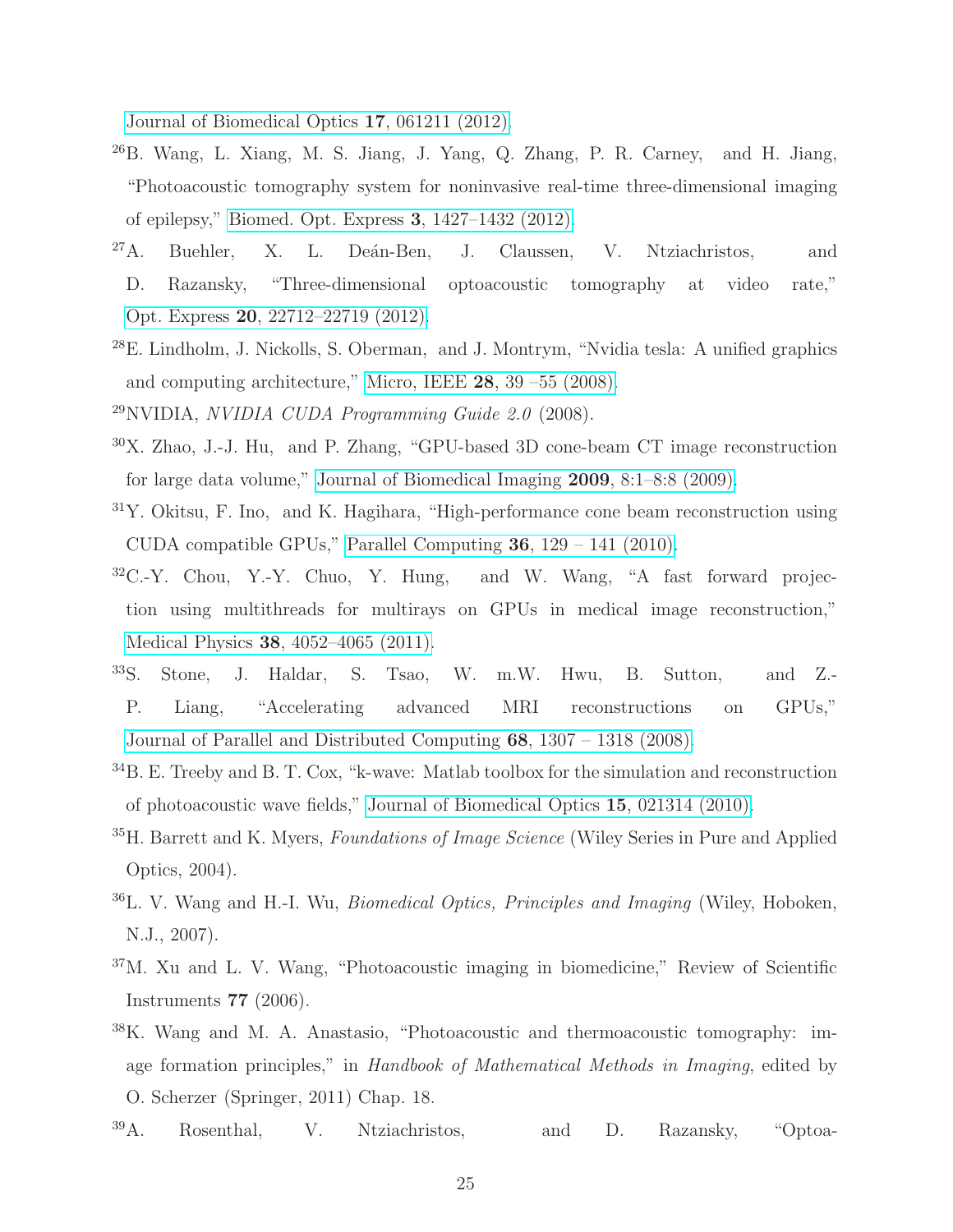coustic methods for frequency calibration of ultrasonic sensors," [Ultrasonics, Ferroelectrics and Frequency Control, IEEE Transactions on](http://dx.doi.org/ 10.1109/TUFFC.2011.1809) 58, 316 –326 (2011).

- <span id="page-25-0"></span><sup>40</sup>A. C. Kak and M. Slaney, Principles of Computerized Tomographic Imaging (IEEE Press, 1988).
- <span id="page-25-1"></span><sup>41</sup>M.A. Anastasio, J. Zhang, X. Pan, Y. Zou, G. Keng, and L.V. Wang, "Half-time image reconstruction in thermoacoustic tomography," IEEE Transactions on Medical Imaging 24, 199–210 (2005).
- <span id="page-25-2"></span><sup>42</sup>M. Anastasio, J. Zhang, E. Sidky, Y. Zou, D. Xia, and X. Pan, "Feasibility of halfdata image reconstruction in 3-D reflectivity tomography with a spherical aperture," [Medical Imaging, IEEE Transactions on](http://dx.doi.org/ 10.1109/TMI.2005.852055) 24, 1100 –1112 (2005).
- <span id="page-25-3"></span><sup>43</sup>J. F. Claerbout, Earth Sounding Analysis: Processing Versus Inversion (Blackwell Scientific Publications, Cambridge, MA, 1992).
- <span id="page-25-4"></span><sup>44</sup>T. D. Khokhlova, I. M. Pelivanov, V. V. Kozhushko, A. N. Zharinov, V. S. Solomatin, and A. A. Karabutov, "Optoacoustic imaging of absorbing objects in a turbid medium: ultimate sensitivity and application to breast cancer diagnostics," Appl. Opt. 46, 262–272 (2007).
- <span id="page-25-5"></span><sup>45</sup>P. Ephrat, L. Keenliside, A. Seabrook, F. S. Prato, and J. J. L. Carson, "Threedimensional photoacoustic imaging by sparse-array detection and iterative image reconstruction," [Journal of Biomedical Optics](http://dx.doi.org/10.1117/1.2992131) 13, 054052 (2008).
- <span id="page-25-6"></span> $46$ Wernick M. N. and J. N. Aarsvold, *Emission Tomography*, the Fundamentals of PET and SPECT (Elsevier Academic Press, San Diego, California, 2004).
- <span id="page-25-7"></span><sup>47</sup>G. Zeng and G. Gullberg, "Unmatched projector/backprojector pairs in an iterative reconstruction algorithm," [Medical Imaging, IEEE Transactions on](http://dx.doi.org/10.1109/42.870265) 19, 548 –555 (2000).
- <span id="page-25-8"></span><sup>48</sup>K. W. Morton and D. F. Mayers, *Numerical Solution of Partial Differential Equations:* An Introduction (Cambridge University Press, New York, NY, USA, 2005).
- <span id="page-25-9"></span><sup>49</sup>H.-P. Brecht, R. Su, M. Fronheiser, S. A. Ermilov, A. Conjusteau, and A. A. Oraevsky, "Whole-body three-dimensional optoacoustic tomography system for small animals," [Journal of Biomedical Optics](http://dx.doi.org/10.1117/1.3259361) 14, 064007 (2009).
- <span id="page-25-10"></span><sup>50</sup>M. A. Anastasio, J. Zhang, D. Modgil, and P. La Riviere, "Application of inverse source concepts to photoacoustic tomography," Inverse Problems 23, S21–S35 (2007).
- <span id="page-25-11"></span><sup>51</sup>J. A. Fessler, "Penalized weighted least-squares reconstruction for positron emission tomography," IEEE Transactions on Medical Imaging 13, 290–300 (1994).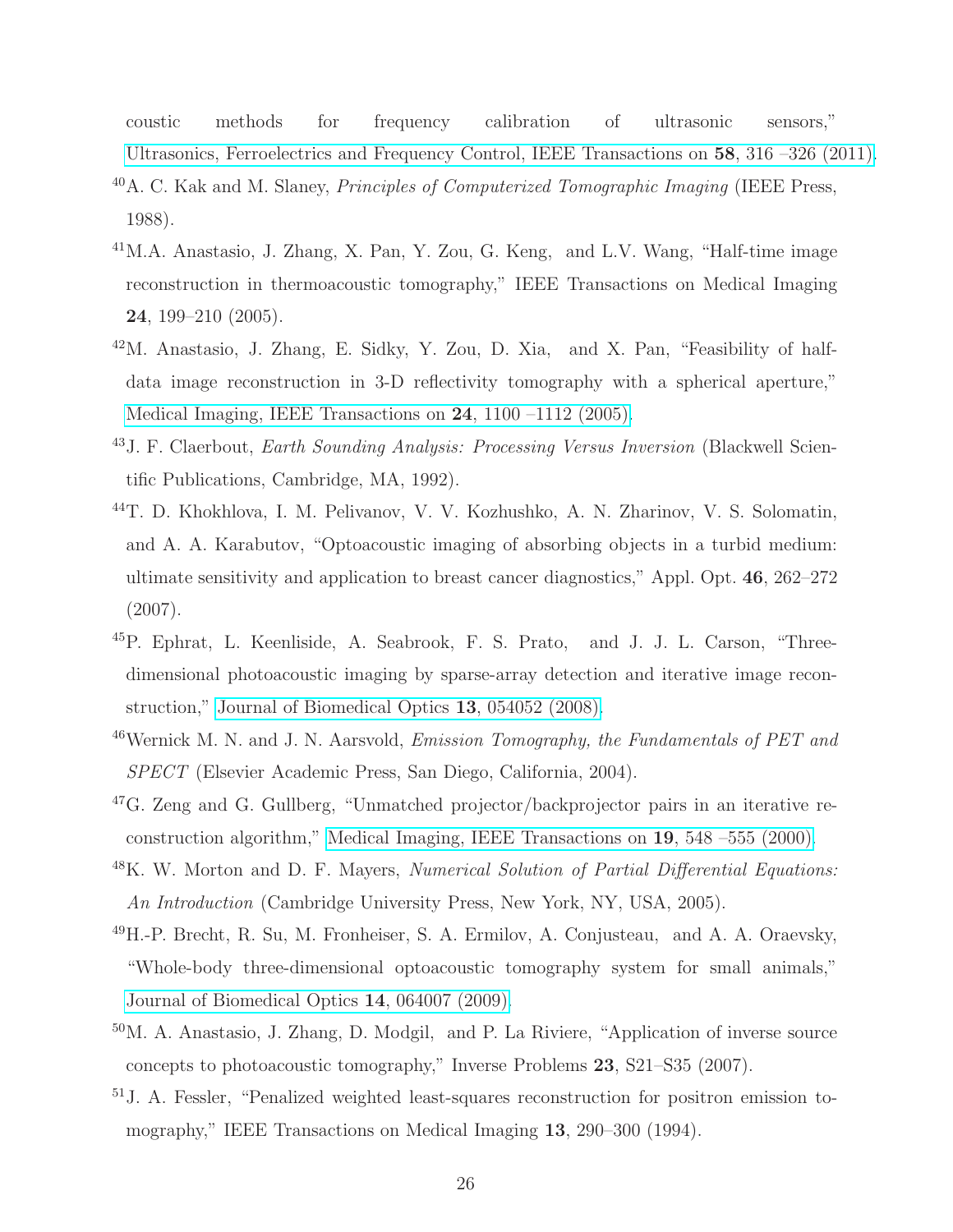- <span id="page-26-0"></span> $52$  J. R. Shewchuk, "An introduction to the conjugate gradient method without the agonizing pain," Tech. Rep. (Pittsburgh, PA, USA, 1994).
- <span id="page-26-1"></span><sup>53</sup>J. Fessler and S. Booth, "Conjugate-gradient preconditioning methods for shift-variant PET image reconstruction," [Image Processing, IEEE Transactions](http://dx.doi.org/10.1109/83.760336) on 8, 688 –699 (1999).
- <span id="page-26-2"></span><sup>54</sup>J. Meng, L. V. Wang, L. Ying, D. Liang, and L. Song, "Compressedsensing photoacoustic computed tomography in vivo with partially known support," Opt. Express 20[, 16510–16523 \(2012\).](http://dx.doi.org/10.1364/OE.20.016510)
- <span id="page-26-3"></span><sup>55</sup>A. Beck and M. Teboulle, "Fast gradient-based algorithms for constrained total variation image denoising and deblurring problems," [Image Processing, IEEE Transactions on](http://dx.doi.org/10.1109/TIP.2009.2028250) 18, 2419 –2434 (2009).
- <span id="page-26-4"></span><sup>56</sup>S. Boyd, N. Parikh, E. Chu, B. Peleato, and J. Eckstein, "Distributed optimization and statistical learning via the alternating direction method of multipliers," [Found. Trends Mach. Learn.](http://dx.doi.org/ 10.1561/2200000016) 3, 1–122 (2011).
- <span id="page-26-5"></span><sup>57</sup>M. Xu and L.V. Wang, "Time-domain reconstruction for thermoacoustic tomography in a spherical geometry," IEEE Transactions on Medical Imaging 21, 814–822 (2002).
- <sup>58</sup>D. Finch, M. Haltmeier, and Rakesh, "Inversion of spherical means and the wave equation in even dimensions," [SIAM Journal on Applied Mathematics](http://dx.doi.org/10.1137/070682137) 68, 392–412 (2007).
- <span id="page-26-6"></span><sup>59</sup>P. Elbau, O. Scherzer, and R. Schulze, "Reconstruction formulas for photoacoustic sectional imaging," Inverse Problems 28, 045004 (2012).
- <span id="page-26-7"></span><sup>60</sup>A. Rosenthal, D. Razansky, and V. Ntziachristos, "Fast semi-analytical model-based acoustic inversion for quantitative optoacoustic tomography," [Medical Imaging, IEEE Transactions on](http://dx.doi.org/10.1109/TMI.2010.2044584) 29, 1275 –1285 (2010).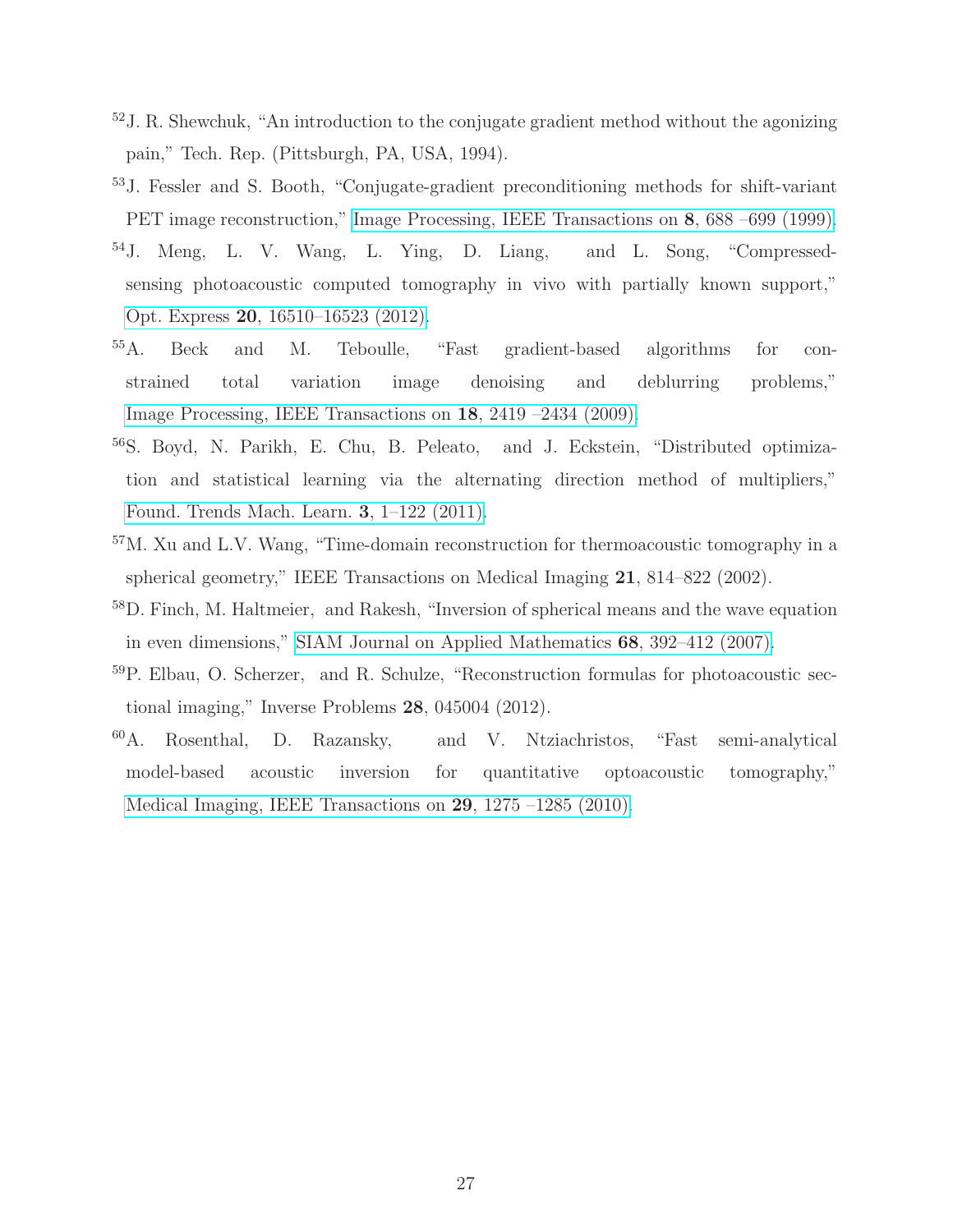### FIGURE CAPTIONS

1. (a) Schematic of the 3D OAT scanning geometry. (b) Schematic of the local coordinate system for the implementation of interpolation-based D-D imaging model.

2. Slices corresponding to the plane  $y = 0$  of (a) the phantom and the images reconstructed by use of (b) the CPU-based and (c) the GPU-based implementations of the FBP algorithm from the " $128 \times 90$ "-data.

3. Slices corresponding to the plane  $y = 0$  of the images reconstructed by use of the FBP algorithm with (a) the CPU-based implementation from the " $64 \times 90$ "-data, (b) the CPUbased implementation from the " $64 \times 45$ "-data, (c) the CPU-based implementation from the " $32 \times 45$ "-data, (d) the GPU-based implementation from the " $64 \times 90$ "-data, (e) the GPUbased implementation from the " $64 \times 45$ "-data, and (f) the GPU-based implementation from the " $32 \times 45$ "-data.

4. Slices corresponding to the plane  $y = 0$  of the images reconstructed by use of the GPU-based implementations of (a) the PLS-Int algorithm from the " $64 \times 90$ "-data, (b) the PLS-Int algorithm from the "64  $\times$  45"-data, (c) the PLS-Int algorithm from the "32  $\times$  45"data, (d) the PLS-Sph algorithm from the " $64 \times 90$ "-data, (e) the PLS-Sph algorithm from the "64  $\times$  45"-data, and (f) the PLS-Sph algorithm from the "32  $\times$  45"-data.

5. Profiles along the line  $(x, y) = (-6.58, 0)$ -mm of the images reconstructed by use of (a) the CPU- and GPU-based implementations of the FBP algorithm from the " $128 \times 90$ "-data, and (b) the GPU-based implementations of the PLS-Int and the PLS-Sph algorithms from the " $64 \times 90$ "-data.

6. Plots of the RMSE against the amount of data by use of the FBP, the PLS-Int and the PLS-Sph algorithms.

7. MIP renderings of the 3D images of the mouse body reconstructed by use of the GPUbased implementations of (a) the FBP algorithm from the "full data", (b) the PLS-Int algorithm from the "full data" with  $\mu = 1.0 \times 10^4$ , (c) the PLS-Sph algorithm from the "full data" with  $\mu = 1.0 \times 10^4$ , (d) the FBP algorithm from the "quarter data", (e) the PLS-Int algorithm from the "quarter data" with  $\mu = 1.0 \times 10^3$ , and (f) the PLS-Sph algorithm from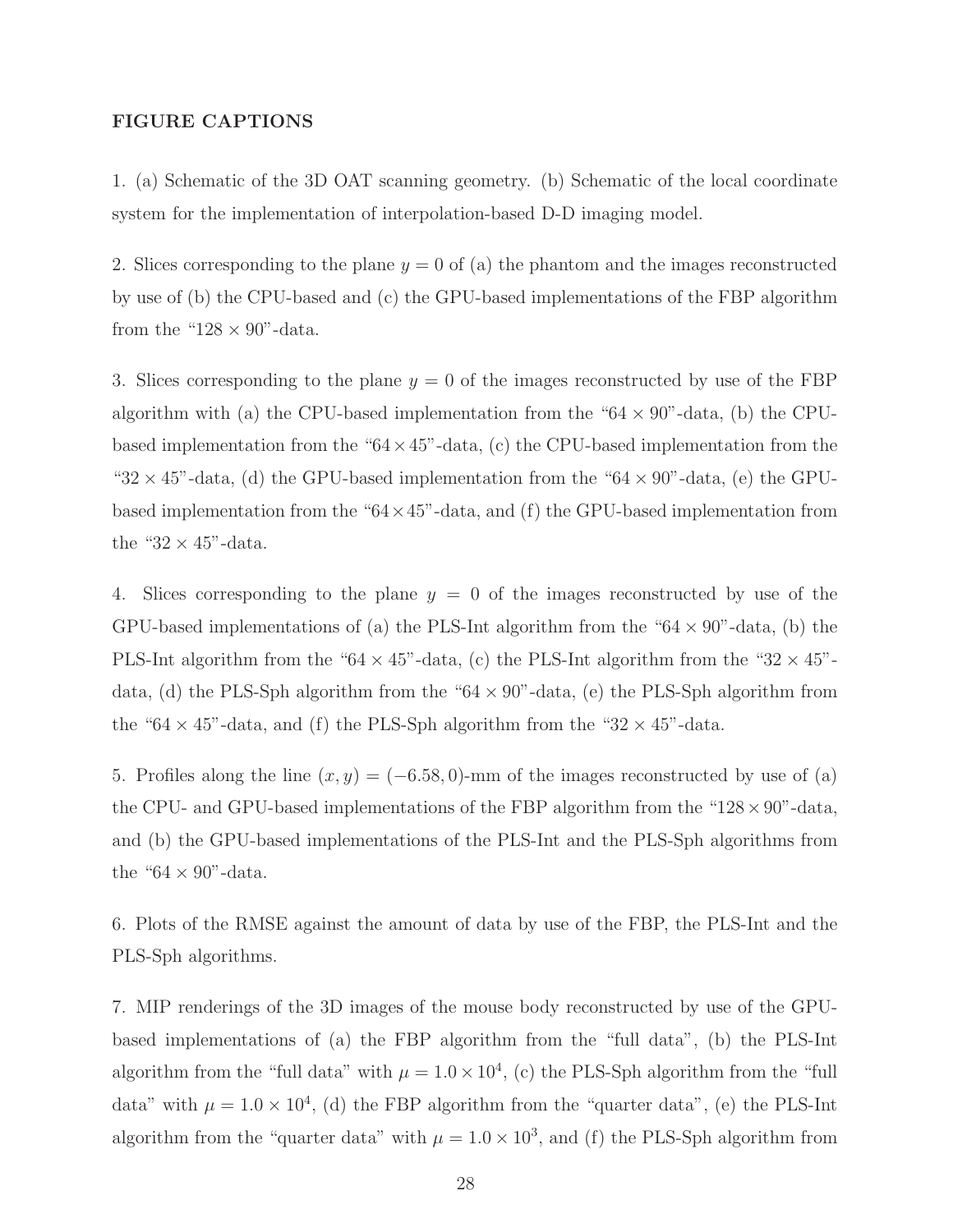the "quarter data" with  $\mu = 1.0 \times 10^3$ . The grayscale window is [0,12.0].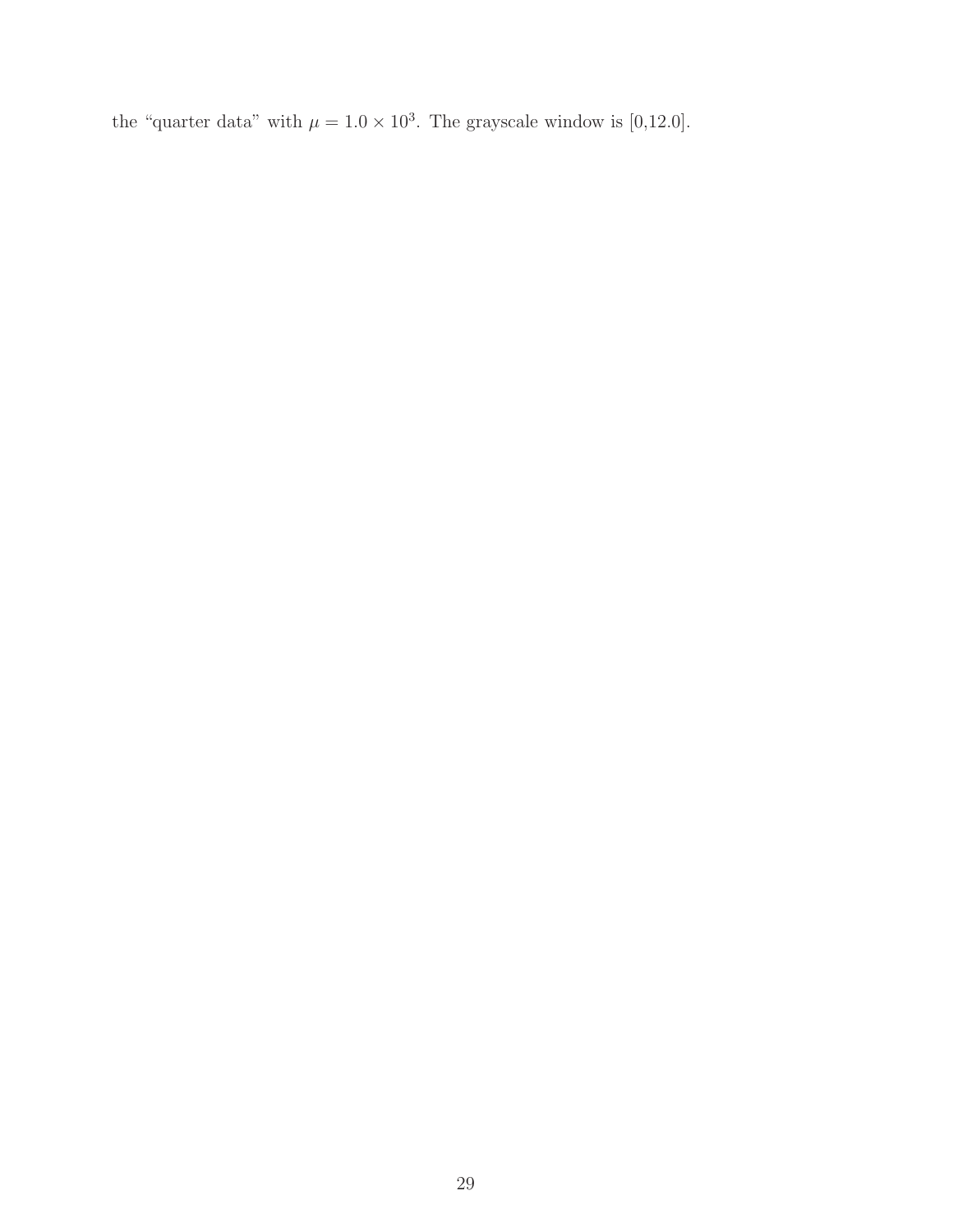



<span id="page-29-0"></span>FIG. 1.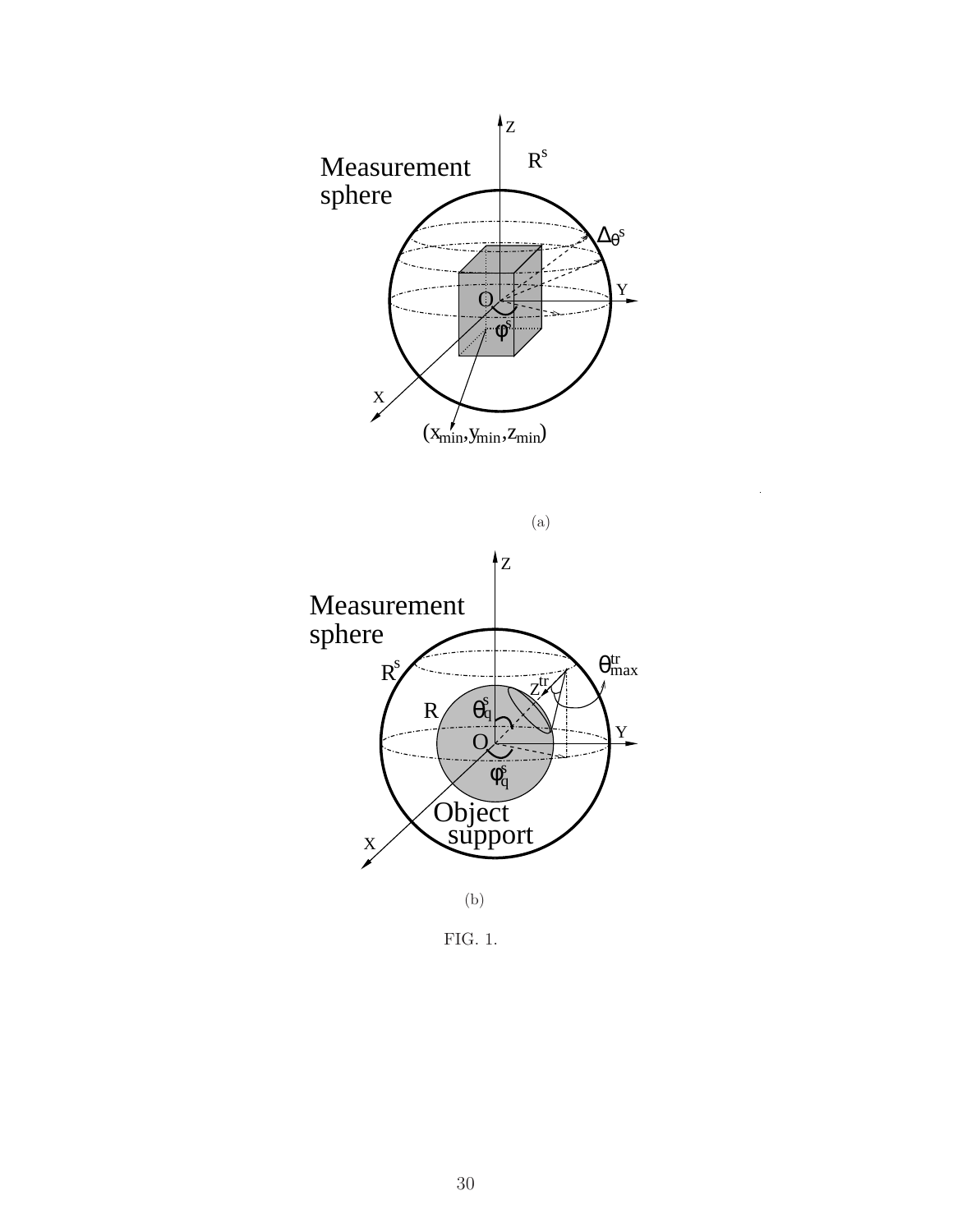# <span id="page-30-0"></span>Algorithm 1 Implementation of the FBP algorithm (on host)

### Input: p

### Output:  $\hat{\alpha}_{\text{fbp}}$

- 1:  $w = -C_p R^s \Delta_{\theta^s} \Delta_{\phi^s} / (\pi \beta c_0^3 \Delta_t)$  {Precalculate the common coefficient}
- 2:  $T_p \leftarrow p$  {Bound data to texture memory}
- 3: K fbp  $\langle \langle (N_y, N_x), (N_z, 1, 1) \rangle \rangle \langle \omega, D \hat{\alpha}_{fbp} \rangle$
- 4:  $\hat{\alpha}_{\text{fbp}} \leftarrow D \hat{\alpha}_{\text{fbp}}$  {Copy data from global memory to host}

### <span id="page-30-1"></span>**Algorithm 2** Implementation of kernel K fbp  $\langle \langle (N_y, N_x), (N_z, 1, 1) \rangle \rangle \rangle$

Input:  $\omega$ , T.p, D. $\hat{\alpha}_{\text{fbp}}$ 

### Output:  $\hat{D} \hat{\alpha}_{fbp}$

1: 
$$
x = (\text{blockIdx.y})\Delta_s + x_{\text{min}}
$$
;  $y = (\text{blockIdx.x})\Delta_s + y_{\text{min}}$ ;  $z = (\text{threadIdx.x})\Delta_s + z_{\text{min}}$ 

$$
2\colon\thinspace\Sigma=0
$$

3: for  $n_r = 0$  to  $N_r - 1$  do

4: 
$$
\theta^s = n_r \Delta_{\theta^s} + \theta^s_{\min}; z^s = R^s \cos \theta^s; r^s = R^s \sin \theta^s; w' = w \sin \theta^s
$$

5: for 
$$
n_v = 0
$$
 to  $N_v - 1$  do

6: 
$$
\phi^s = n_v \Delta_{\phi^s} + \phi^s_{\min}; x^s = r^s \cos \phi^s; y^s = r^s \sin \phi^s
$$

7: 
$$
\bar{t} = ((x - x^s)^2 + (y - y^s)^2 + (z - z^s)^2)^{1/2}
$$

8: 
$$
t_n = (\overline{t}/c_0 - t_{\min})/\Delta_t; n_t = \text{floor}(t_n)
$$

$$
9{:}
$$

9: 
$$
\Sigma + = \omega' \Big\{ \big[ (n_t \Delta_t + t_{\min})/(t_n \Delta_t + t_{\min}) - 1.5 \big] \text{Tr} [n_r] [n_v] [n_t] + \big[ 1.5 - (n_t \Delta_t + t_{\min})/(t_n \Delta_t + t_{\min}) \big] \text{Tr} [n_r] [n_v] [n_t + 1] \Big\}
$$
 {Fetch data from texture memory}

10: end for

#### 11: end for

12:  $\hat{\mathbf{D}} \hat{\boldsymbol{\alpha}}_{\text{fbp}}$ [blockIdx.y][blockIdx.x][threadIdx.x] =  $\Sigma$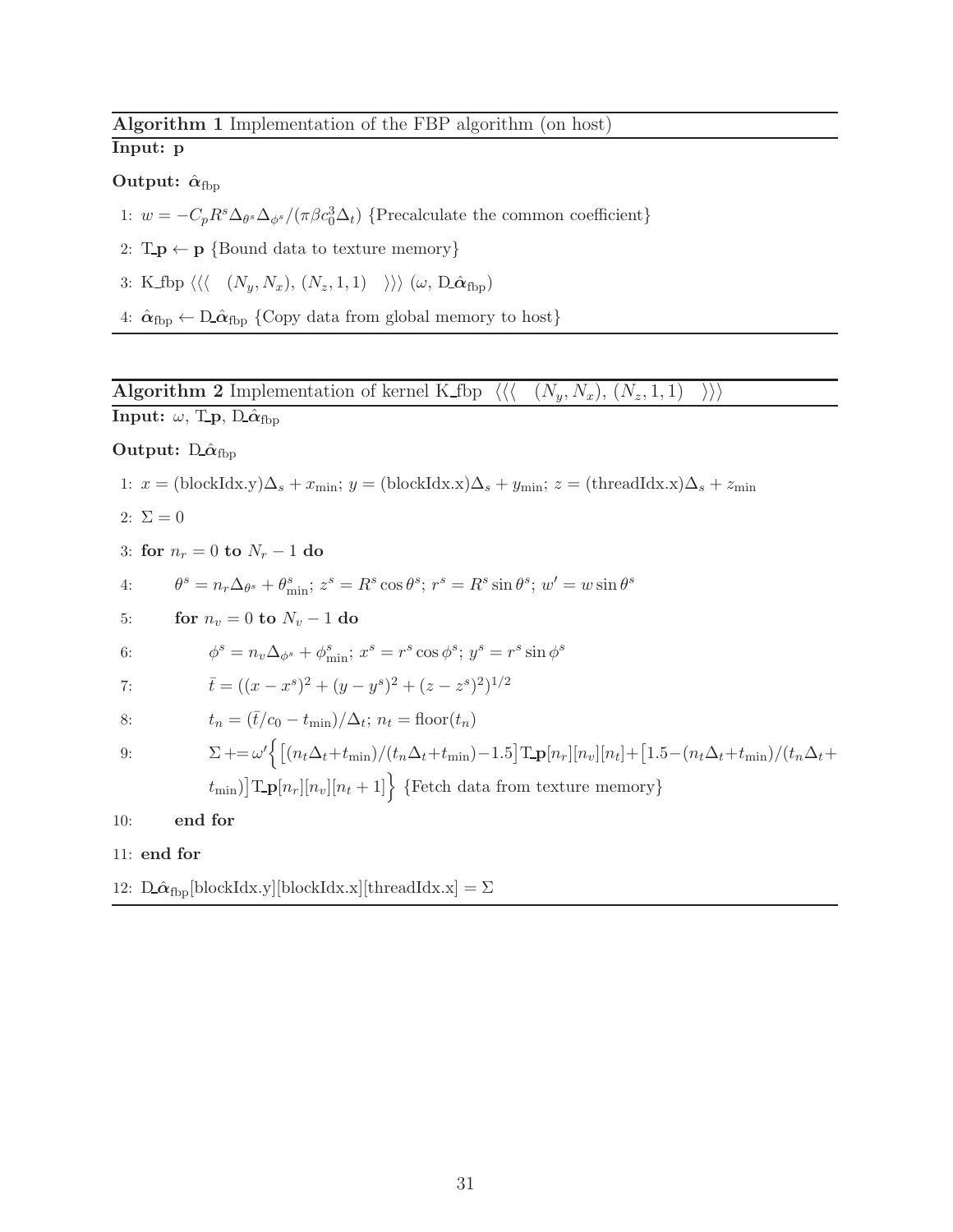### <span id="page-31-0"></span>Algorithm 3 Implementation of  $g = G\alpha_{int}$  (on host)

Input:  $\alpha_{\text{int}}$ 

### Output: g

- 1:  $T_{\text{.}} \alpha_{\text{int}} \left\{ \text{Bound data to texture memory} \right\}$
- 2: K\_srt  $\langle \langle (N_v, N_t), (N_r, 1, 1) \rangle \rangle \rangle$  (D\_g)
- 3:  $g \leftarrow Dg$  {Copy data from global memory to host}

<span id="page-31-1"></span>**Algorithm 4** Implementation of kernel K srt  $\langle\langle (N_v, N_t), (N_r, 1, 1) \rangle\rangle\rangle$ 

# Input:  $D_{\mathbf{g}}, T_{\alpha_{int}}$

### Output: Dg

1:  $\bar{t} = (\text{blockIdx.y})c_0\Delta_t + c_0t_{\text{min}}; \quad \theta^s = (\text{threadIdx.x})\Delta_{\theta^s} + \theta_{\text{min}}^s; \quad \phi^s = (\text{blockIdx.x})\Delta_{\phi^s} + \phi_{\text{min}}^s$ 

2: 
$$
\theta'_{\text{max}} = \arccos (((R^s)^2 + \bar{t}^2 - R^2)/(2\bar{t}R^s))
$$
  
\n3:  $\Sigma = 0$ ;  $\theta' = \theta'_{\text{max}}$   
\n4: while  $\theta' > 0$  do  
\n5:  $z' = \bar{t} \cos \theta'; \quad r' = \bar{t} \sin \theta'; \quad \phi' = 0$   
\n6:  $\text{while } \phi' < 2\pi \text{ do}$   
\n7:  $x' = r' \cos \phi'; \quad y' = r' \sin \phi'$   
\n8:  $x = -x' \sin \theta' - (z' - R^s) \cos \theta'; \quad y = y'; \quad z = x' \cos \theta' - (z' - R^s) \sin \theta' \text{ (Convert to global coordinate system)}$   
\n9:  $x_n = (x - x_{\text{min}})/\Delta_s; \quad y_n = (y - y_{\text{min}})/\Delta_s; \quad z_n = (z - z_{\text{min}})/\Delta_s$   
\n10:  $\Sigma + = \text{tex3D}(x_n, y_n, z_n) \text{ {Tri-linear interpolation}}$   
\n11:  $\phi' = \phi' + \Delta_s/r'$   
\n12: **end while**  
\n13:  $\theta' = \theta' - \Delta_s/\bar{t}$   
\n14: **end while**  
\n15:  $\text{Dg}[\text{threadIdx.x}][\text{blockIdx.y}][\text{blockIdx.y} = \Sigma \Delta_s^2$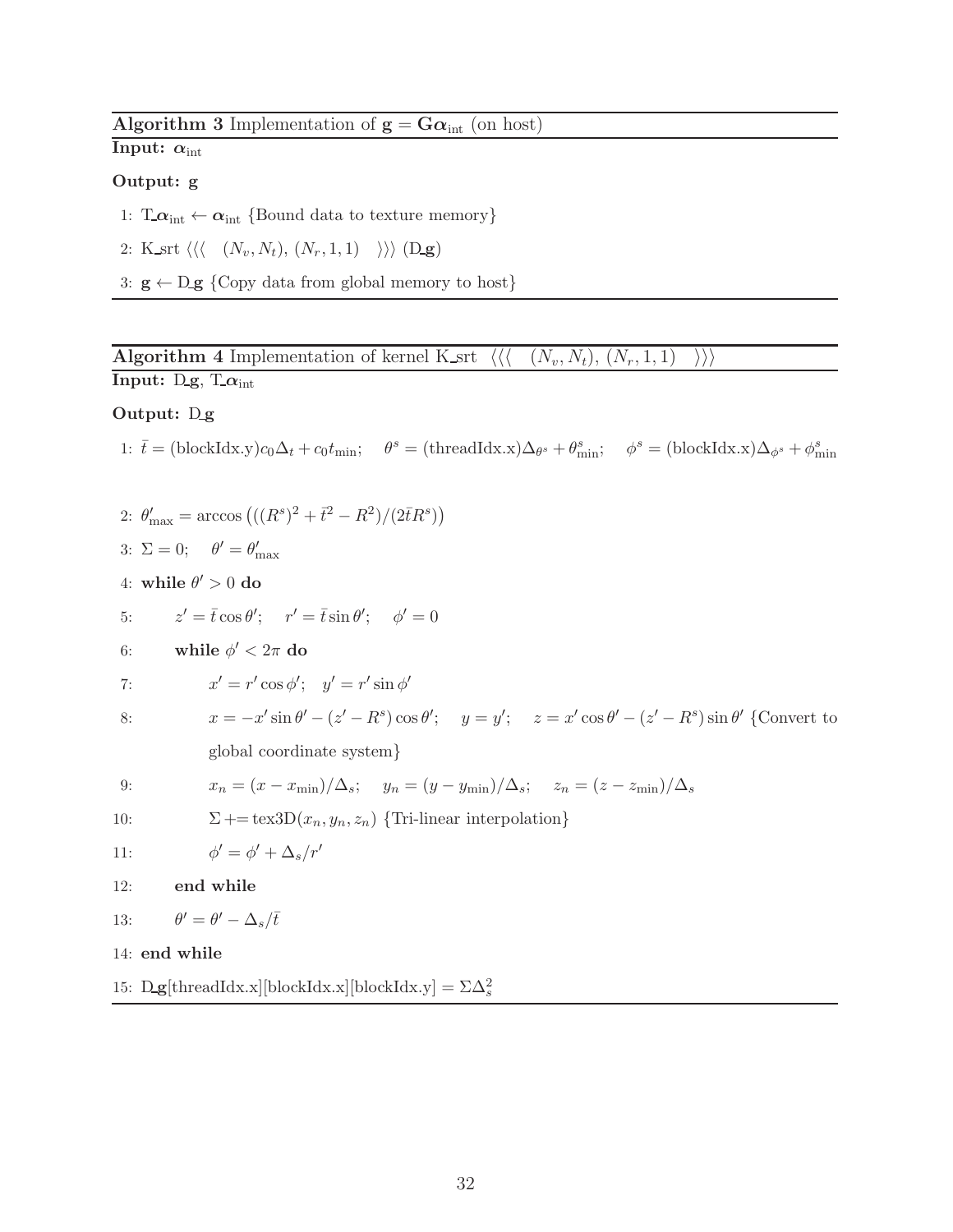<span id="page-32-0"></span>Algorithm 5 Implementation of  $\alpha'_{\rm int} = G^{\dagger} g'$  (on host)

Input: g′

### Output:  $\alpha_{\rm int}'$

- 1:  $T_g' \leftarrow g'$  {Bound data to texture memory}
- 2: K\_srtT  $\langle \langle (N_v, N_t), (N_r, 1, 1) \rangle \rangle \rangle$  (D\_ $\alpha'_{\text{int}}$ )
- 3:  $\alpha'_{\text{int}} \leftarrow \mathcal{D} \alpha'_{\text{int}}$  {Copy data from global memory to host}

<span id="page-32-1"></span>**Algorithm 6** Implementation of kernel K\_srtT  $\langle\langle (N_v, N_t), (N_r, 1, 1) \rangle\rangle\rangle$  $\text{Input: } \mathrm{D}\alpha'_{\text{int}}, \mathrm{T}\mathbf{g}'_{\text{int}}$ 

Output:  $D\alpha'_{\text{int}}$ 

1:  $\bar{t} = (\text{blockIdx.y})c_0\Delta_t + c_0t_{\text{min}}; \quad \theta^s = (\text{threadIdx.x})\Delta_{\theta^s} + \theta_{\text{min}}^s; \quad \phi^s = (\text{blockIdx.x})\Delta_{\phi^s} + \phi_{\text{min}}^s$ 

2: 
$$
\theta'_{\text{max}} = \arccos ((R^s)^2 + \bar{t}^2 - R^2) / (2\bar{t}R^s)
$$
;  $\theta' = \theta'_{\text{max}}$ 

3: while  $\theta' > 0$  do

- 4:  $z' = \bar{t}\cos\theta'; \quad r' = \bar{t}\sin\theta'; \quad \phi' = 0$
- 5: while  $\phi' < 2\pi$  do

6: 
$$
x' = r' \cos \phi'; \quad y' = r' \sin \phi'
$$

7:  $x = -x' \sin \theta - (z' - R') \cos \theta$ ;  $y = y'$ ;  $z = x' \cos \theta - (z' - R') \sin \theta$  {Convert to global coordinate system}

8: 
$$
x_n = (x - x_{\min})/\Delta_s
$$
;  $y_n = (y - y_{\min})/\Delta_s$ ;  $z_n = (z - z_{\min})/\Delta_s$ 

9: 
$$
n_x = \text{floor}(x_n); \quad n_y = \text{floor}(y_n); \quad n_z = \text{floor}(z_n)
$$

 $10:$ 

$$
D_{\text{int}}[n_x][n_y][n_x] + = \Delta_s^2(n_x + 1 - x_n)(n_y + 1 - y_n)(n_z + 1 - z_n)T_{\text{int}}[\text{threadIdx.x}][\text{blockIdx.y}] \text{ {Add weights to one of the eight neighboring nodes by use of 'atomicAdd'; Repeat this operation for all other seven neighboring nodes}
$$

11: 
$$
\phi' = \phi' + \Delta_s/r'
$$

12: end while

13:  $' = \theta' - \Delta_s/\bar{t}$ 

14: end while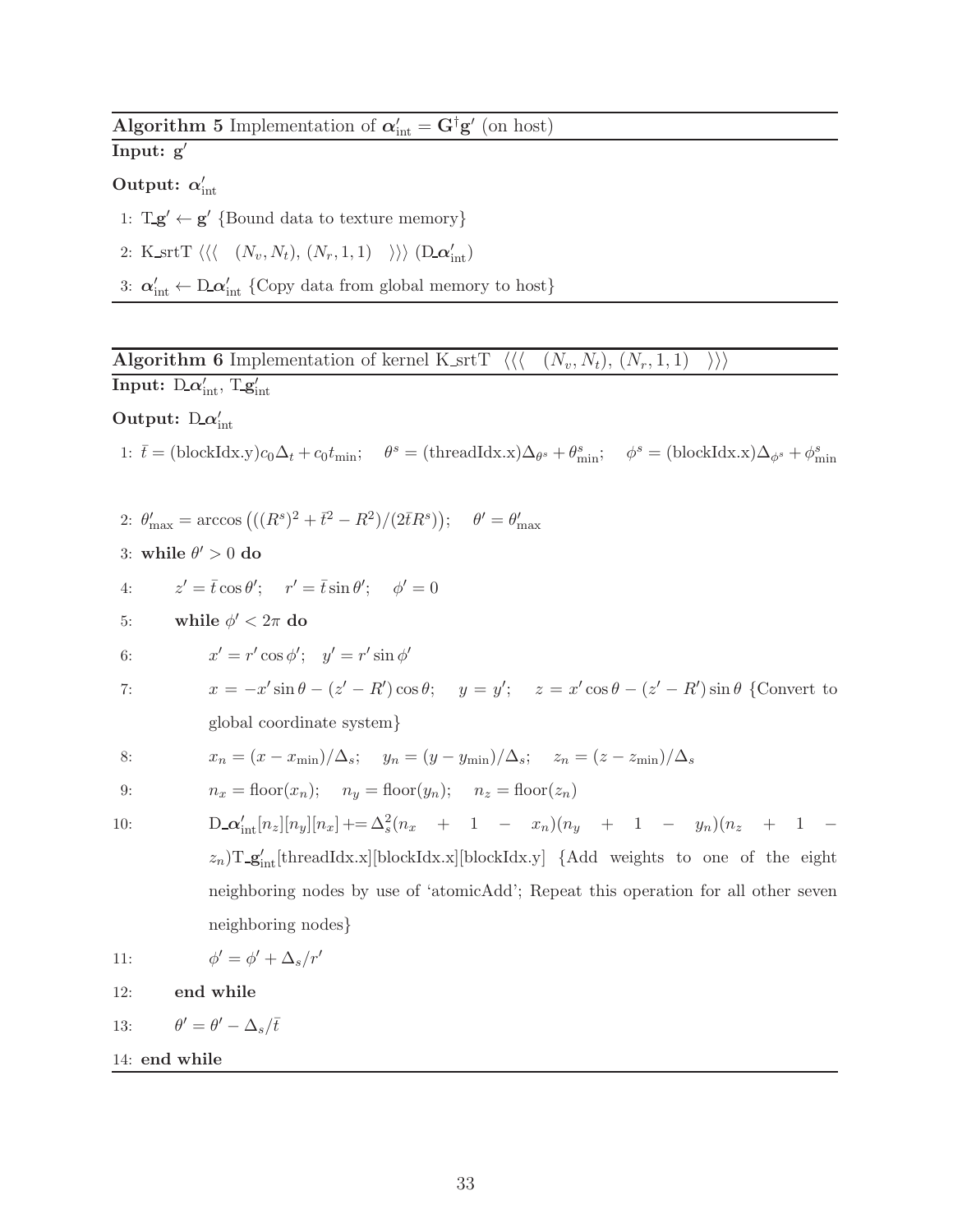# <span id="page-33-0"></span>Algorithm 7 Implementation of  $\tilde{\mathbf{u}}_\text{sph} = \mathbf{H}_\text{sph} \boldsymbol{\alpha}_\text{sph}$  (on host)

### Input:  $\alpha_{\rm sph}$ ,  $\tilde{p}_0$

### Output:  $\tilde{\mathbf{u}}_{\text{sph}}$

- 1: for  $n_{\text{pth}} = 0$  to  $N_{\text{pth}} 1$  do
- 2: parm\_fwdarg $[n_{\text{pth}}]$ . $n_{\text{pth}} = n_{\text{pth}}$
- 3: parm\_fwdarg $[n_{\text{pth}}]$ . $\tilde{p}_0 = \& \tilde{\mathbf{p}}_0[0]$
- 4: parm\_fwdarg[ $n_{\rm pth}$ ]. $\alpha_{\rm pth}$ =& $\alpha_{\rm sph}[n_{\rm pth}N_xN_yN_z/N_{\rm pth}]$
- 5: parm\_fwdarg $[n_{\text{pth}}]$ . $\tilde{u}'_{\text{pth}} = \& \tilde{u}'_{\text{sph}}[n_{\text{pth}}N_rN_vN_f]$  {Pass addresses of arrays to each pthread}
- 6: pthread\_create(&pthreads[ $n_{\text{pth}}$ ], NULL, fwd\_pthread, (void \*)(parm\_fwdarg+ $n_{\text{pth}}$ )) {Call function fwd pthread}

#### 7: end for

- 8: for  $n_{\text{pth}} = 0$  to  $N_{\text{pth}} 1$  do
- 9: for  $n = 0$  to  $N_r N_v N_f$  do
- 10:  $\tilde{\mathbf{u}}_{\text{sph}}[n]$  +=  $\tilde{\mathbf{u}}'_{\text{sph}}[n + n_{\text{pth}}N_rN_vN_f]$
- 11: end for
- 12: end for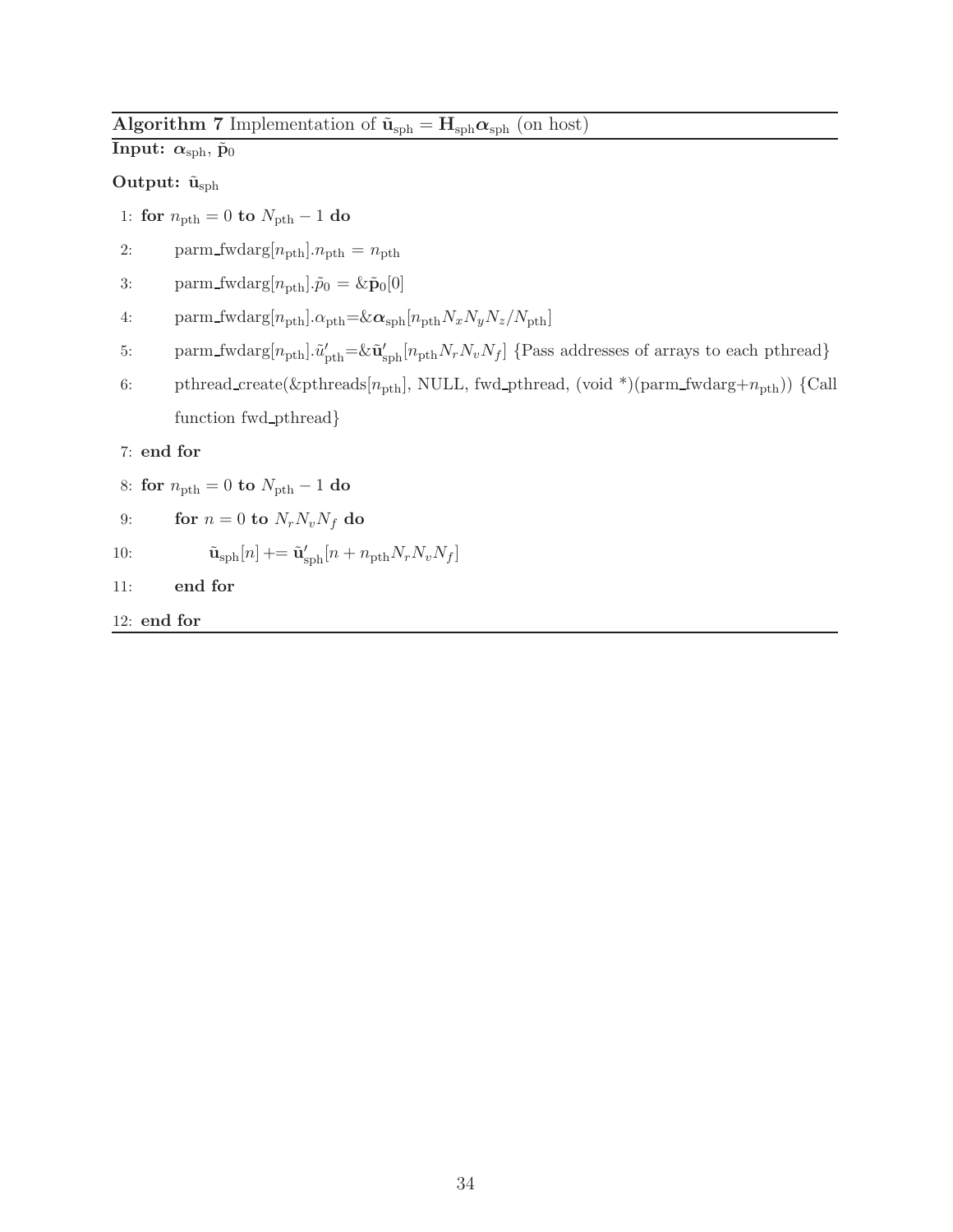# <span id="page-34-0"></span>Algorithm 8 Implementation of function fwd pthread (on host)

 $\textbf{Input:}~~ n_{\text{pth}}, \, \tilde{\textbf{p}}_{0}, \, \boldsymbol{\alpha}_{\text{pth}}, \, \tilde{\textbf{u}}^{\prime}_{\text{pth}}$ Output:  $\tilde{\mathbf{u}}'_{\text{pth}}$ 1:  $C\tilde{\mathbf{p}}_0 \leftarrow \tilde{\mathbf{p}}_0$  {Copy from host to constant memory} 2: for  $n_x = 0$  to  $N_x/N_{\text{pth}} - 1$  do 3:  $x = (n_x + n_{\text{pth}}N_x/N_{\text{pth}})\Delta_s + x_{\text{min}}$ 4: for  $n_y = 0$  to  $N_y - 1$  do 5:  $y = n_y \Delta_s + y_{\text{min}}$ 6:  $C.\boldsymbol{\alpha}_{\text{pth}} \leftarrow \boldsymbol{\alpha}_{\text{pth}}[n_x][n_y][:]$  {Copy from host to constant memory} 7: K\_fwdsph  $\langle \langle (N_v, N_r), (N_f, 1, 1) \rangle \rangle \langle x, y, D\tilde{\mathbf{u}}'_{\text{pth}} \rangle$ 8: end for 9: end for

10:  $\tilde{\mathbf{u}}'_{\text{pth}} \leftarrow \mathbf{D} \tilde{\mathbf{u}}'_{\text{pth}}$  {Copy from global memory to host}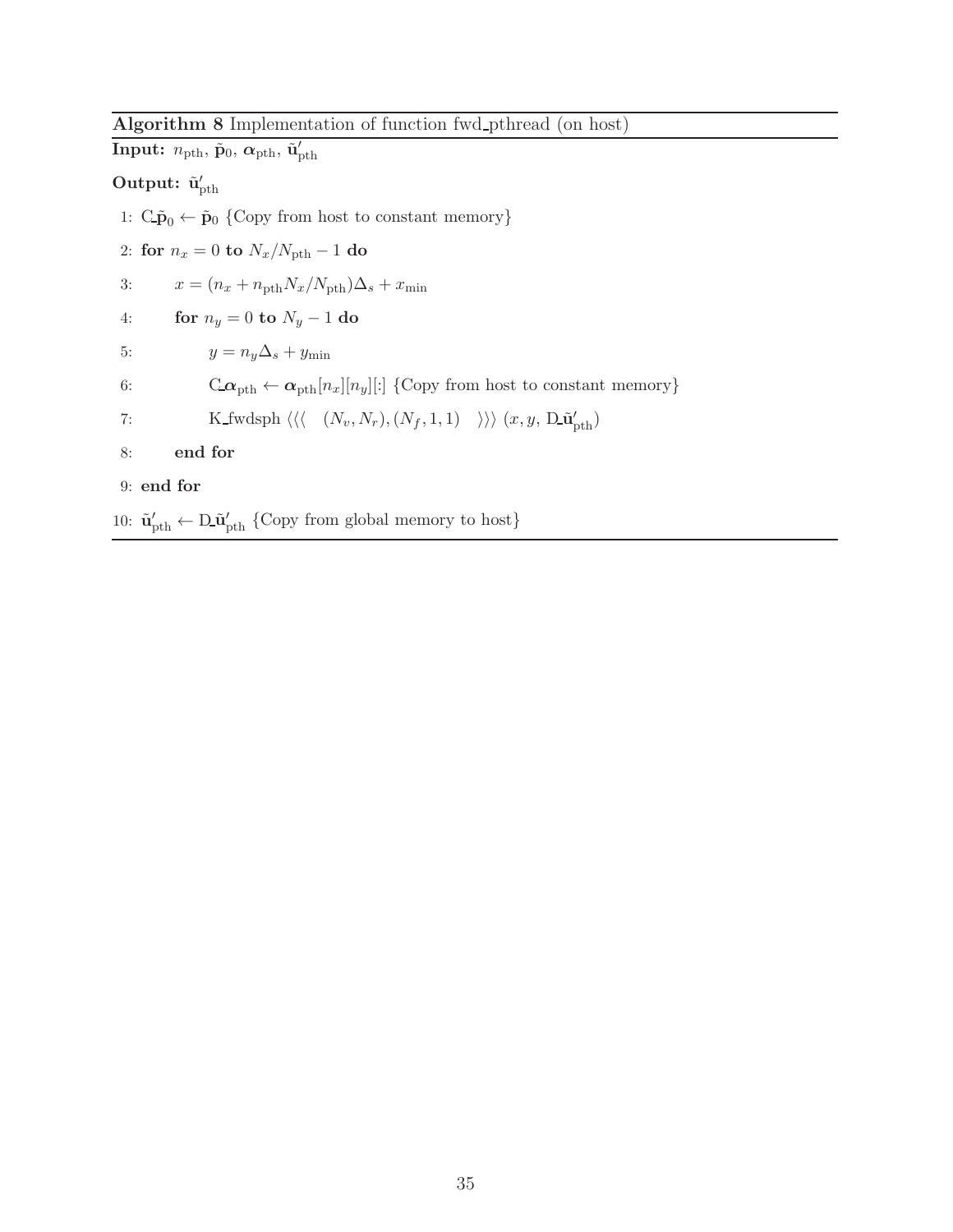### <span id="page-35-0"></span>**Algorithm 9** Implementation of Kernel K fwdsph  $\langle \langle (N_v, N_r), (N_f, 1, 1) \rangle \rangle$

 $\bold{Input:} \ x, \ y, \ \bold{D} \tilde{\bold{u}}'_{\text{pth}}, \ \bold{C} \boldsymbol{\alpha}_{\text{pth}}, \ \bold{C} \tilde{\bold{p}}_{0}$ 

### Output:  $D_u$ <sup>'</sup><sub>pth</sub>

- 1:  $\theta^s = (\text{blockIdx.y})\Delta_{\theta^s} + \theta^s_{\text{min}}; \quad \phi^s = (\text{blockIdx.x})\Delta_{\phi^s} + \phi^s_{\text{min}}; \quad f = (\text{threadIdx.x})\Delta_f + f_{\text{min}}$
- 2:  $z^s = R^s \cos \theta^s$ ;  $x^s = R^s \sin \theta^s \cos \phi^s$ ;  $y^s = R^s \sin \theta^s \sin \phi^s$  {Calculate locations of transducers}
- 3:  $\Sigma^r = 0$ ;  $\Sigma^i = 0$  {Initiate the partial summation including the real and imaginary parts}
- 4: for  $n_z = 0$  to  $N_z 1$  do

5: 
$$
z = n_z \Delta_s + z_{\text{min}}
$$
  
6:  $d = ((x - x^s)^2 + (y - y^s)^2 + (z - z^s)^2)^{1/2}$ 

7: 
$$
\tilde{h}^r = \cos(2\pi f d/c_0)/(2\pi d); \quad \tilde{h}^i = -\sin(2\pi f d/c_0)/(2\pi d)
$$
 {Calculate SIR; Example here  
assumes point-like transducers}

8: 
$$
\Sigma^r \to \mathbb{C}\mathbb{\Omega}_{\text{pth}}[n_z] \Big(\tilde{h}^r \mathbb{C}\tilde{\mathbf{p}}_0[\text{threadIdx.x}].r - \tilde{h}^i \mathbb{C}\tilde{\mathbf{p}}_0[\text{threadIdx.x}].i\Big)
$$

9: 
$$
\Sigma^{i} = \mathbf{C} \boldsymbol{\alpha}_{\text{pth}}[n_{z}]\big(\tilde{h}^{r} \mathbf{C} \tilde{\mathbf{p}}_{0}[\text{threadIdx.x}].i + \tilde{h}^{i} \mathbf{C} \tilde{\mathbf{p}}_{0}[\text{threadIdx.x}].r\big)
$$

- 10: end for
- 11:  $\mathbf{D}_{\mathbf{u}_p^{\prime}}[ \text{blockIdx.y}][ \text{blockIdx.x}]$  [threadIdx.x]. $r \mathrel{+}= \Sigma^r$
- 12:  $\mathbf{D}_\mathbf{u}$ <sup>'</sup>p<sub>th</sub>[blockIdx.y][blockIdx.x][threadIdx.x]. $i \rightarrow \Sigma^i$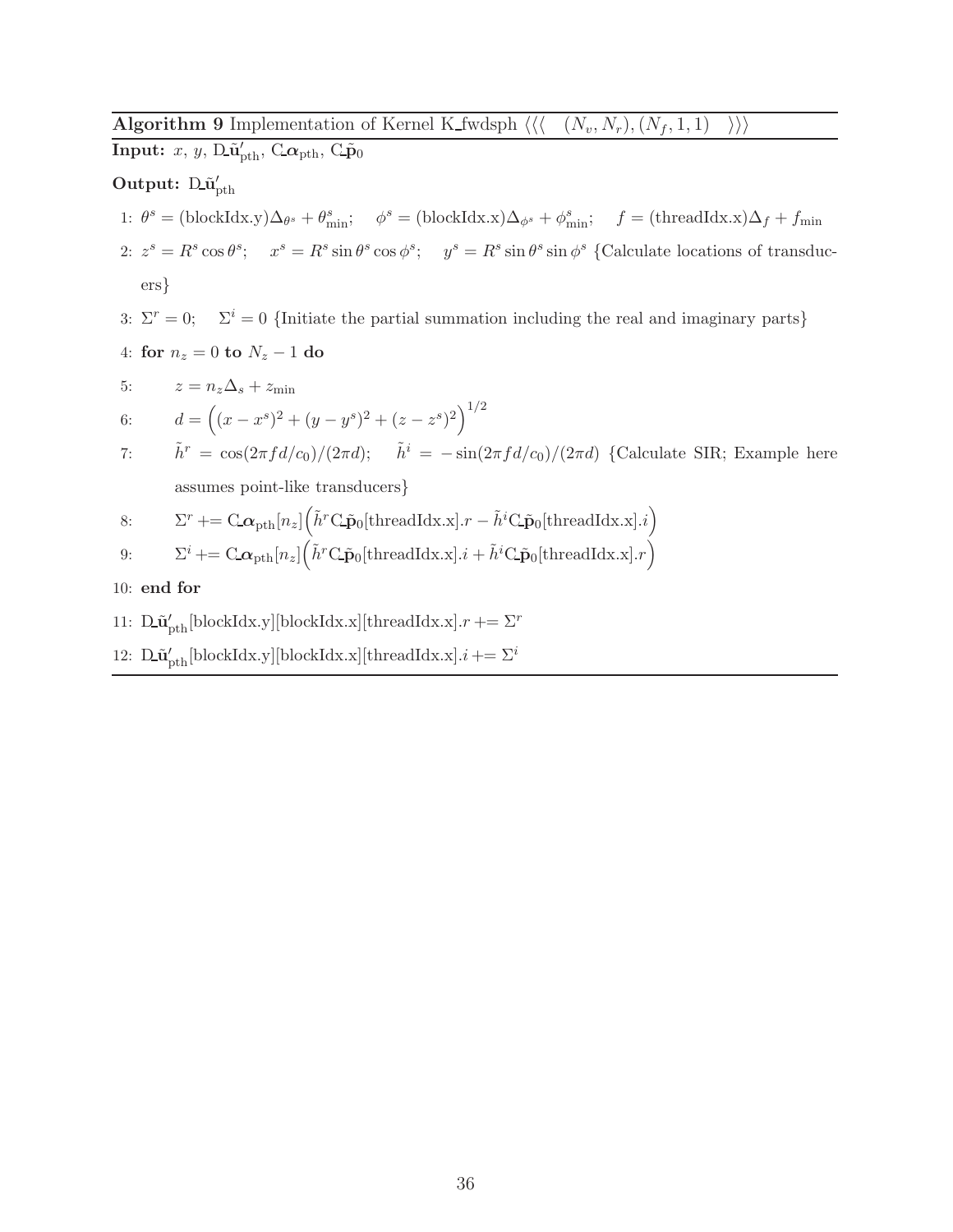<span id="page-36-0"></span>Algorithm 10 Implementation of  $\alpha'_{\text{sph}} = \mathbf{H}^{\dagger}_{\text{sph}}\tilde{\mathbf{u}}$  (on host)

# Input:  $\tilde{\mathbf{u}}, \tilde{\mathbf{p}}_0$

### $\text{Output: } \alpha_\text{sph}^\prime$

- 1: for  $n_{\text{pth}} = 0$  to  $N_{\text{pth}} 1$  do
- 2: parm\_bwdarg $[n_{\text{pth}}]$ . $n_{\text{pth}} = n_{\text{pth}}$
- 3: parm\_bwdarg $[n_{\text{pth}}] \cdot \tilde{p}_0 = \& \tilde{\mathbf{p}}_0[0]$
- 4: parm\_bwdarg $[n_{\text{pth}}]$ . $\tilde{u}_{\text{pth}} = \& \tilde{\mathbf{u}}[n_{\text{pth}}N_rN_vN_f/N_{\text{pth}}]$
- 5: parm\_bwdarg $[n_{\text{pth}}] \cdot \alpha''_{\text{pth}} = \& \alpha''_{\text{ sph}}[n_{\text{pth}}N_xN_yN_z]$  {Pass addresses of arrays to each pthread}
- 6: pthread\_create(&pthreads[ $n_{\text{pth}}$ ], NULL, bwd\_pthread, (void \*)(parm\_bwdarg+ $n_{\text{pth}}$ )) {Call function bwd pthread}

### 7: end for

- 8: for  $n_{\text{pth}} = 0$  to  $N_{\text{pth}} 1$  do
- 9: for  $n = 0$  to  $N_x N_y N_z$  do

10: 
$$
\alpha'_{\text{sph}}[n] \mathrel{+}= \alpha''_{\text{sph}}[n + n_{\text{pth}} N_x N_y N_z]
$$

- 11: end for
- 12: end for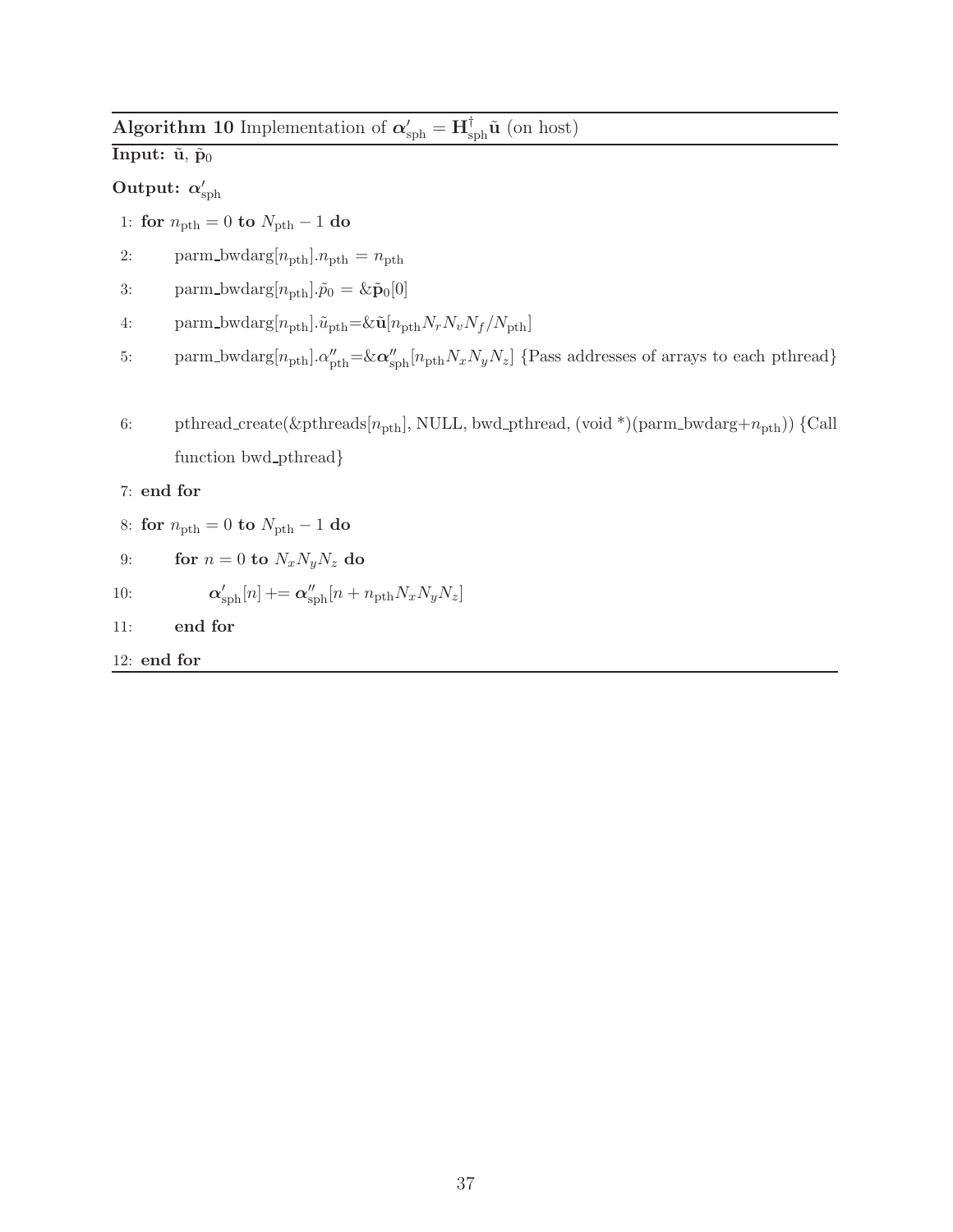### <span id="page-37-0"></span>Algorithm 11 Implementation of function bwd pthread (on host)

| $\textbf{Input:} \ \ n_{\text{pth}}, \, \tilde{\textbf{p}}_{0}, \, \tilde{\textbf{u}}_{\text{pth}}, \, \boldsymbol{\alpha}''_{\text{pth}}$                    |
|---------------------------------------------------------------------------------------------------------------------------------------------------------------|
| Output: $\alpha''_{\rm pth}$                                                                                                                                  |
| 1: $C\tilde{p}_0 \leftarrow \tilde{p}_0$ {Copy from host to constant memory}                                                                                  |
| 2: for $n_r = 0$ to $N_r/N_{\rm pth} - 1$ do                                                                                                                  |
| $\theta^s = (n_r + n_{\rm pth} N_r / N_{\rm pth}) \Delta_{\theta^s} + \theta_{\rm min}^s; \quad z^s = R^s \cos \theta^s; \quad r^s = R^s \sin \theta^s$<br>3: |
| for $n_v = 0$ to $N_v - 1$ do<br>4:                                                                                                                           |
| $\phi^s = n_v \Delta_{\phi^s} + \phi^s_{\min}; \quad x^s = r^s \cos \phi^s; \quad y^s = r^s \sin \phi^s$<br>5:                                                |
| $C_{\mathbf{\tilde{u}}_{\text{pth}}} \leftarrow \tilde{\mathbf{u}}_{\text{pth}}[n_r][n_v][:]$ {Copy from host to constant memory}<br>6:                       |
| K_bwdsph $\langle \langle (N_y, N_x), (N_z, 1, 1) \rangle \rangle (x^s, y^s, z^s \mathbf{D} \alpha''_{\text{nth}})$<br>7:                                     |
| end for<br>8:                                                                                                                                                 |
| $9:$ end for                                                                                                                                                  |
| 10: $\alpha''_{\text{nth}} \leftarrow D \alpha''_{\text{nth}}$ {Copy from global memory to host}                                                              |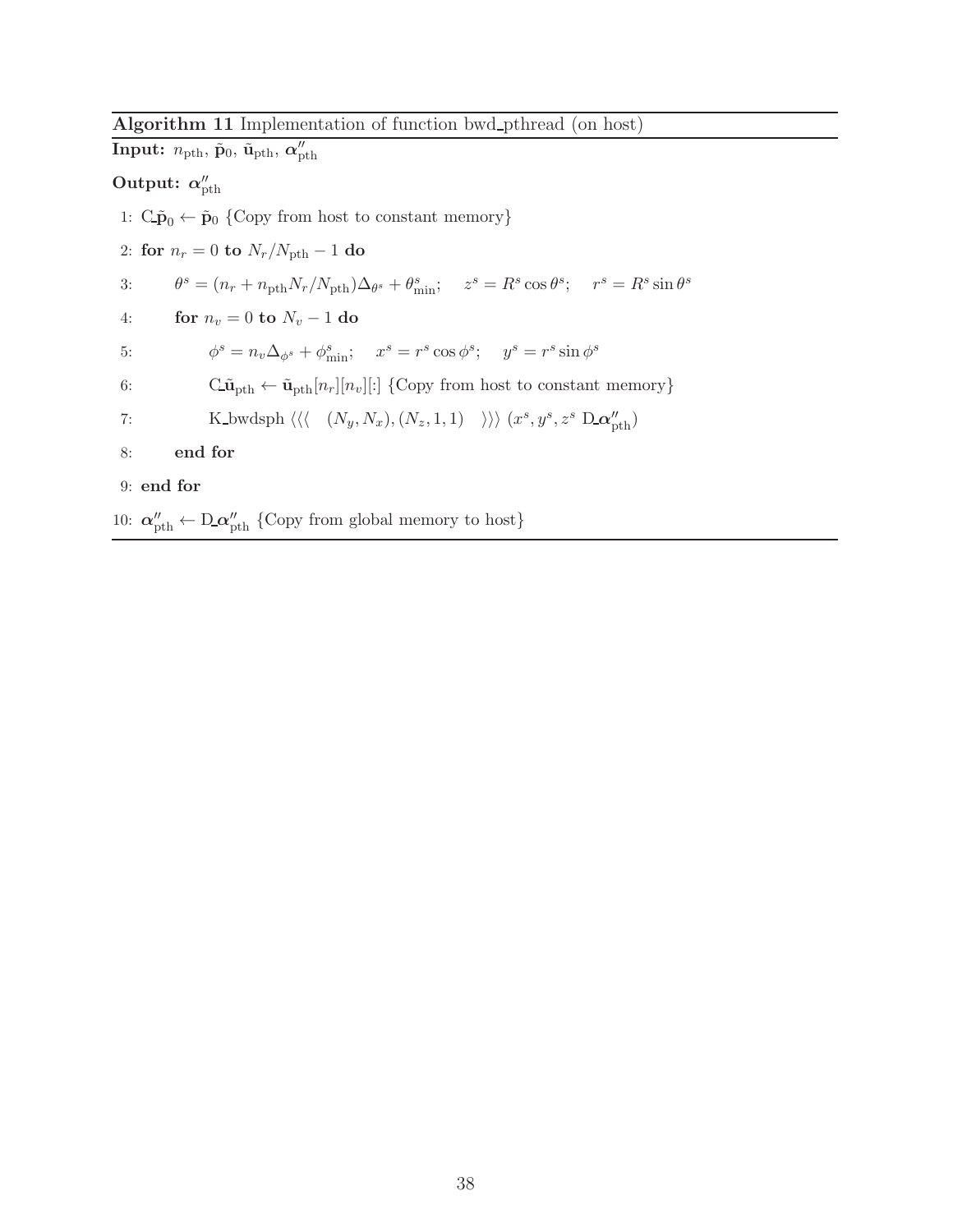<span id="page-38-0"></span>Algorithm 12 Implementation of Kernel K bwdsph  $\langle \langle (N_y, N_x), (N_z, 1, 1) \rangle \rangle$ Input:  $x^s$ ,  $y^s$ ,  $z^s$ , D<sub>- $\alpha''_{\rm pth}$ </sub>, C<sub>- $\tilde{\mathbf{u}}_{\rm pth}$ , C<sub>- $\tilde{\mathbf{p}}_0$ </sub></sub>

### Output:  $D_{\alpha}^{\prime\prime}$ <sub>pth</sub>

- 1:  $x = (blockIdx.y)\Delta_s + x_{min};$   $y = (blockIdx.x)\Delta_s + y_{min};$   $z = (threadIdx.x)\Delta_s + z_{min}$ 2:  $d = ((x - x^s)^2 + (y - y^s)^2 + (z - z^s)^2)^{1/2}; \quad \Sigma = 0$  {Initiate the partial summation} 3: for  $n_f = 0$  to  $N_f - 1$  do
- 4:  $f = n_f \Delta_f + f_{\min}$
- 5:  $\tilde{h}^r = \cos\left(\frac{2\pi f d}{c_0}\right) / \left(\frac{2\pi d}{\pi}\right); \quad \tilde{h}^i = -\sin\left(\frac{2\pi f d}{c_0}\right) / \left(\frac{2\pi d}{\pi}\right)$  {Calculate SIR; Example here assumes point-like transducers}

6: 
$$
\Sigma = \mathbf{C} \tilde{\mathbf{u}}_{\text{pth}}[n_f] \cdot r \left( \tilde{h}^r \mathbf{C} \cdot \tilde{\mathbf{p}}_0[n_f] \cdot r - \tilde{h}^i \mathbf{C} \cdot \tilde{\mathbf{p}}_0[n_f] \cdot i \right) + \mathbf{C} \cdot \tilde{\mathbf{u}}_{\text{pth}}[n_f] \cdot i \left( \tilde{h}^i \mathbf{C} \cdot \tilde{\mathbf{p}}_0[n_f] \cdot r + \tilde{h}^r \mathbf{C} \cdot \tilde{\mathbf{p}}_0[n_f] \cdot i \right)
$$

### 7: end for

8:  $D_{\mathbf{\alpha}_{\rm pth}}^{\prime\prime}[\text{blockIdx.x}][\text{blockIdx.x}] += \Sigma$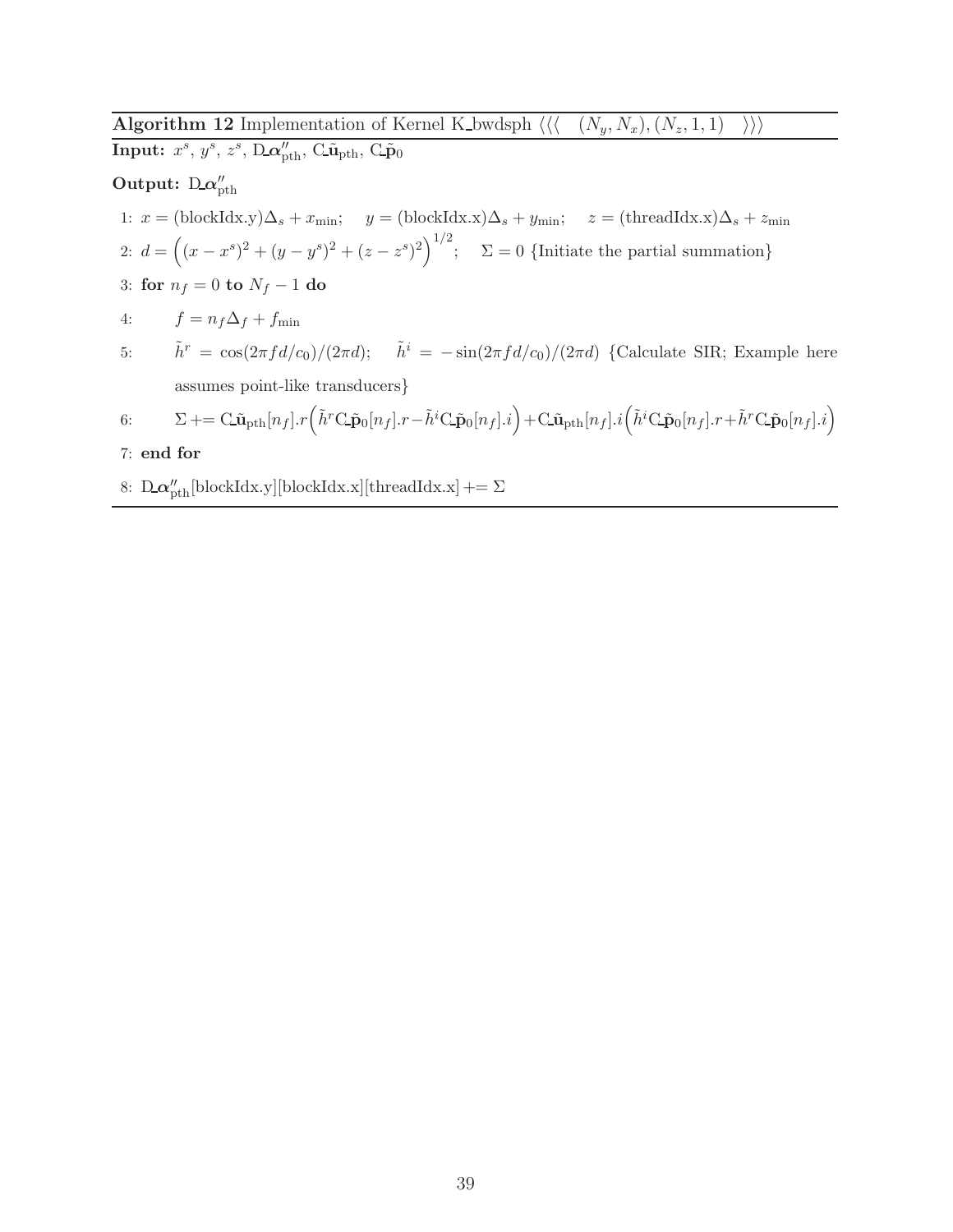<span id="page-39-0"></span>

|                     | FBP [sec]  |                 |            |            | PLS-Int [min/iteration] PLS-Sph [min/iteration] |            |
|---------------------|------------|-----------------|------------|------------|-------------------------------------------------|------------|
| Data sets           | <b>CPU</b> | <b>GPU</b>      | <b>CPU</b> | <b>GPU</b> | <b>CPU</b>                                      | <b>GPU</b> |
| " $32 \times 45$ "  | 6,189      | $6\phantom{.}6$ | 2,448      | 20         | 7,961                                           | 22         |
| " $64 \times 45"$   | 12,975     | 12              | 4,896      | 35         | 15,923                                          | 43         |
| "64 $\times$ 90"    | 26,190     | 23              | 9,792      | 68         | 31,845                                          | 86         |
| " $128 \times 90$ " | 53,441     | 46              |            |            |                                                 |            |
| "quarter data"      | 12,975     | 12              | 4,896      | 35         | 19,776                                          | 78         |
| "full data"         | 53, 441    | 46              | 19,968     | 137        | 79, 177                                         | 313        |

TABLE I. Computational times of the 3D image reconstructions by use of the CPU- and GPUbased implementations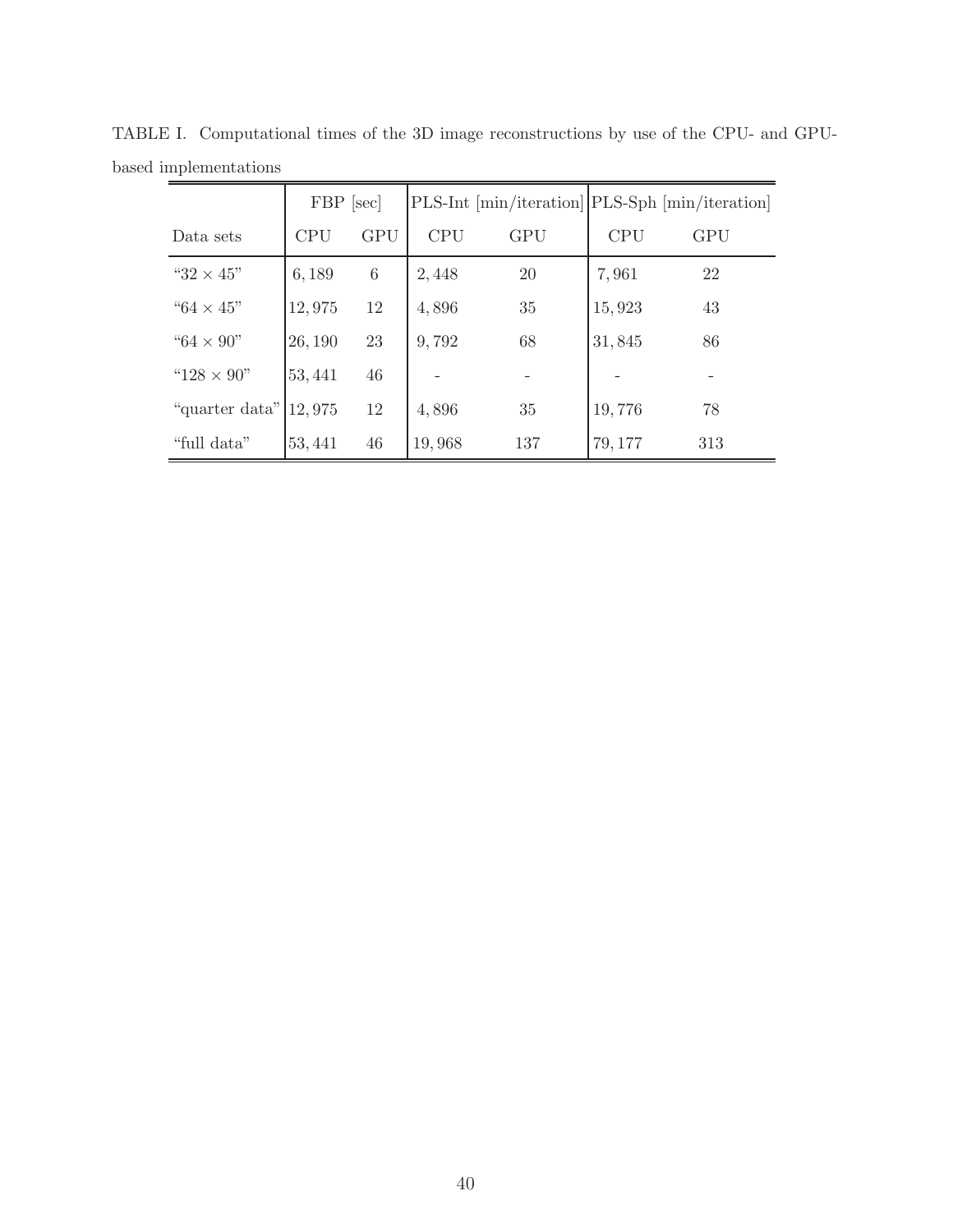

<span id="page-40-0"></span>FIG. 2.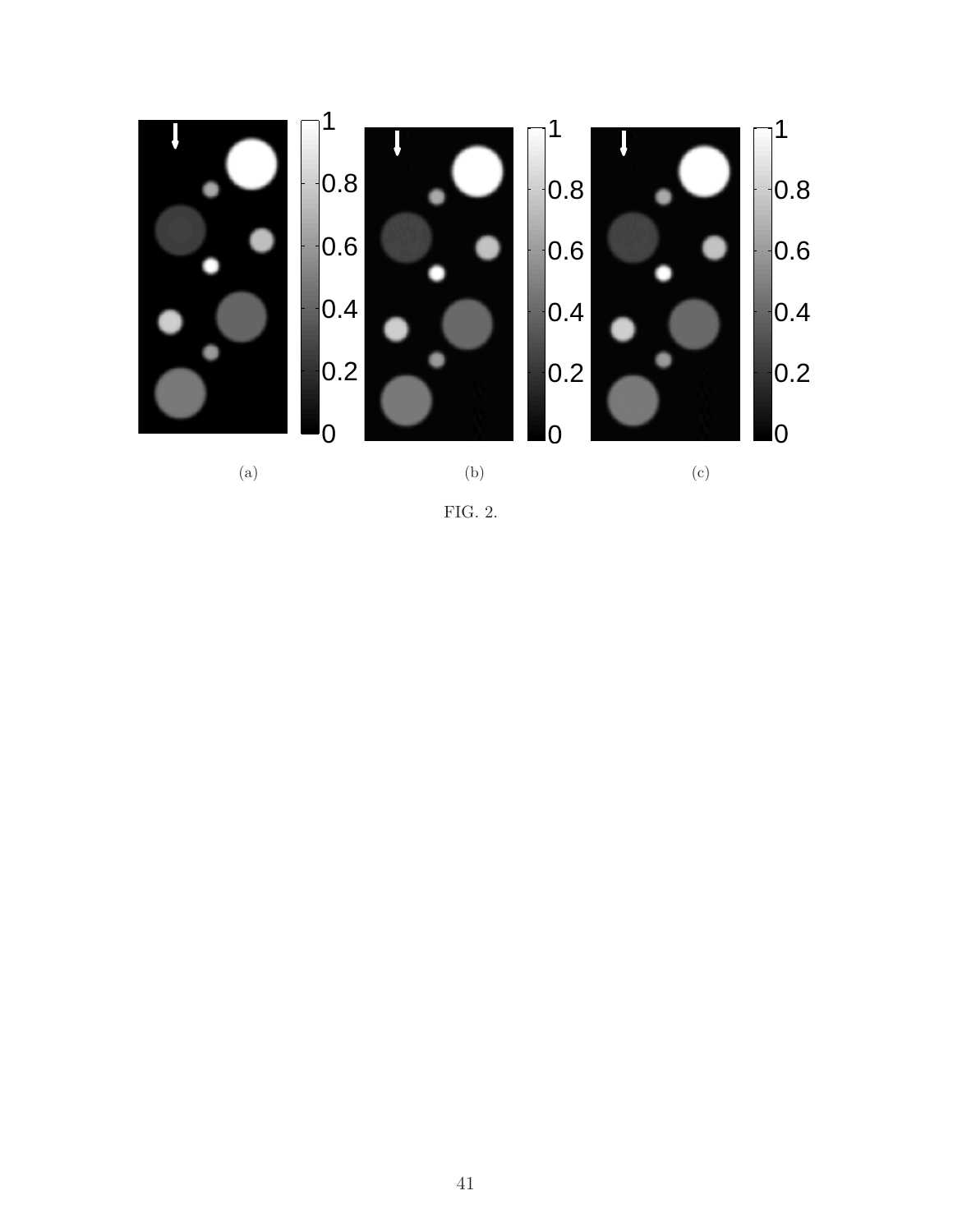

(a)

0 0.2 0.4 0.6 0.8 1  $|0|$  $|0.2|$  $|0.4$  $|0.6|$  $|0.8$ 1 (e)  $|0\>$  $\vert$ 0.5 1 (f)

(d)

FIG. 3.

<span id="page-41-0"></span>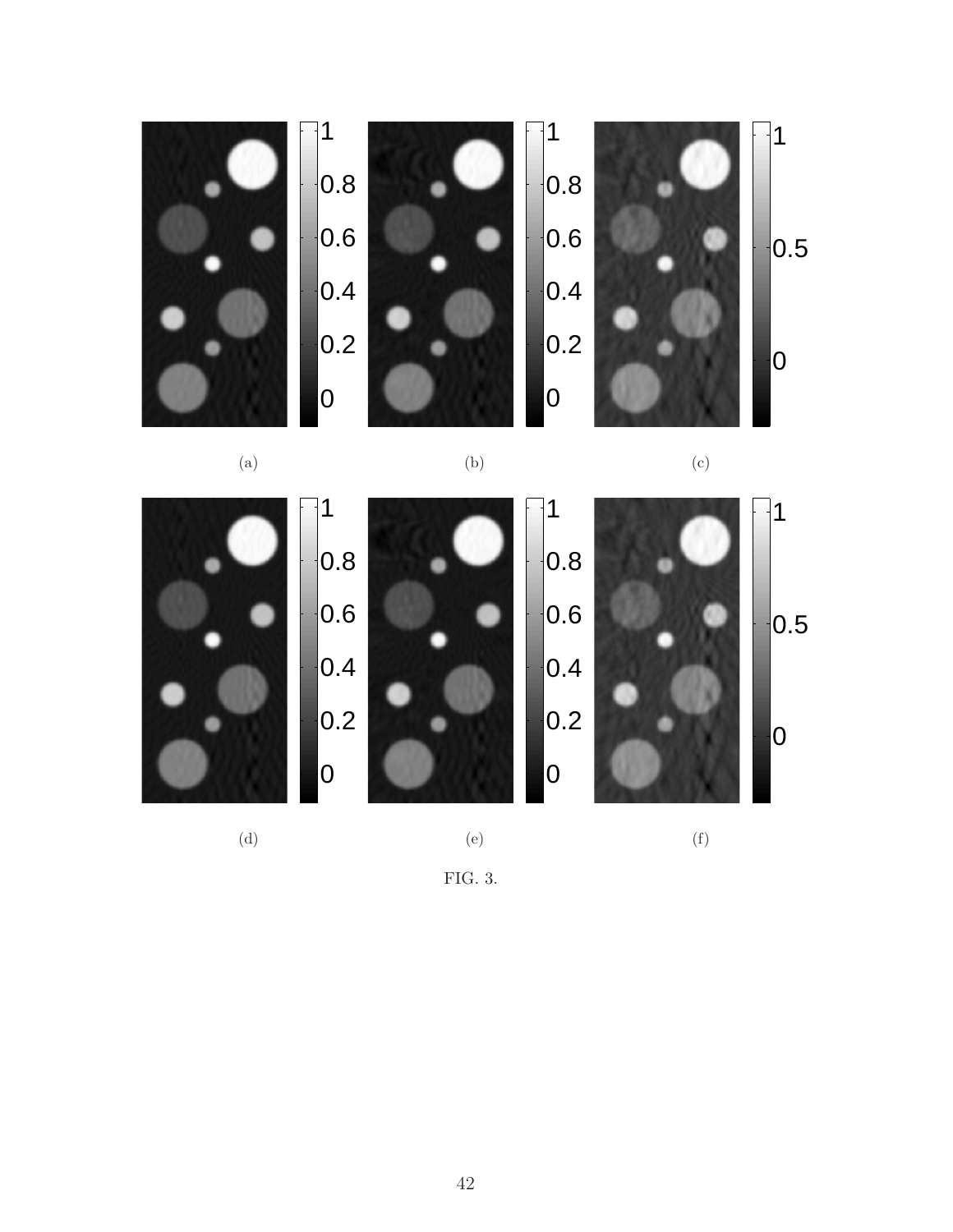

(a)

(b)

(c)



<span id="page-42-0"></span>FIG. 4.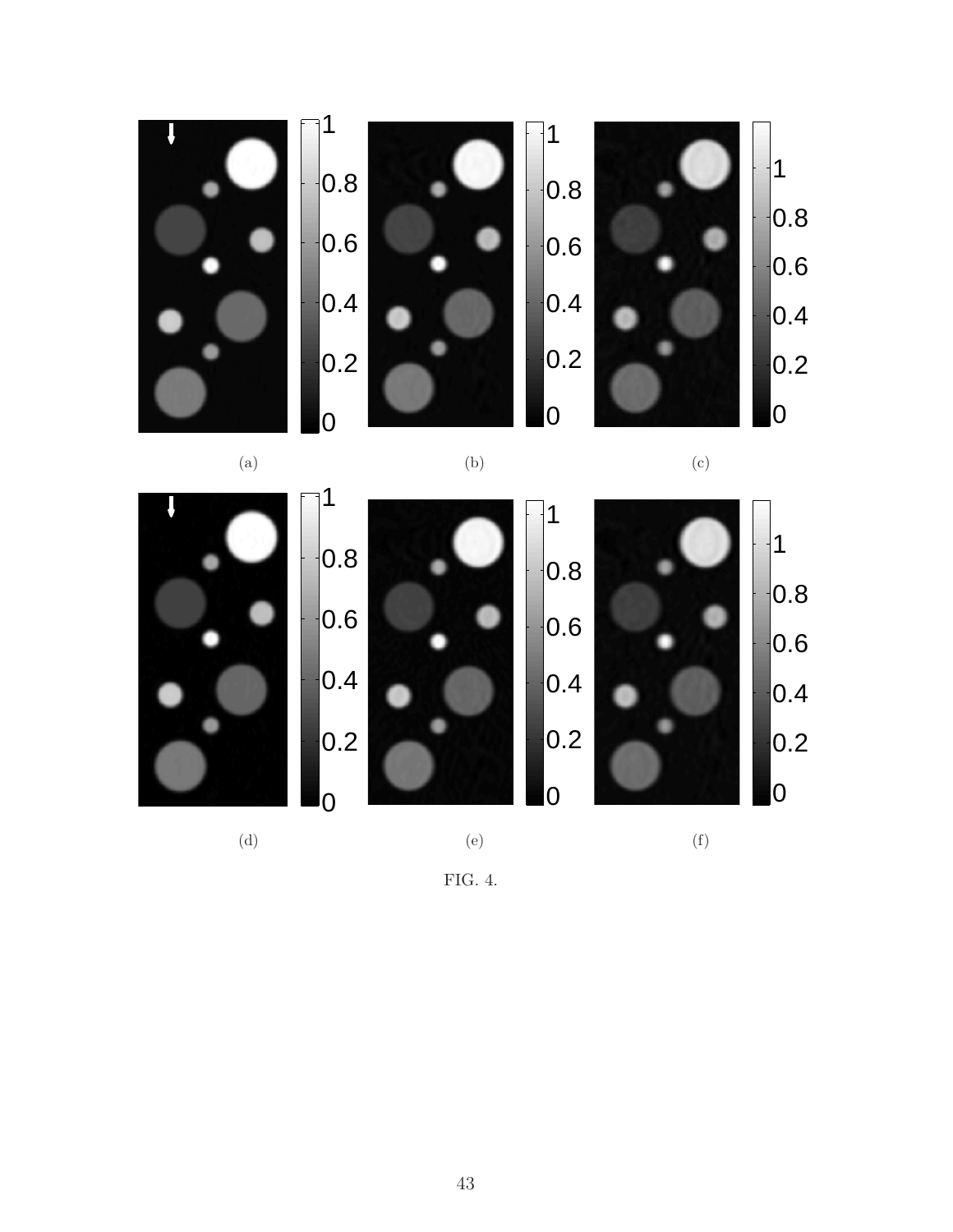

<span id="page-43-0"></span>FIG. 5.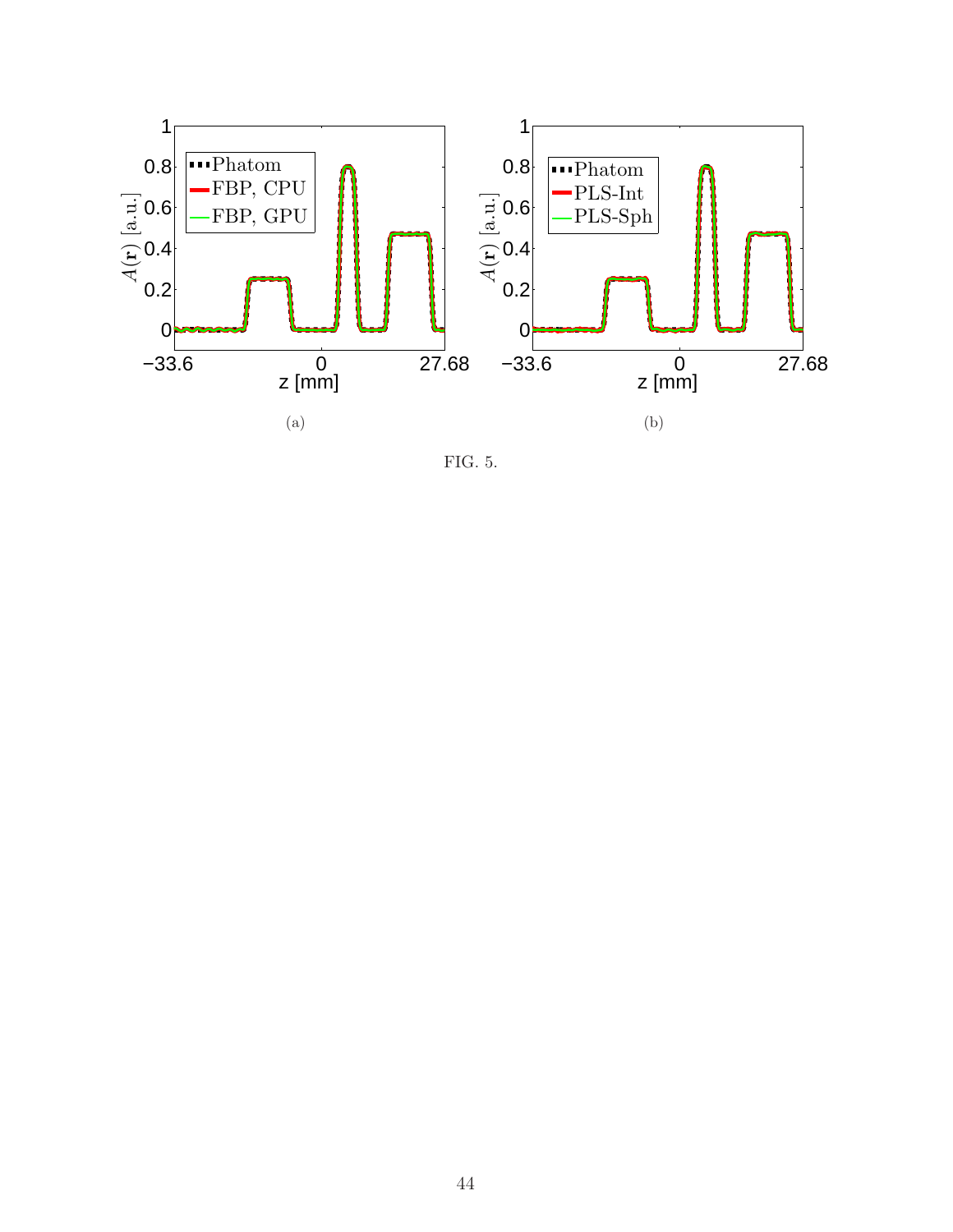

<span id="page-44-0"></span>FIG. 6.